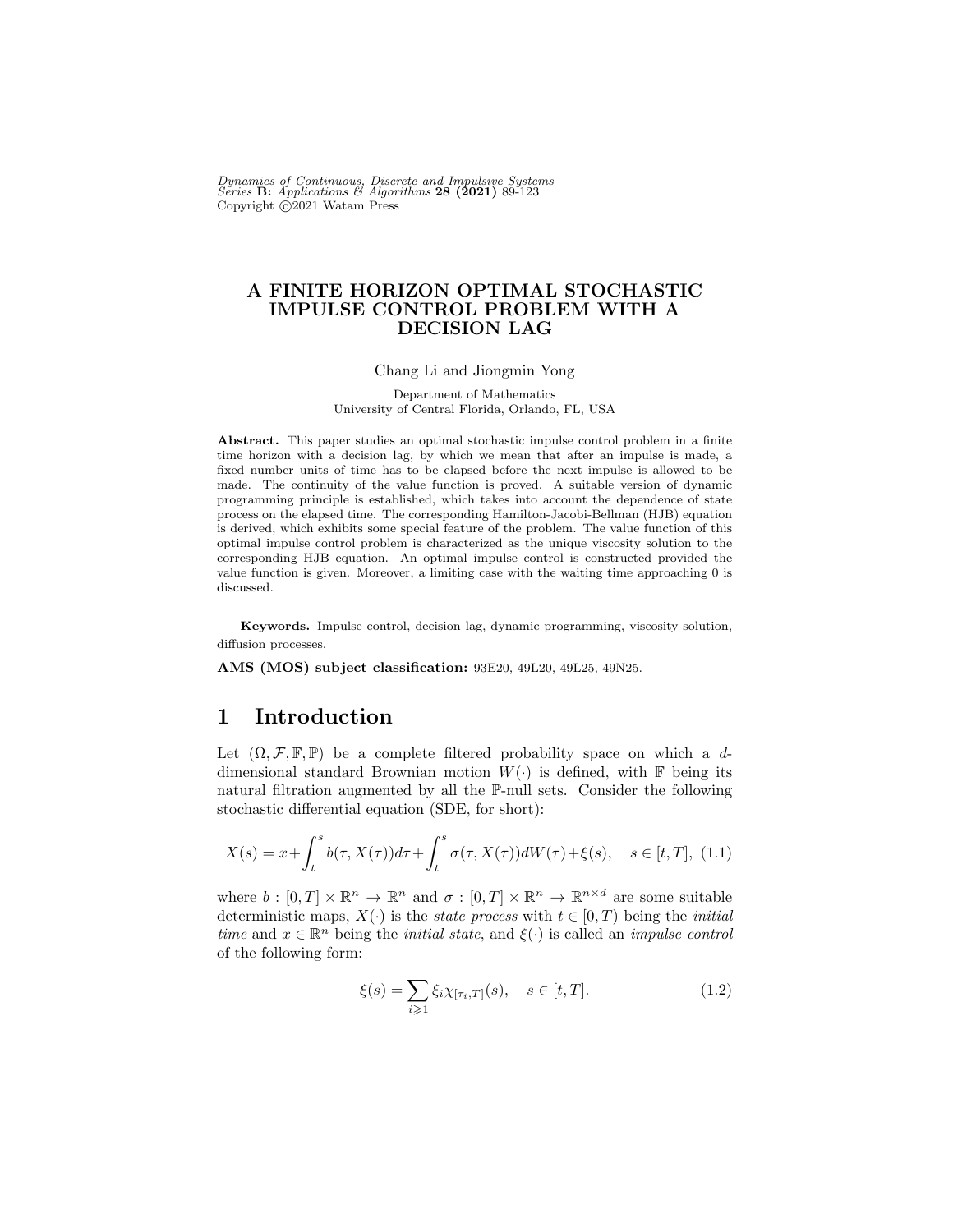Here,  $\{\tau_i\}_{i\geqslant 1}$  is an increasing sequence of F-stopping times valued in  $[t, T]$ , and each  $\xi_i$  is an  $\mathcal{F}_{\tau_i}$ -measurable square integrable random variable taking values in K, with  $K \subseteq \mathbb{R}^n$  being a closed convex cone. Unlike the classical impulse control problems  $([6])$  $([6])$  $([6])$ , for any two consecutive impulses, a gap is required:

<span id="page-1-1"></span>
$$
\tau_{i+1} - \tau_i \geq \delta, \qquad i \geq 1, \qquad \text{a.s.,} \tag{1.3}
$$

for some fixed constant  $\delta > 0$  which is called a *decision lag*. In another word, after an impulse is made, another immediate impulse is not allowed. In reality, this makes a perfect sense and one can easily cook up examples for this. For example, contributions to the retirement account (biweekly, monthly, or skipping), adjustment of the portfolio made by a fund manager (monthly, quarterly, or no changes), trading assets in some security market<sup>[1](#page-1-0)</sup>, to mention a few  $([2, 4, 3, 1, 18])$  $([2, 4, 3, 1, 18])$  $([2, 4, 3, 1, 18])$  $([2, 4, 3, 1, 18])$  $([2, 4, 3, 1, 18])$  $([2, 4, 3, 1, 18])$  $([2, 4, 3, 1, 18])$  $([2, 4, 3, 1, 18])$  $([2, 4, 3, 1, 18])$  $([2, 4, 3, 1, 18])$  $([2, 4, 3, 1, 18])$ .

Due to the existence of the decision lag, for any initial time  $t \in [0, T)$ , whether an impulse at  $t$  or shortly after is allowed depends on when was the last impulse made before time  $t$ . To more precisely describe this, we introduce a variable  $r \in [0, T)$ , called an *elapsed time*, which is defined by the following: Suppose  $\tau_0$  is the last moment before t at which an impulse was made. Then  $r = t - \tau_0$  is the elapsed time at t. We make a convention that if no impulse has ever been made on [0, t), then set the elapsed time  $r = \delta \vee t$ , so that an immediate impulse at  $t$  is allowed. From this, we see that it makes more sense to take  $(t, r, x)$  as the *initial triple*, with  $(t, x) \in [0, T) \times \mathbb{R}^n$  being the usual *initial pair* and with  $r \in [0, T)$  being the *initial elapsed time*. We let  $\mathscr D$  be the set of all initial triples  $(t, r, x)$ . Thus,

$$
\mathcal{D} = [0, T] \times [0, T] \times \mathbb{R}^n.
$$
\n(1.4)

Now, for any  $(t, r, x) \in \mathcal{D}$ , we let  $\mathcal{K}_r[t, T]$  be the set of all impulse controls of the form  $(1.2)$  with  $(1.3)$  being true and with the initial elapsed time r. Then for any  $\xi(\cdot) \in \mathcal{K}_r[t,T]$  of form  $(1.2)$ , we claim that

<span id="page-1-2"></span>
$$
\tau_1 \geqslant (t - r + \delta) \vee t. \qquad \text{a.s.} \tag{1.5}
$$

In fact, if the last impulse before t was made at  $\tau_0$ , then

$$
\tau_1 \geqslant (\tau_0 + \delta) \vee t = (t - r + \delta) \vee t, \quad \text{a.s.};
$$

and in the case that no impulse has ever been made in  $[0, t)$ , by our convention, one has

$$
\tau_1 \geqslant t = (t \wedge \delta) \vee t = (t - \delta \vee t + \delta) \vee t = (t - r + \delta) \vee t, \quad \text{a.s.}
$$

Thus, [\(1.5\)](#page-1-2) holds. Clearly, the role played by r is in the determination of  $\tau_1$ . Moreover, we see that

<span id="page-1-3"></span>
$$
\mathscr{K}_{\hat{r}}[t,T] \subseteq \mathscr{K}_{r}[t,T] \subseteq \mathscr{K}_{\delta}[t,T] = \mathscr{K}_{r'}[t,T],
$$
\n
$$
\forall 0 \leq \hat{r} \leq r \leq \delta \leq r' \leq T.
$$
\n(1.6)

<span id="page-1-0"></span><sup>&</sup>lt;sup>1</sup>In current stock market of China, there is a so-called " $T+1$ " rule, meaning that buying a stock today, one is not allowed to sell it until tomorrow.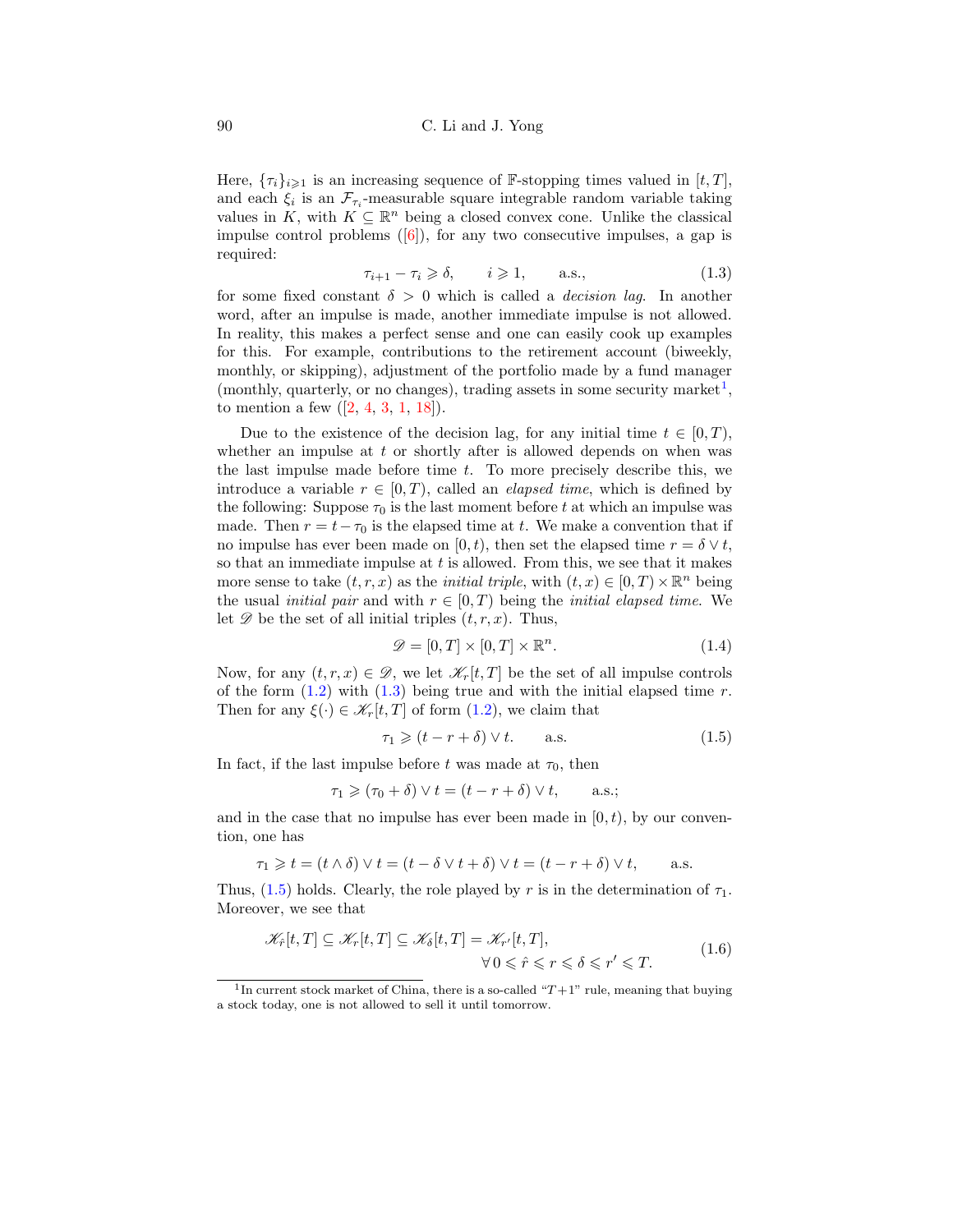Under proper conditions, for any  $(t, r, x) \in \mathscr{D}$  and  $\xi(\cdot) \in \mathscr{K}_r[t, T]$ , state equation [\(1.1\)](#page-0-1) admits a unique solution  $X(\cdot) \equiv X(\cdot; t, r, x, \xi(\cdot))$ . To measure the performance of the impulse control, we introduce the following cost functional:

<span id="page-2-1"></span>
$$
J(t, r, x; \xi(\cdot)) = \mathbb{E}\Big\{\int_t^T g(s, X(s))ds + h(X(T)) + \sum_{i \geq 1} \ell(\tau_i, \xi_i)\Big\},\qquad(1.7)
$$

for some suitable deterministic maps  $g(\cdot, \cdot)$ ,  $h(\cdot)$  and  $\ell(\cdot, \cdot)$ . The terms on the right-hand side are the running cost, the terminal cost, and the impulse cost, respectively. Our optimal control problem can be stated as follows.

**Problem (IC).** For any  $(t, r, x) \in \mathcal{D}$ , find a  $\xi(\cdot) \in \mathcal{K}_r[t, T]$  such that

<span id="page-2-0"></span>
$$
J(t,r,x;\bar{\xi}(\cdot)) = \inf_{\xi(\cdot)\in\mathscr{K}_r[t,T]} J(t,r,x;\xi(\cdot)) \equiv V(t,r,x). \tag{1.8}
$$

Any  $\bar{\xi}(\cdot) \in \mathscr{K}_r[t,T]$  satisfying [\(1.8\)](#page-2-0) is called an *optimal impulse control*. and  $\bar{X}(\cdot) \equiv X(\cdot; t, r, x, \bar{\xi}(\cdot))$  is called the corresponding *optimal state process.* We call  $V(\cdot, \cdot, \cdot)$  the value function of Problem (IC).

Classical optimal impulse control theory can be traced back to the work of Bensoussan–Lions in the early 1970s  $([5, 6])$  $([5, 6])$  $([5, 6])$  $([5, 6])$  $([5, 6])$ . Many follow-up literature appeared since then, see  $[13, 12, 19, 20, 7, 14]$  $[13, 12, 19, 20, 7, 14]$  $[13, 12, 19, 20, 7, 14]$  $[13, 12, 19, 20, 7, 14]$  $[13, 12, 19, 20, 7, 14]$  $[13, 12, 19, 20, 7, 14]$  $[13, 12, 19, 20, 7, 14]$  $[13, 12, 19, 20, 7, 14]$  $[13, 12, 19, 20, 7, 14]$  $[13, 12, 19, 20, 7, 14]$  $[13, 12, 19, 20, 7, 14]$ , for examples. It is wellknown that for a classical impulse control problem, if the state equation is a stochastic differential equation with deterministic coefficients and the cost functional also only involves deterministic functions, then under some mild conditions, the value function of the problem is the unique viscosity solution to a Hamilton-Jacobi-Bellman equation of a quasi-variational inequality form. Once the value function is determined, an optimal impulse control can be constructed, which solves the optimal impulse control problem.

Optimal impulse control problems with one (fixed) execution lag were firstly studied by Robin in the middle of 1970s  $(17)$ . Unlike problems with decision lag, in a problem with an execution lag, one decides, at some  $\tau_i$ , an impulse  $\xi_i$  to be made, which will be realized at a later time  $\tau_i + \Delta$  for some fixed lag  $\Delta > 0$ . Due to the fact that the decision lag  $\delta \geq 0$  might be smaller than the execution lag  $\Delta$ , there could be some pending "orders", the impulses ordered during  $(\tau_i, \tau_i + \Delta)$ . For details, see [\[8\]](#page-33-10), in which the execution lag is an integer multiple of the decision lag, i.e.,  $\Delta = m\delta$ . To get more feeling, as well as for the purpose of comparison with the results of the current paper, let us consider the situation studied in [\[8\]](#page-33-10) of maximum pending order  $m = 1$  and minimizing the cost instead of maximizing the payoff. Let  $v^0(t, x)$  be the optimal value of the cost functional corresponding the initial pair  $(t, x)$  with no pending order and  $v^1(t, x, (\tau, \xi))$  be the optimal value of the cost functional corresponding to the initial pair  $(t, x)$  with one pending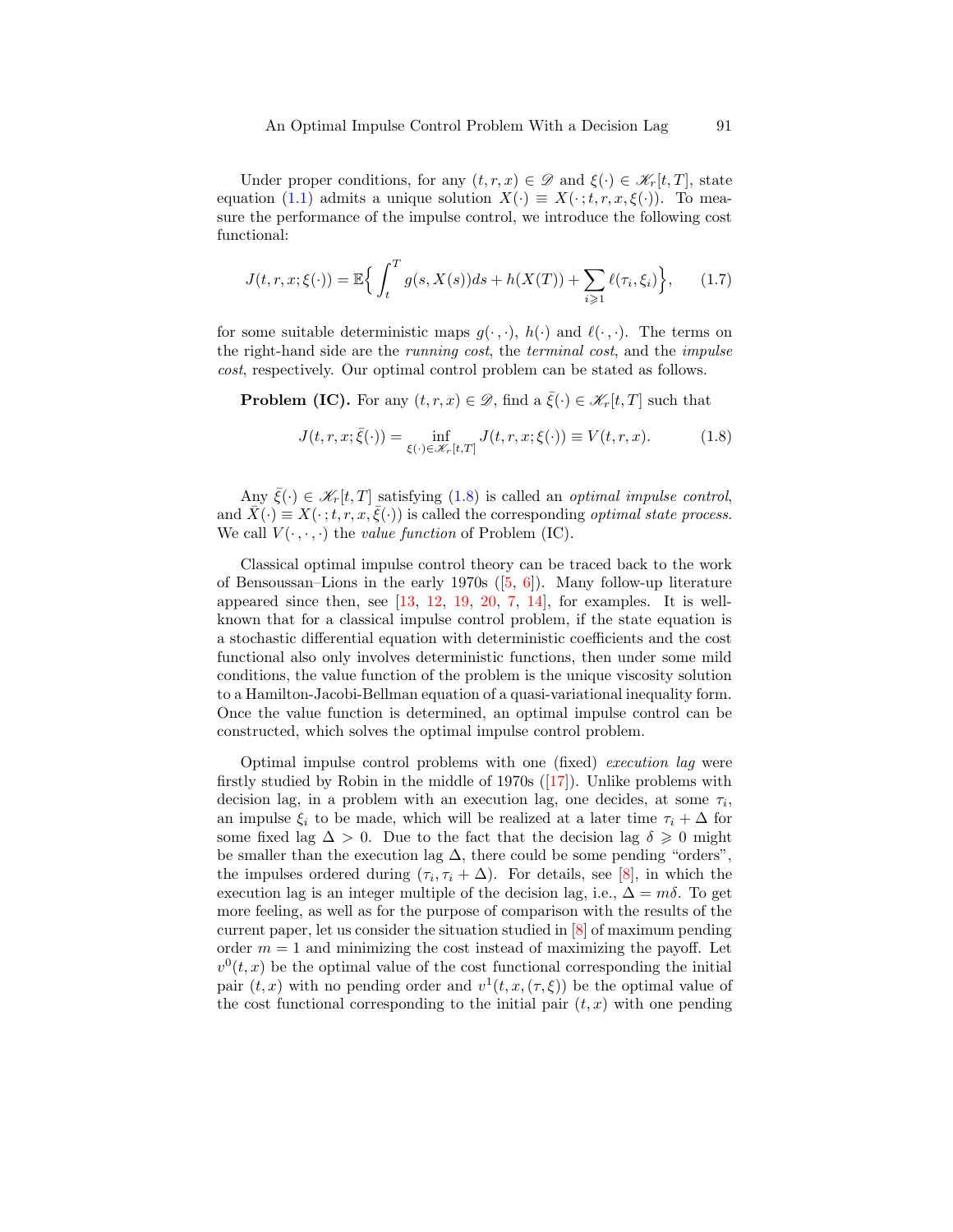order  $(\tau, \xi)$  (the impulse ordered at  $\tau$  with size  $\xi$  which will be exercised at  $\tau + \delta$ , then the corresponding HJB equation system is as follows:

<span id="page-3-0"></span>
$$
\begin{cases}\n\min \left\{ v_t^0(t,x) + H(t,x,v_x^0(t,x),v_{xx}^0(t,x)),\right. \\
\inf_{\xi \in K} \left[ v^1(t,x,(t,\xi)) \right] - v^0(t,x) \right\} = 0, \quad (t,x) \in [0,T-\delta] \times \mathbb{R}^n, \\
v_t^0(t,x) + H(t,x,v_x^0(t,x),v_{xx}^0(t,x)) = 0, \quad (t,x) \in (T-\delta,T) \times \mathbb{R}^n, \\
v^0(T,x) = h(x), \qquad x \in \mathbb{R}^n.\n\end{cases}
$$
\n
$$
\begin{cases}\n v_t^1(t,x,(\tau,\xi)) + H(t,x,v_x^1(t,x,(\tau,\xi)),v_{xx}^1(t,x,(\tau,\xi))) = 0, \\
 (t,x,(\tau,\xi)) \in [\tau,\tau+\delta) \times \mathbb{R}^n \times ([0,T-\delta] \times K), \\
 v^1((\tau+\delta)-,x,(\tau,\xi)) = c(x,\xi) + v_0(\tau+\delta,x+\xi), \\
 (x,(\tau,\xi)) \in \mathbb{R}^n \times ([0,T-\delta] \times K). \n\end{cases}
$$
\n(1.10)

<span id="page-3-1"></span>Note that the above two equations are coupled in the following way:  $v^1(\cdot, \cdot, \cdot)$ appears in the obstacle of the equation for  $v^0(\cdot, \cdot)$ ;  $v^0(\cdot, \cdot)$  appears in the terminal condition of the equation for  $v^1(\cdot, \cdot, \cdot)$ . We will see some common feature and some significant difference between the above and our HJB equation later.

Let us now briefly recall the main relevant results in several other papers. Optimal impulse control problem in an infinite horizon with an execution lag was investigated in [\[4,](#page-33-2) [15\]](#page-33-11), where no HJB equations were derived. A switching problem with decision lag and execution lag for discrete-time systems was studied in [\[2\]](#page-33-1), in which, only some numerical algorithms were presented. In [\[18\]](#page-34-0), an asymptotic optimization problem of terminal wealth with decision lag or execution lag under HARA utility was studied. Some kind of Bellman dynamic programming equations corresponding to several situations were presented. However, still no HJB equations were derived. An optimal switching problem with a decision lag for ODEs was studied in [\[10\]](#page-33-12). A reachable set was characterized by the level set of the value function which is the unique viscosity solution to a first order HJB equation. In [\[11\]](#page-33-13), an optimal impulse control problem is considered for a general stochastic process (without concrete SDE state equation) with execution lag. Snell envelope and reflected BSDEs were used to obtain the optimal impulse controls. In [\[16\]](#page-33-14), an optimal impulse problem in a finite horizon with arbitrary number of pending orders for Feller process were investigated without corresponding HJB equation derived.

In this paper, we consider the optimal impulse control problem with a decision lag (without execution lag). It should be pointed out that, unlike the above-cited works, we have paid a special attention on the elapsed time since the last impulse was made. The introduction of the elapsed time  $r$  helps us to fully understand the problem. Because of that, our value function is of form  $V(t, r, x)$  and therefore,  $V_r(t, r, x)$  will naturally appear, which makes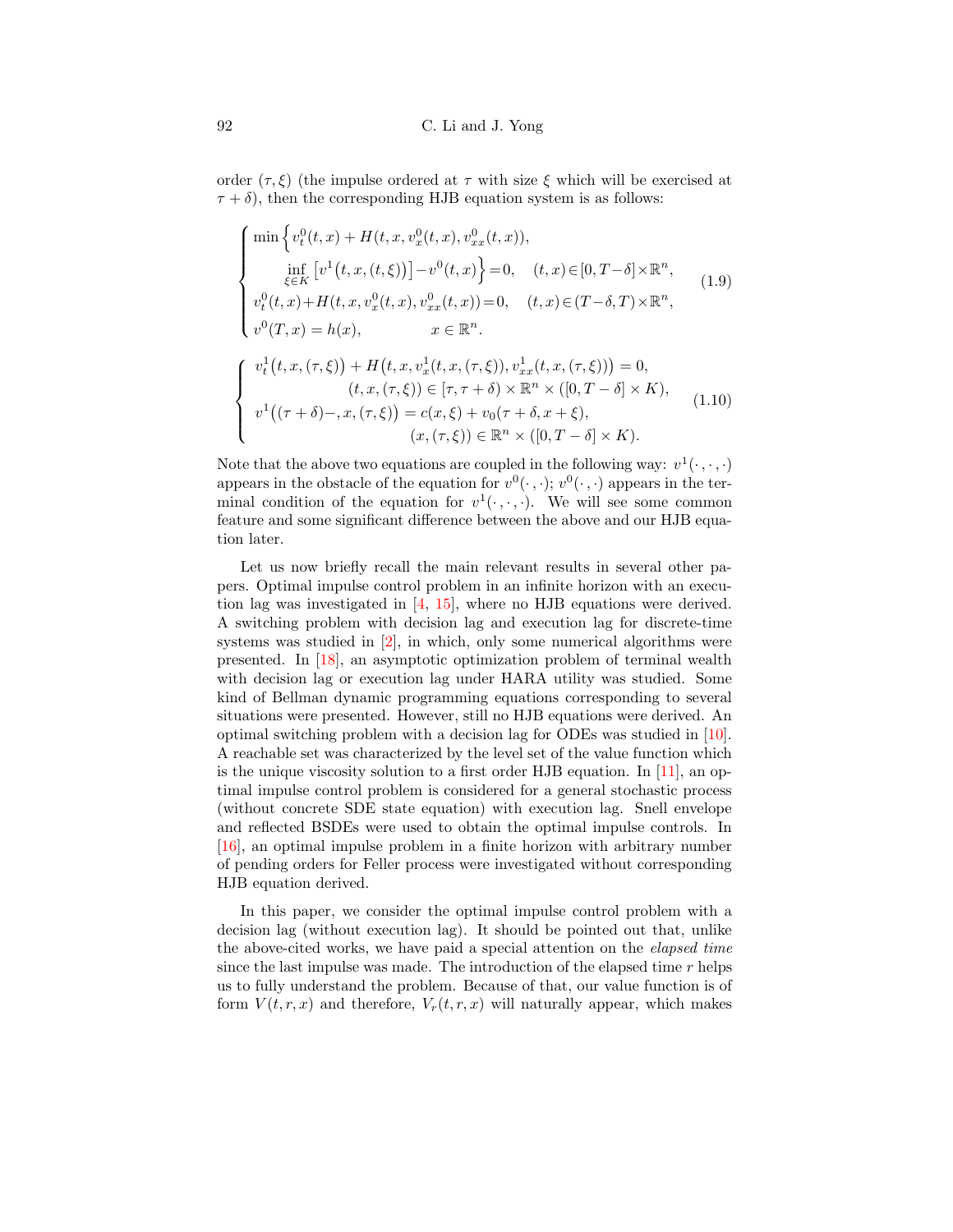our HJB equation significantly different from those in the literature, say, of form  $(1.9)$ – $(1.10)$ . We will show directly the continuity of the value function  $V(t, r, x)$  in all its arguments, by using some ideas from [\[20\]](#page-34-2), unlike some indirect and complicated arguments used in [\[8\]](#page-33-10). Then we establish a suitable version of dynamic programming principle using an argument inspired by [\[9\]](#page-33-15), which leads to the corresponding HJB equations. We further show that the value function is the unique viscosity solution to the HJB equation, by a technique adopted from [\[21\]](#page-34-4). Moreover, an optimal impulse control is constructed from the given value function. Finally, a limiting case with the decision lag approaching 0 is discussed, which exactly recovers the classical impulse control problems.

The remaining part of the paper is organized as follows. Section 2 introduces the value function associated with the control problem and its properties. Section 3 provides a suitable version of dynamic programming principle and derived the corresponding HJB equations. In Section 4, the value function is proved to be the unique viscosity solution of HJB equations in some given function space (with some technical details put in the appendix) and an optimal impulse control was constructed with verification theorem. Finally, Section 5 concludes the paper.

### 2 The Value Function and Its Properties

Recall that  $(\Omega, \mathcal{F}, \mathbb{P})$  is a complete probability space on which a standard d-dimensional Brownian motion  $W(\cdot) = \{W(t); 0 \leq t < \infty\}$  is defined, with  $\mathbb{F} = {\{\mathcal{F}_t\}}_{t\geqslant0}$  being its natural filtration augmented by all the P-null sets in F. Let  $T > 0$  be given and let K be a closed convex cone in  $\mathbb{R}^n$ . For the coefficients of the state equation  $(1.1)$ , we introduce the following assumption.

<span id="page-4-0"></span>(H1). Let  $b: [0,T] \times \mathbb{R}^n \to \mathbb{R}^n$ ,  $\sigma: [0,T] \times \mathbb{R}^n \to \mathbb{R}^{n \times d}$  be continuous and there exists a constant  $L > 0$  such that, for all  $x, \hat{x} \in \mathbb{R}^n, t \in [0, T]$ ,

$$
|b(t,x) - b(t,\hat{x})| + |\sigma(t,x) - \sigma(t,\hat{x})| \le L|x - \hat{x}|,
$$
  

$$
|b(t,x)| + |\sigma(t,x)| \le L.
$$
 (2.1)

For the functions involved in the cost functional, we introduce the following assumption.

<span id="page-4-1"></span>(H2). Let  $g : [0, T] \times \mathbb{R}^n \to \mathbb{R}$ ,  $h : \mathbb{R}^n \to \mathbb{R}$  and  $\ell : [0, T] \times K \to \mathbb{R}^+$  be continuous and there are constants  $\ell_0, \alpha > 0$  such that, for all  $x, \hat{x} \in \mathbb{R}^n$ ,  $0 \leqslant t < \hat{t} \leqslant T$ , and  $\xi, \hat{\xi} \in K$ ,

$$
|g(t,x) - g(t,\hat{x})| + |h(x) - h(\hat{x})| \le L|x - \hat{x}|,
$$
  

$$
|g(t,x)| + |h(x)| \le L,
$$
 (2.2)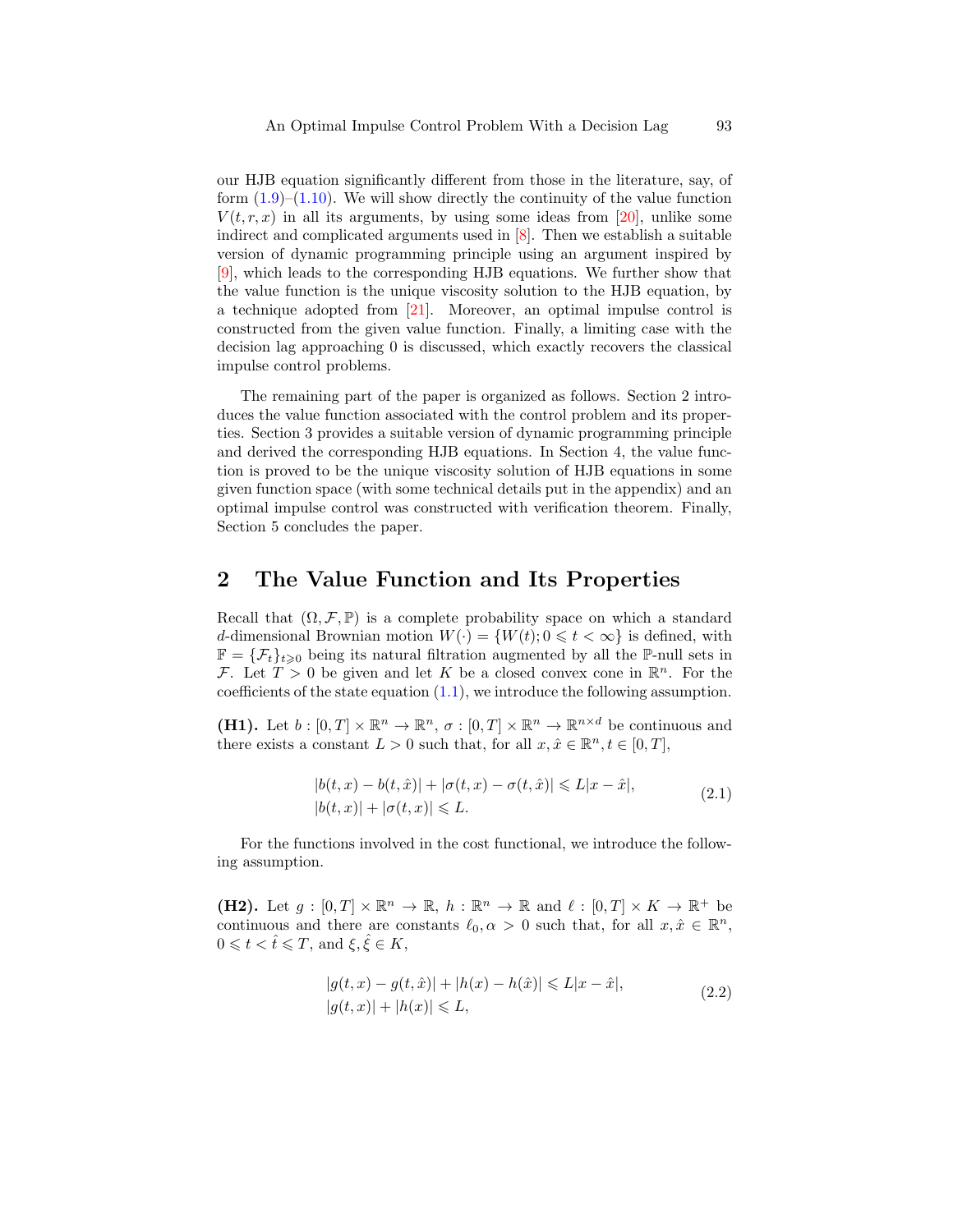and

<span id="page-5-0"></span>
$$
\ell(t,\xi+\hat{\xi}) < \ell(t,\xi) + \ell(t,\hat{\xi}),
$$
\n
$$
\ell(\hat{t},\xi) \leq \ell(t,\xi), \qquad \ell(t,\xi) \geq \ell_0 + \alpha|\xi|.
$$
\n
$$
(2.3)
$$

Remark 2.1. Some of the assumptions stated above can be slightly relaxed. For example, in the spirit of [\[19\]](#page-34-1), we may let  $x \mapsto (b(s, x), \sigma(s, x))$  be of linear growth, and  $x \mapsto (g(s, x), h(x))$  be of some power growth. Also, the coercivity condition in [\(2.3\)](#page-5-0) can be relaxed a little.

Next, we introduce admissible impulse control processes with decision lag  $\delta \in (0, T)$ . Some relevant discussions have already been carried out in the previous section.

**Definition 2.2.** An admissible impulse control process on  $[t, T]$ , with decision lag  $\delta$  and elapsed time r, is defined to be of form

$$
\xi(s) = \sum_{i \geqslant 1} \xi_i \chi_{[\tau_i, T]}(s), \qquad t \leqslant s \leqslant T,
$$
\n(2.4)

such that the following are true:

(i) Each  $\tau_i$  is an F-stopping time with

<span id="page-5-1"></span>
$$
\tau_1 \geqslant (t + \delta - r) \vee t, \qquad \text{a.s.,} \tag{2.5}
$$

and

<span id="page-5-2"></span>
$$
\begin{cases}\n\tau_{i+1} \geqslant \tau_i + \delta, & \text{a.s., if } \tau_{i+1} < T, \\
\tau_{i+1} \geqslant \tau_i, & \text{a.s., if } \tau_{i+1} = T.\n\end{cases}
$$
\n(2.6)

(ii) Each  $\xi_i$  is  $\mathcal{F}_{\tau_i}$ -measurable with values in K, and

$$
\mathbb{E}\Big(\sum_{i\geqslant 1}\ell(\tau_i,\xi_i)\Big)<\infty.\tag{2.7}
$$

We let  $\mathcal{K}_r[t,T]$  be the set of all the impulse control processes on  $[t,T]$ with decision lag  $\delta$  and elapsed time r. The last impulse time before t is always denoted by  $\tau_0$ . Then we have

$$
r = t - \tau_0 \quad \text{and} \quad \tau_1 \geqslant (\tau_0 + \delta) \vee t,\tag{2.8}
$$

which give us [\(2.5\)](#page-5-1), i.e. we must wait at least  $(\delta - r)^+$  units of time to make the first impulse after t. Subsequently,  $(2.6)$  indicates that we may intervene on the system at any times  $\tau_i \in [\tau_1, T)$  separated at least by the decision lag  $\delta$ . Further, the impulse can be made at terminal time T without decision lag, which is an important condition to guarantee the continuity of the value function. Besides,  $r = \delta \vee t$  if there has been no impulse executed on  $[0, t)$ . The above indicates the dependence of the impulse control on r,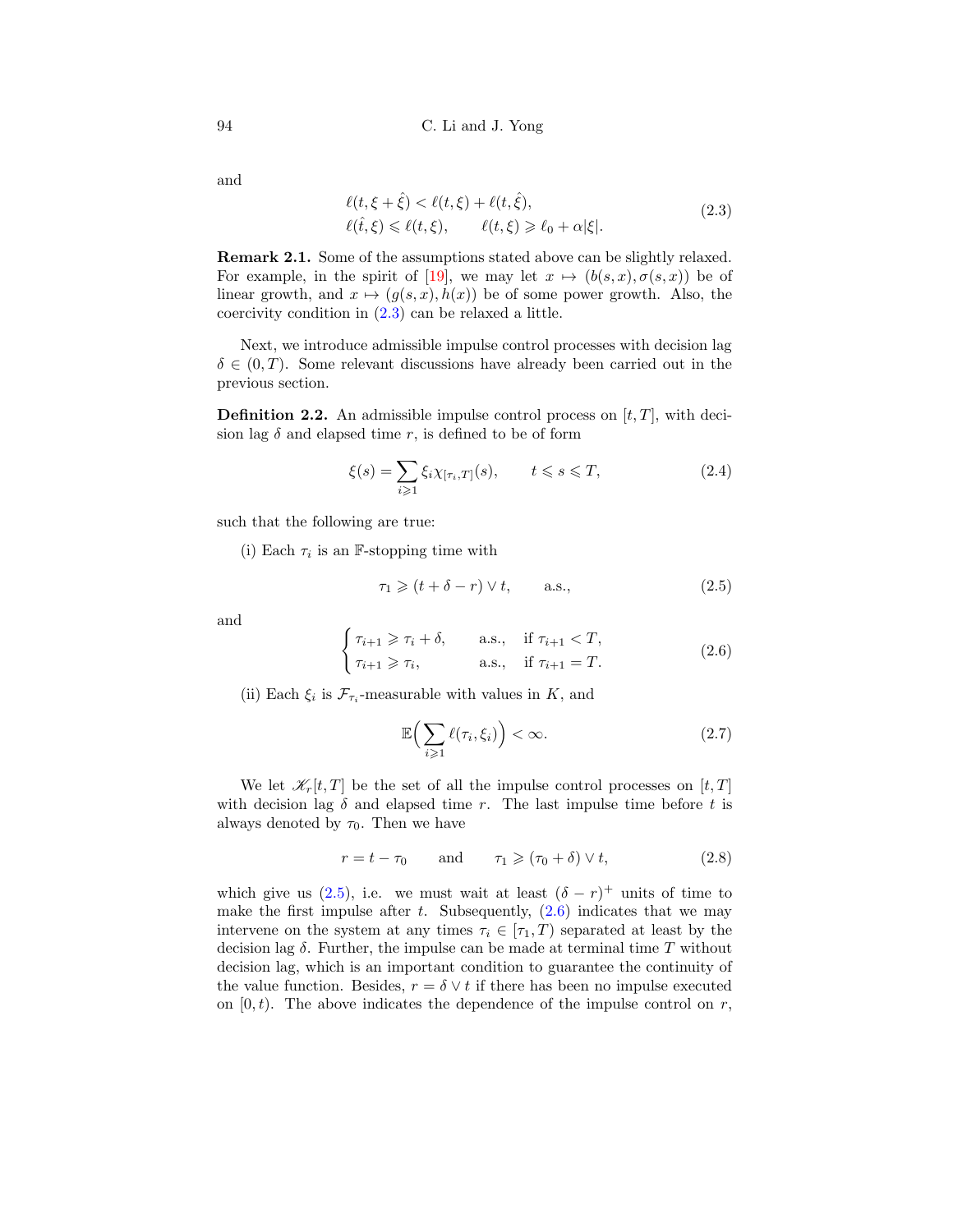we therefore put r as subscript in  $\mathcal{K}_r[t,T]$ . Thanks to the decision lag  $\delta$ , for any  $\xi(\cdot) \in \mathscr{K}_r[t,T]$ , there exists a finite number  $\kappa(\xi(\cdot))$  with

<span id="page-6-2"></span>
$$
\kappa(\xi(\cdot)) \leqslant \left[\frac{T}{\delta}\right] + 1. \tag{2.9}
$$

such that

<span id="page-6-1"></span>
$$
\xi(\cdot) = \sum_{i=1}^{\kappa(\xi(\cdot))} \xi_i \chi_{[\tau_i, T]}(\cdot). \tag{2.10}
$$

We should note that an impulse control with no impulse and with zero impulses are different due to the condition [\(2.3\)](#page-5-0) for the impulse cost. It is clear that any impulse control with some zero impulses are not optimal. Hereafter, we exclude all impulse controls with some zero impulses from  $\mathscr{K}_r[t,T]$ . On the other hand, for convenience, we will use  $\xi_0(\cdot)$  to denote the impulse control that does not contain any impulses and call it the *trivial impulse* control.

Let us first present the following result which will be useful below.

**Proposition 2.3.** Let [\(H1\)](#page-4-0) hold. Then for any initial triple  $(t, r, x) \in \mathcal{D}$ and impulse control  $\xi(\cdot) \in \mathcal{K}_r[t,T]$ , state equation [\(1.1\)](#page-0-1) admits a unique solution  $X(\cdot) \equiv X(\cdot; t, r, x, \xi(\cdot))$ . Further, if  $(\hat{t}, \hat{r}, \hat{x}) \in \mathscr{D}$  with  $\hat{t} \in [t, T]$ ,  $\widehat{\xi}(\cdot) \in \mathscr{K}_{\widehat{r}}[\widehat{t},T],$  and  $\widehat{X}(\cdot) = X(\cdot \,;\widehat{t},\widehat{r},\widehat{x},\widehat{\xi}(\cdot)),$  then for any  $p \geq 1$ , and  $s \in$  $[\hat{t}, T],$ 

<span id="page-6-0"></span>
$$
\mathbb{E}\Big[\sup_{s' \in [\hat{t},s]} |X(s') - \widehat{X}(s')|^p\Big] \leq C \mathbb{E}\Big[|x - \hat{x}|^p + |t - \hat{t}|^{\frac{p}{2}} + \Big(\sum_{\tau_i < \hat{t}} |\xi_i|\Big)^p + \sup_{s' \in [\hat{t},s]} |\xi(s') - \widehat{\xi}(s')|^p\Big],\tag{2.11}
$$

and

$$
\mathbb{E}|X(s) - \widehat{X}(s)|^p \leq C \mathbb{E}\Big[|x - \widehat{x}|^p + |t - \widehat{t}|^{\frac{p}{2}} + \Big(\sum_{\tau_i < \widehat{t}} |\xi_i|\Big)^p \Big] + \Big(\int_{\widehat{t}}^s |\xi(\tau) - \widehat{\xi}(\tau)|^2 d\tau\Big)^{\frac{p}{2}} + |\xi(s) - \widehat{\xi}(s)|^p\Big].\tag{2.12}
$$

Hereafter, C stands for a generic constant which could be different from line to line.

*Proof.* First of all, for any  $(t, r, x) \in \mathcal{D}$  and  $\xi(\cdot) \in \mathcal{K}_r[t, T]$ , by a standard argument making use of the contraction mapping theorem, we know that the state equation [\(1.1\)](#page-0-1) admits a unique solution  $X(\cdot) \equiv X(\cdot; t, r, x, \xi(\cdot))$ . Then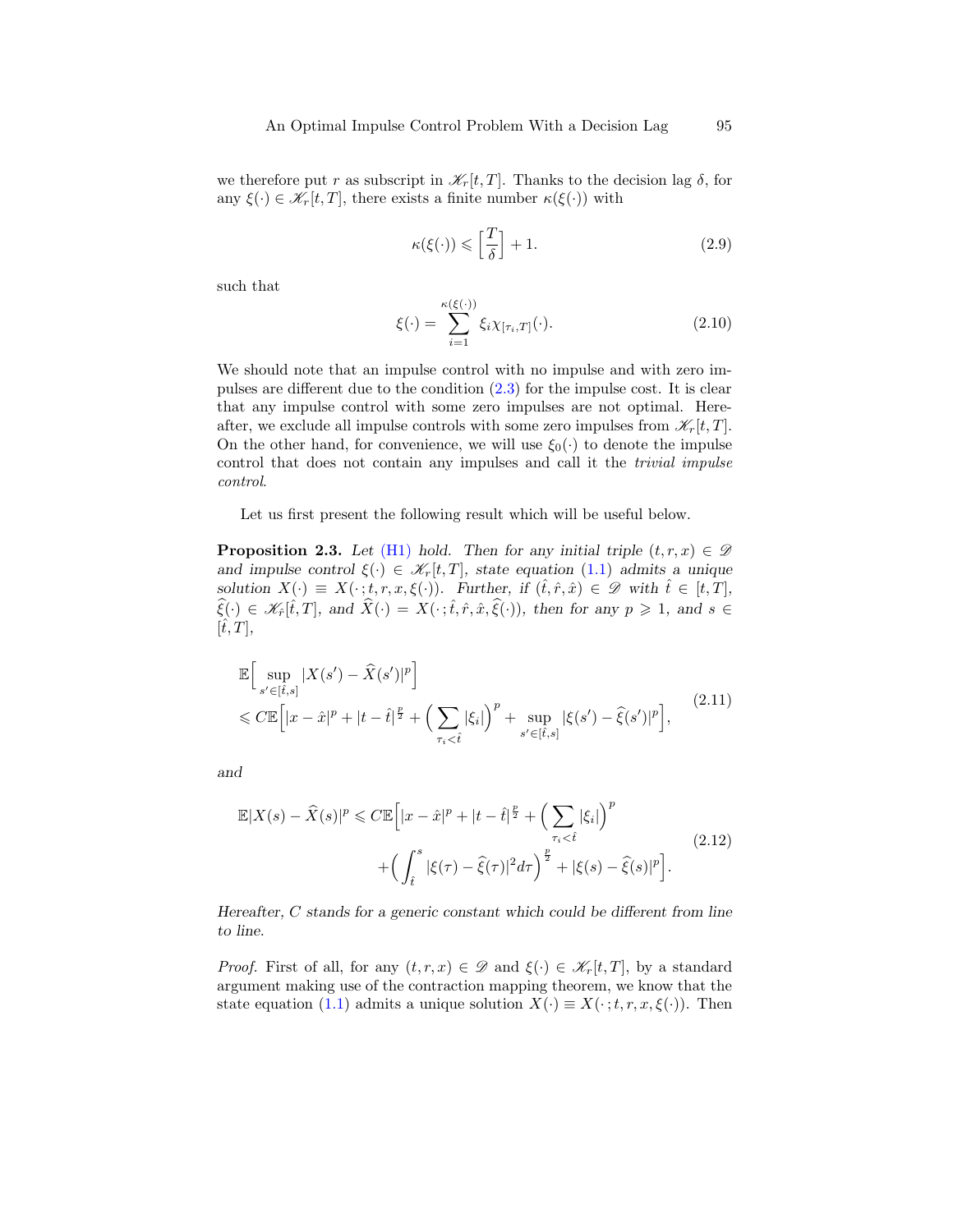for any  $\hat{x} \in \mathbb{R}^n$ , we have

$$
\begin{split} \mathbb{E} \Big[ \sup_{s' \in [t,s)} |X(s') - \hat{x}|^p \Big] &\leqslant 4^{p-1} \mathbb{E} \Big[ |x - \hat{x}|^p + \Big( \int_t^s |b(\tau,X(\tau))| d\tau \Big)^p \\ &\quad + \sup_{s' \in [t,s)} \Big| \int_t^{s'} \sigma(\tau,X(\tau)) dW(\tau) \Big|^p + \sup_{s' \in [t,s]} |\xi(s)|^p \Big] \\ &\leqslant 4^{p-1} \Big[ |x - \hat{x}|^p + L^p (s-t)^p + C \mathbb{E} \Big( \int_t^s |\sigma(\tau,X(\tau))|^2 d\tau \Big)^{\frac{p}{2}} + \mathbb{E} \Big( \sum_{\tau_i < s} |\xi_i| \Big)^p \Big] \\ &\leqslant C \Big[ |x - \hat{x}|^p + (s-t)^{\frac{p}{2}} + \mathbb{E} \Big( \sum_{\tau_i < s} |\xi_i| \Big)^p \Big]. \end{split}
$$

In particular, for any  $\hat{t} \in (t, T)$ ,

$$
\mathbb{E}|X(\hat{t}-)-\hat{x}|^p \leqslant C\Big[|x-\hat{x}|^p+|t-\hat{t}|^{\frac{p}{2}}+\mathbb{E}\Big(\sum_{\tau_i<\hat{t}}|\xi_i|\Big)^p\Big].
$$

Next, for  $(t, r, x)$ ,  $(\hat{t}, \hat{r}, \hat{x}) \in \mathscr{D}$  with  $0 \leq t \leq \hat{t}$ , and  $\xi(\cdot) \in \mathscr{K}_r[t, T]$ ,  $\widehat{\xi}(\cdot) \in \mathcal{K}_{\widehat{r}}[\widehat{t}, T]$ , let  $X(\cdot)$  and  $\widehat{X}(\cdot)$  be the corresponding solutions of the state equation [\(1.1\)](#page-0-1). Denote

$$
\eta(s) = \xi(s) - \hat{\xi}(s), \qquad Y(s) = X(s) - \hat{X}(s) - \eta(s),
$$
  
\n
$$
B(s) = \frac{[b(s, X(s)) - b(s, \hat{X}(s))][X(s) - \hat{X}(s)]^{\top}}{|X(s) - \hat{X}(s)|^2} \chi_{\{X(s) \neq \hat{X}(s)\}},
$$
  
\n
$$
\Sigma(s) = \frac{[\sigma(s, X(s)) - \sigma(s, \hat{X}(s))][X(s) - \hat{X}(s)]^{\top}}{|X(s) - \hat{X}(s)|^2} \chi_{\{X(s) \neq \hat{X}(s)\}}.
$$

Then  $B(\cdot)$  and  $\Sigma(\cdot)$  are bounded and

$$
Y(s) = Y(\hat{t}) + \int_{\hat{t}}^{s} B(\tau) \left[ Y(\tau) + \eta(\tau) \right] d\tau + \int_{\hat{t}}^{s} \Sigma(\tau) \left[ Y(\tau) + \eta(\tau) \right] dW(\tau), \ \ s \in [\hat{t}, T].
$$

This is equivalent to the following:

$$
\begin{cases}\ndY(s) = B(s)[Y(s) + \eta(s)]ds + \Sigma(s)[Y(s) + \eta(s)]dW(s), & s \in [\hat{t}, T], \\
Y(\hat{t}) = X(\hat{t}) - \hat{x} - [\xi(\hat{t}) - \hat{\xi}(\hat{t})].\n\end{cases}
$$

Hence, by [\(H1\),](#page-4-0) and a standard argument for SDEs, we have

<span id="page-7-0"></span>
$$
\mathbb{E}\Big[\sup_{s'\in[\hat{t},s]}|Y(s')|^p\Big]\leqslant C\mathbb{E}\Big[|Y(\hat{t})|^p+\Big(\int_{\hat{t}}^s\!\!\left|\eta(\tau)\right|d\tau\Big)^p\!\!+\!\Big(\int_{\hat{t}}^s\!\!\left|\eta(\tau)\right|^2d\tau\Big)^p\Big].\tag{2.13}
$$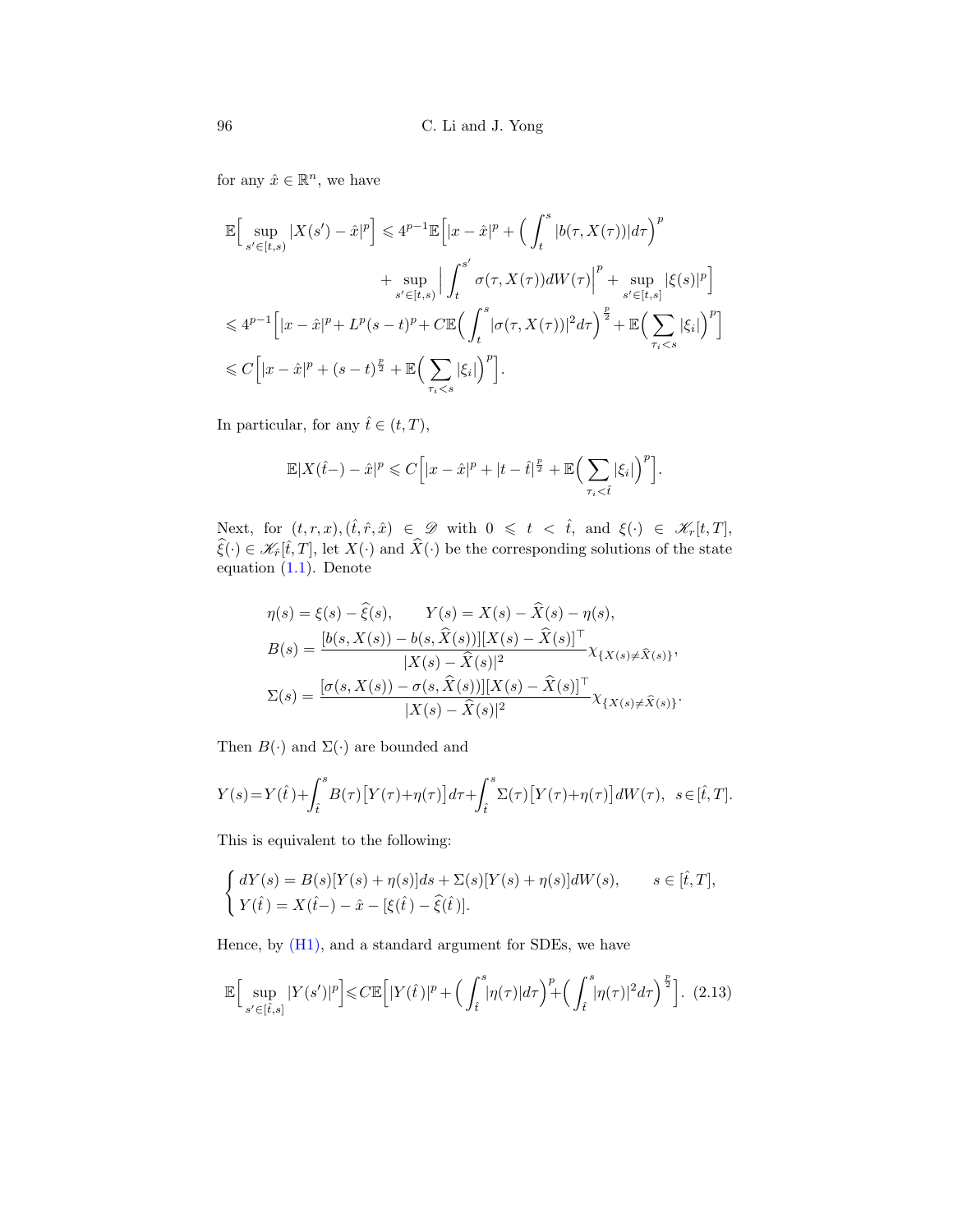Consequently,

$$
\begin{split} &\mathbb{E}\Big[\sup_{s'\in[\hat{t},s]}|X(s')-\widehat{X}(s')|^p\Big]\leqslant 2^{p-1}\mathbb{E}\Big[\sup_{s'\in[\hat{t},s]}|Y(s')|^p+\sup_{s'\in[\hat{t},s]}|\xi(s')-\widehat{\xi}(s')|^p\Big]\\ &\leqslant C\mathbb{E}\Big\{|X(\hat{t}-)-\hat{x}|^2+|\xi(\hat{t})-\widehat{\xi}(\hat{t})|^p+\Big(\int_{\hat{t}}^s|\xi(\tau)-\widehat{\xi}(\tau)|^2d\tau\Big)^{\frac{p}{2}}\\ &+\sup_{s'\in[\hat{t},s]}|\xi(s')-\widehat{\xi}(s')|^p\Big]\Big\}\\ &\leqslant C\mathbb{E}\Big[|x-\hat{x}|^p+|t-\hat{t}|^{\frac{p}{2}}+\Big(\sum_{\tau_i<\hat{t}}|\xi_i|\Big)^p+\sup_{s'\in[\hat{t},s]}|\xi(s')-\widehat{\xi}(s')|^p\Big]. \end{split}
$$

This gives  $(2.11)$ . Also, from  $(2.13)$ , we have

$$
\mathbb{E}|Y(s)|^p \leq C \mathbb{E}\Big[|Y(\hat{t})|^p + \Big(\int_{\hat{t}}^s |\eta(\tau)|d\tau\Big)^p + \Big(\int_{\hat{t}}^s |\eta(\tau)|^2 d\tau\Big)^{\frac{p}{2}}\Big],
$$

which implies

$$
\mathbb{E}|X(s) - \widehat{X}(s)|^p \leq 2^{p-1} \mathbb{E}\Big[|Y(s)|^p + |\xi(s) - \widehat{\xi}(s)|^p\Big] \leq C \mathbb{E}\Big[|x - \widehat{x}|^p + |t - \widehat{t}|^{\frac{p}{2}} + \Big(\sum_{\tau_i < \widehat{t}} |\xi_i|\Big)^p + \Big(\int_{\widehat{t}}^s |\xi(\tau) - \widehat{\xi}(\tau)|^2 d\tau\Big)^{\frac{p}{2}} + |\xi(s) - \widehat{\xi}(s)|^p\Big].
$$

This completes the proof.

From the above, we see that under  $(H1)$ – $(H2)$ , for any initial triple  $(t, r, x) \in \mathscr{D}$  and  $\xi(\cdot) \in \mathscr{K}_r[t, T]$ , the cost functional  $(1.7)$  is well-defined. Then Problem (IC) can be stated as in the previous section, and the value function  $V : \mathscr{D} \to \mathbb{R}$  is well-defined by [\(1.8\)](#page-2-0). The following result is concerned with some basic properties of the value function.

<span id="page-8-2"></span>**Theorem 2.4.** Let  $(H1)$ – $(H2)$  hold. Then

<span id="page-8-0"></span>
$$
|V(t,r,x)| \leqslant L(T+1), \qquad \forall (t,r,x) \in \mathcal{D}, \tag{2.14}
$$

 $\Box$ 

and

<span id="page-8-3"></span>
$$
|V(t,r,x) - V(\hat{t},\hat{r},\hat{x})| \leq C\left(|t-\hat{t}|^{\frac{1}{2}} + |r \wedge \delta - \hat{r} \wedge \delta|^{\frac{1}{2}} + |x-\hat{x}|\right),
$$
  

$$
\forall (t,r,x), (\hat{t},\hat{r},\hat{x}) \in \mathscr{D}.
$$
 (2.15)

The proof is lengthy and technical, which will be split into several lemmas. First, we have the following lemma which gives the boundedness of the value function  $V(\cdot, \cdot, \cdot)$  as well as the Lipschitz continuity of  $x \mapsto V(t, r, x)$ .

**Lemma 2.5.** Let  $(H1)$ – $(H2)$  hold. Then  $(2.14)$  holds and there exists a constant  $C > 0$  such that

<span id="page-8-1"></span>
$$
|V(t,r,x) - V(t,r,\hat{x})| \leq C|x-\hat{x}|, \qquad \forall (t,r,x), (t,r,\hat{x}) \in \mathcal{D}.
$$
 (2.16)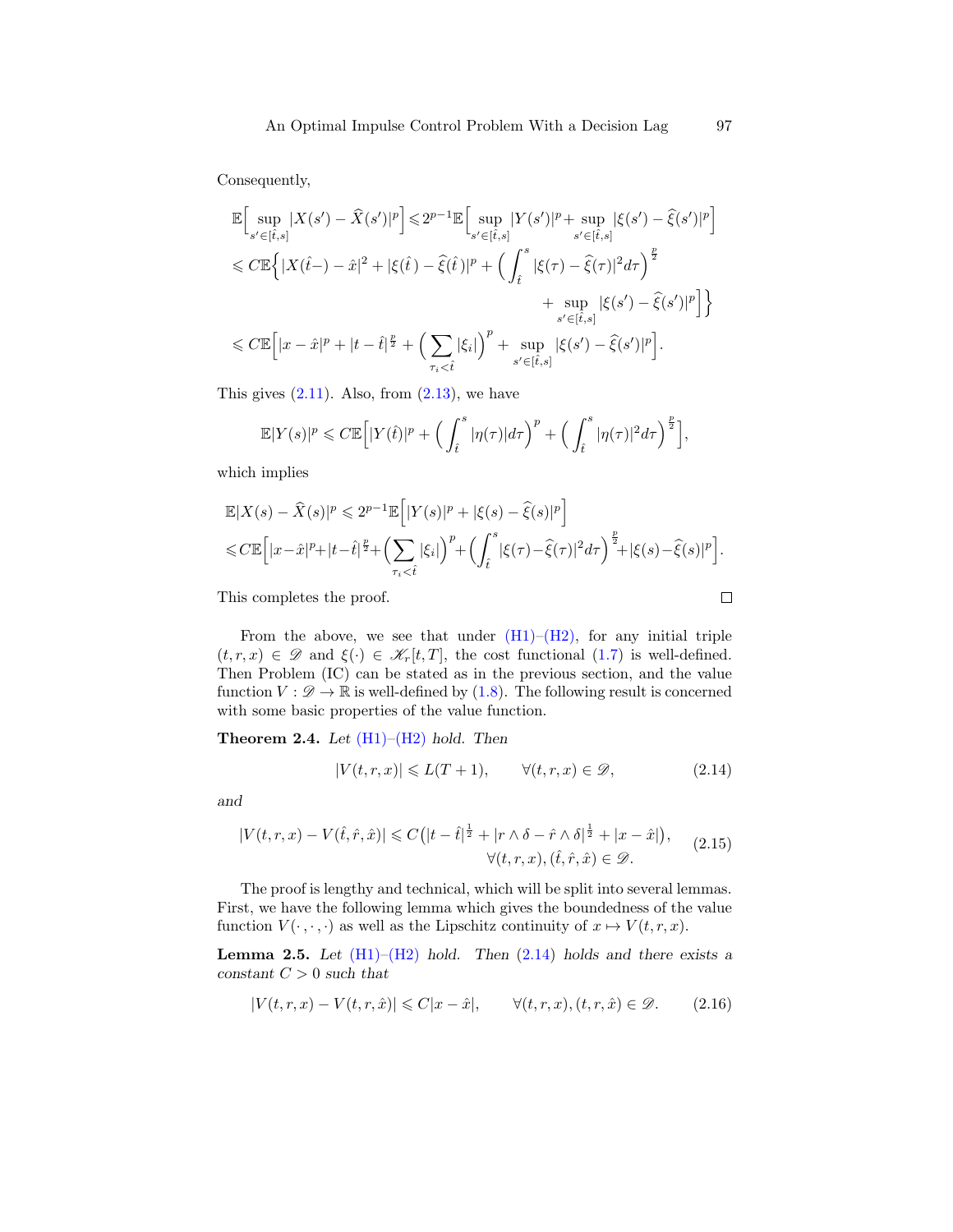*Proof.* First of all, recalling the trivial impulse control  $\xi_0(\cdot)$ . By the definition of  $V(t, r, x)$  and  $(H1)–(H2)$  $(H1)–(H2)$ , we know that

$$
V(t,r,x) \leqslant J(t,r,x;\xi_0(\cdot))
$$
  
=  $\mathbb{E}\left\{\int_t^T g\big(s, X(s;t,r,x,\xi_0(\cdot))\big)ds + h\big(X(T;t,r,x,\xi_0(\cdot))\big)\right\} \leqslant L(T+1).$ 

On the other hand, since the impulse cost  $\ell(\cdot)$  is positive valued, we have that, for any  $\xi(\cdot) \in \mathscr{K}_r[t,T]$ ,

$$
J(t, r, x; \xi(\cdot)) \geq \mathbb{E}\Big\{\int_t^T g\big(s, X(s; t, r, x, \xi(\cdot))\big)ds + h\big(X(T; t, r, x, \xi(\cdot))\big)\Big\}
$$
  

$$
\geq -L(T+1).
$$

Thus,  $(2.14)$  follows.

Next, for any  $p \ge 1$ , by  $(2.11)$  with  $(t, r) = (\hat{t}, \hat{r})$  and  $\xi(\cdot) = \hat{\xi}(\cdot)$ , one has

$$
\mathbb{E}\Big[\sup_{s\in[t,T]}|X(s)-\widehat{X}(s)|^p\Big]\leqslant C|x-\widehat{x}|^p.
$$

Consequently,

$$
|J(t, r, x; \xi(\cdot)) - J(t, r, \hat{x}; \xi(\cdot))|
$$
  
\$\leq \mathbb{E}\left\{\int\_t^T |g(s, X(s)) - g(s, \hat{X}(s))|ds + |h(X(T)) - h(\hat{X}(T))|\right\} \leq C|x - \hat{x}|\$.  
Then (2.16) follows.

Then [\(2.16\)](#page-8-1) follows.

Now, let us make an observation. For any  $(t, r, x) \in \mathcal{D}$ , and any  $\xi(\cdot) \in$  $\mathscr{K}_r[t,T]$  of form  $(2.10)$ , we have

$$
J(t, r, x; \xi(\cdot)) = \mathbb{E}\Big[\int_t^T g(s, X(s))ds + h(X(T)) + \sum_{i=1}^{\kappa(\xi(\cdot))} \ell(\tau_i, \xi_i)\Big]
$$
  
\n
$$
\geq -L(T - t + 1) + \mathbb{E}\Big(\sum_{i=1}^{\kappa(\xi(\cdot))} [\ell_0 + \alpha|\xi_i] \Big) \geq -L(T + 1) + \alpha \max_{i \geq 1} \mathbb{E}|\xi_i|.
$$

Hence,

$$
\alpha \max_{i \geq 1} \mathbb{E} |\xi_i| \leqslant J(t, r, x; \xi(\cdot)) + L(T + 1). \tag{2.17}
$$

Consequently, taking into account  $(2.14)$ , we see that there exists an absolute constant  $C_0$  such that if an impulse control  $\xi(\cdot)$  of form  $(2.10)$  satisfying

$$
\mathbb{E}\Big(\max_{i\geqslant 1}|\xi_i|\Big)>C_0,
$$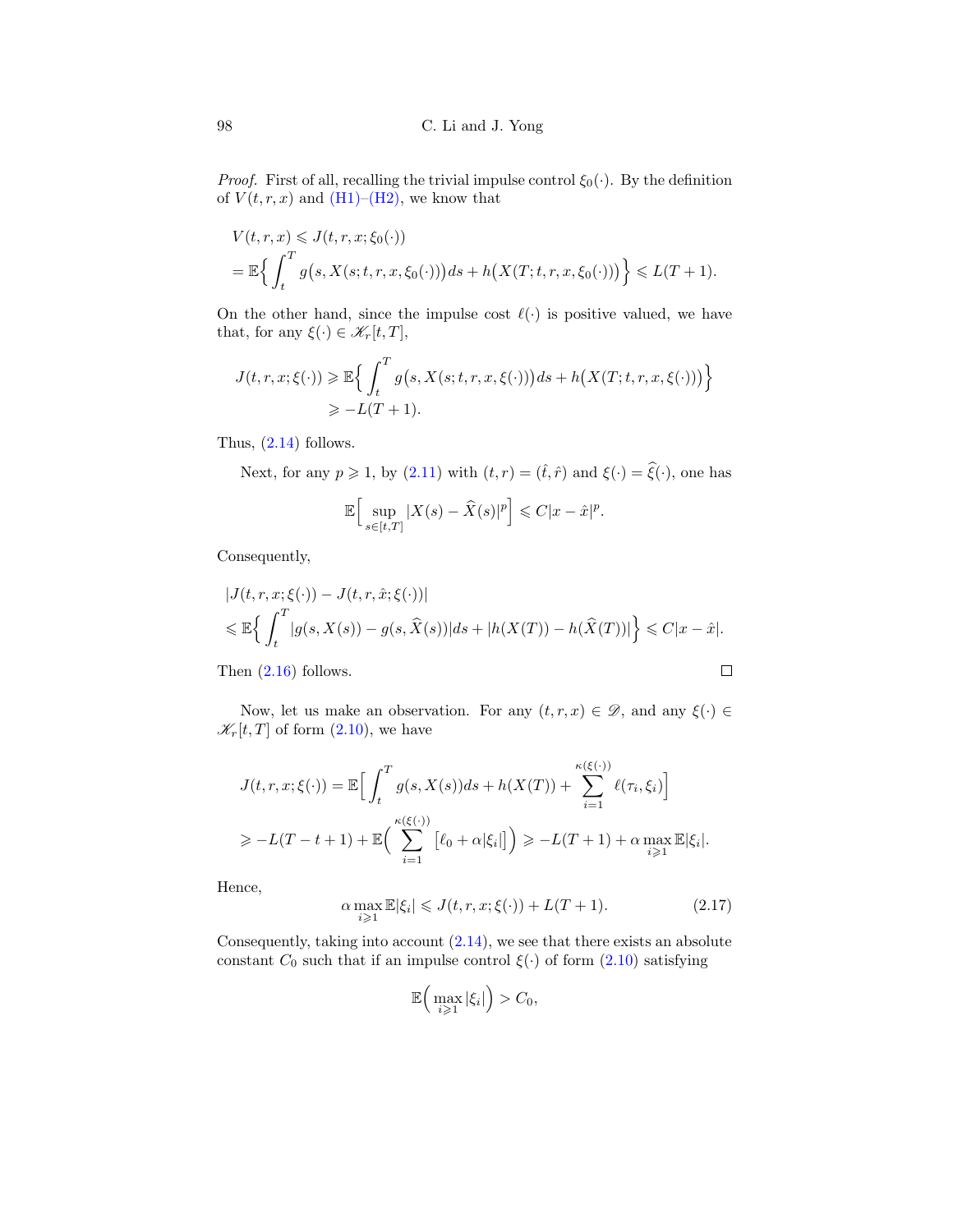then it must be not optimal. Hence, if we set  $(\text{recall } (2.9))$  $(\text{recall } (2.9))$  $(\text{recall } (2.9))$ 

<span id="page-10-0"></span>
$$
\mathcal{K}_r^0[t,T] = \left\{ \xi(\cdot) = \sum_{i=1}^{\kappa(\xi(\cdot))} \xi_i \kappa_{[\tau_i,T]}(\cdot) \in \mathcal{K}_r[t,T] \mid \right\}
$$
\n
$$
\kappa(\xi(\cdot)) \leq \left[ \frac{T}{\delta} \right] + 1, \ \mathbb{E}|\xi_i| \leq C_0, \quad 1 \leq i \leq \kappa(\xi(\cdot)) \right\},\tag{2.18}
$$

then

$$
V(t,r,x) = \inf_{\xi(\cdot) \in \mathcal{K}_r^0[t,T]} J(t,r,x;\xi(\cdot)).
$$
\n(2.19)

Note that, similar to  $(1.6)$ , we also have

<span id="page-10-2"></span>
$$
\mathcal{K}_{\hat{r}}^{0}[t,T] \subseteq \mathcal{K}_{r}[t,T] \subseteq \mathcal{K}_{\delta}^{0}[t,T] = \mathcal{K}_{r'}[t,T],
$$
\n
$$
\forall 0 \leq \hat{r} \leq r \leq \delta \leq r' \leq T.
$$
\n(2.20)

Now we are ready to prove the  $\frac{1}{2}$ -Hölder continuity of  $t \mapsto V(t, r, x)$ .

**Lemma 2.6.** Let  $(H1)$ – $(H2)$  hold. Then there exists a constant  $C > 0$  such that

<span id="page-10-1"></span>
$$
|V(t,r,x) - V(\hat{t},r,x)| \leq C|t - \hat{t}|^{\frac{1}{2}},
$$
  
 
$$
\forall (t,r,x), (\hat{t},r,x) \in \mathcal{D}, \quad |\hat{t} - t| \leq \delta.
$$
 (2.21)

*Proof.* Let  $\hat{t} \in (t, T]$ . For any  $\varepsilon > 0$ , let  $\hat{\xi}(\cdot) \in \mathcal{K}_r^0[\hat{t}, T]$  such that

$$
V(\hat{t},r,x) \leqslant J(\hat{t},r,x;\hat{\xi}(\cdot)) < V(\hat{t},r,x) + \varepsilon.
$$

We extend  $\hat{\xi}(\cdot)$  from  $[\hat{t}, T]$  to  $[t, T]$  by letting

$$
\xi(s) = \begin{cases} 0, & s \in [t, \hat{t}), \\ \hat{\xi}(s), & s \in [\hat{t}, T]. \end{cases}
$$

Namely,  $\xi(\cdot)$  does not have impulses on  $[t,\hat{t})$ . Let  $X(\cdot) \equiv X(\cdot;t,r,x,\xi(\cdot))$ and  $\widehat{X}(\cdot) \equiv X(\cdot;\hat{t},r,\,x,\xi(\cdot))$ , by [\(2.11\)](#page-6-0), there exists a constant  $C > 0$  such that that i

$$
\mathbb{E}\Big[\sup_{s\in[\hat{t},T]}|X(s)-\widehat{X}(s)|\Big]\leqslant C|t-\hat{t}|^{\frac{1}{2}}.
$$

Then

$$
V(t,r,x) - V(\hat{t},r,x) - \varepsilon \leqslant J(t,r,x;\xi(\cdot)) - J(\hat{t},r,x;\hat{\xi}(\cdot))
$$
  

$$
\leqslant \mathbb{E}\Big[|h(X(T)) - h(\hat{X}(T))| + \int_t^{\hat{t}} |g(s,X(s))|ds + \int_{\hat{t}}^T |g(s,X(s)) - g(s,\hat{X}(s))|ds\Big]
$$
  

$$
\leqslant L|t - \hat{t}| + L(1+T)C|t - \hat{t}|^{\frac{1}{2}},
$$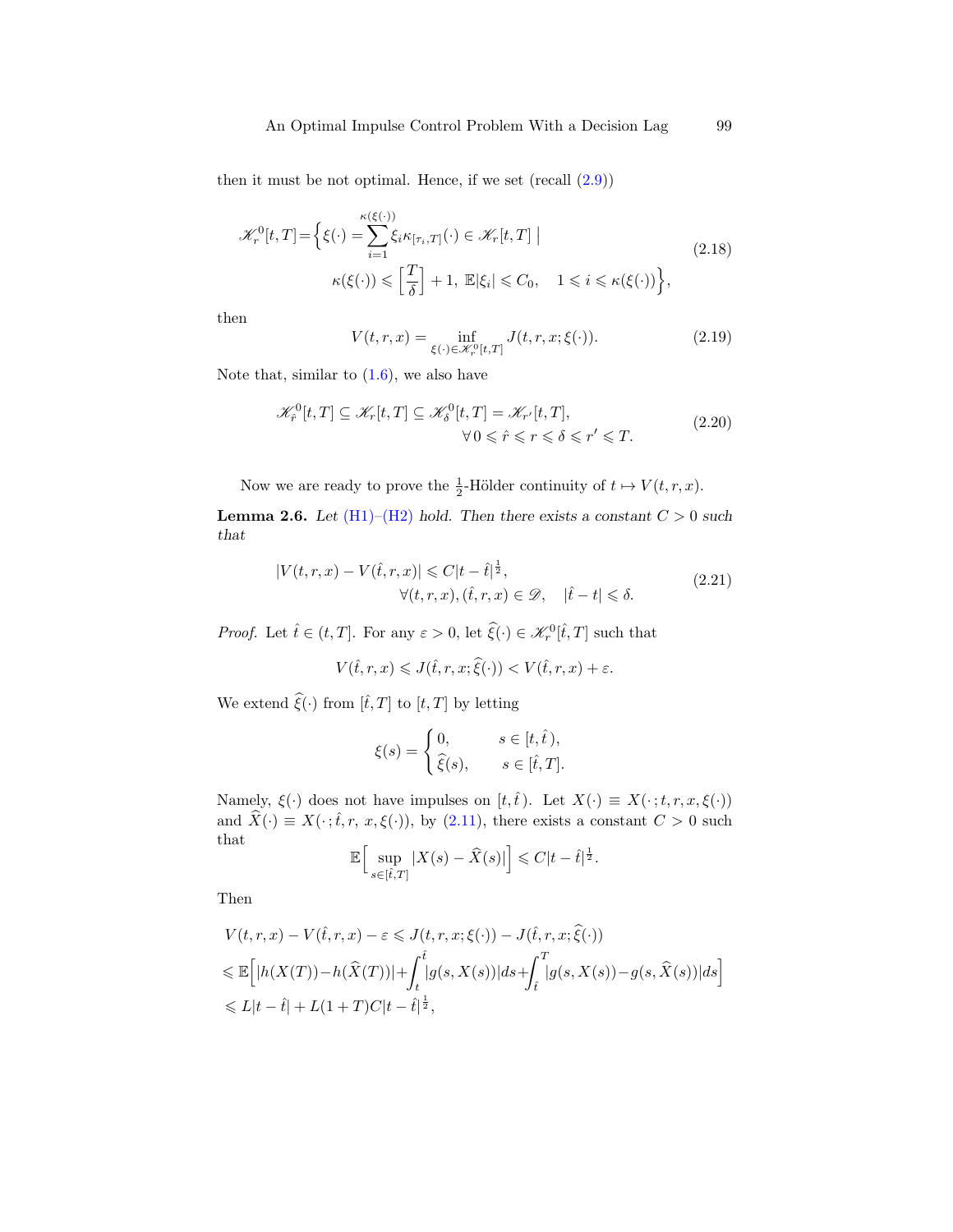which implies that

$$
V(t, r, x) - V(\hat{t}, r, x) \leq C|t - \hat{t}|^{\frac{1}{2}}.
$$

Conversely, for any  $\varepsilon > 0$ , there exists

$$
\xi(\cdot) = \sum_{i=1}^k \xi_i \chi_{[\tau_i,T]}(\cdot) \in \mathcal{K}_r^0[t,T],
$$

with  $k = \kappa(\xi(\cdot)) \leq \left[\frac{T}{\delta}\right] + 1$  and  $\mathbb{E}|\xi_i| \leq C_0$  for any  $1 \leq i \leq k$  such that

$$
V(t,r,x) \geqslant J(t,r,x;\xi(\cdot)) - \varepsilon.
$$

Define

$$
\widehat{\xi}(\cdot) = \sum_{i=1}^{k} \xi_i \chi_{[\hat{\tau}_i,T]}(\cdot) \in \mathcal{K}_r^0[\hat{t},T]
$$

with

$$
\hat{\tau}_i = (\tau_i + \hat{t} - t) \wedge T, \qquad i \geqslant 1.
$$

Clearly,  $\hat{\xi}(\cdot)$  is nothing but the impulse control obtained from  $\xi(\cdot)$  by moving all the impulses at instant  $\tau_i$  to the (possibly later) instant  $(\tau_i + \hat{t} - t) \wedge T$ . Let us partition the interval  $I = [\hat{t}, T]$  as  $I = I_1 \cup I_2$ , with

$$
I_1 = [\hat{t}, \tau_1) \cup \Big(\bigcup_{i=1}^{k-1} [\hat{\tau}_i, \tau_{i+1})\Big) \cup [\hat{\tau}_k, T], \qquad I_2 = \bigcup_{i=1}^k [\hat{t} \vee \tau_i, \hat{\tau}_i).
$$

A careful observation tells us that

<span id="page-11-0"></span>
$$
\xi(s) - \hat{\xi}(s) = \sum_{i=1}^{k} \xi_i \chi_{[\hat{t} \vee \tau_i, \hat{\tau}_i)}(s), \qquad \xi(T) - \hat{\xi}(T) = 0.
$$
 (2.22)

Namely,  $\xi(\cdot)$  and  $\hat{\xi}(\cdot)$  are different only on  $I_2$ . Also, we note that

$$
0 \leq \hat{\tau}_i - \tau_i \leq \hat{t} - t, \qquad i \geq 1. \tag{2.23}
$$

Let  $X(\cdot) \equiv X(\cdot; t, r, x, \xi(\cdot))$  and  $\hat{X}(\cdot) \equiv X(\cdot; \hat{t}, r, x, \hat{\xi}(\cdot))$ , by [\(2.11\)](#page-6-0), we have

$$
\mathbb{E}\Big[\sup_{s\in [\hat{t},T]}|X(s)-\widehat{X}(s)|\Big]\leqslant C\Big(|t-\hat{t}|^{\frac{1}{2}}+\sup_{s\in I_2}|\xi(s)|\Big),
$$

and noting  $(2.18)$ ,

$$
\mathbb{E}|X(T) - \widehat{X}(T)| \leq C \mathbb{E}\left[|t - \widehat{t}|^{\frac{1}{2}} + \left(\int_{I_2} |\xi(\tau) - \widehat{\xi}(\tau)| d\tau\right)^{\frac{1}{2}}\right] \leq C|t - \widehat{t}|^{\frac{1}{2}}.
$$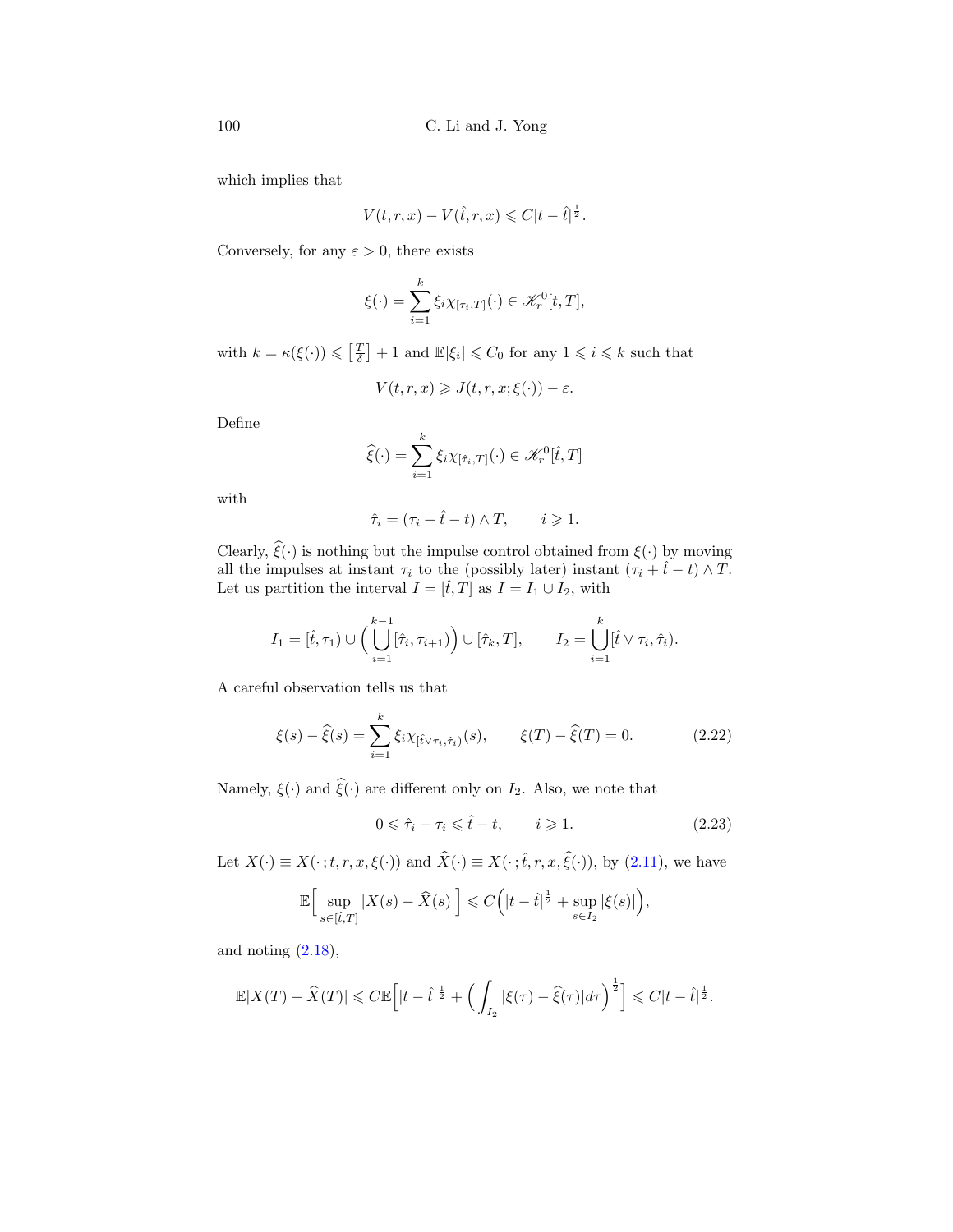Then, by [\(H1\)](#page-4-0)[–\(H2\)](#page-4-1) and the definition of  $\mathcal{K}_r^0[t,T]$ , we see that

$$
V(t,r,x) + \varepsilon - V(\hat{t},r,x) \ge J(t,r,x;\xi(\cdot)) - J(\hat{t},r,x;\hat{\xi}(\cdot))
$$
  
\n
$$
= \mathbb{E}\Big\{\int_t^{\hat{t}} g(\tau, X(\tau))d\tau + \int_{\hat{t}}^T \big[g(\tau, X(\tau)) - g(\tau, \hat{X}(\tau))\big]d\tau
$$
  
\n
$$
+ h(X(T)) - h(\hat{X}(T)) + \sum_{i=1}^k \big[\ell(\tau_i, \xi_i) - \ell(\hat{\tau}_i, \xi_i)\big]\Big\}
$$
  
\n
$$
\ge -L(\hat{t}-t) - C|t-\hat{t}|^{\frac{1}{2}} - C\sum_{i=1}^k (\hat{\tau}_i - \tau_i) \ge -C|t-\hat{t}|^{\frac{1}{2}}.
$$

Hence,  $(2.21)$  follows.

Finally, we prove the continuity of the value function with respect to r.

**Lemma 2.7.** Let  $(H1)$ – $(H2)$  hold. Then there exists a constant  $C > 0$  such that for every  $(t, r, x), (t, \hat{r}, x) \in \mathcal{D}$ ,

<span id="page-12-0"></span>
$$
\begin{cases}\n0 \leqslant V(t,r,x) - V(t,\hat{r},x) \leqslant C|r-\hat{r}|^{\frac{1}{2}}, & \text{if } r < \hat{r} < \delta, \\
0 \leqslant V(t,r,x) - V(t,\hat{r},x) \leqslant C|r-\delta|^{\frac{1}{2}}, & \text{if } r < \delta \leqslant \hat{r}, \\
0 = V(t,r,x) - V(t,\hat{r},x), & \text{if } \delta \leqslant r < \hat{r}.\n\end{cases}
$$
\n(2.24)

*Proof.* First, we consider the case  $r < \hat{r} \leq \delta$ . Since  $\mathcal{K}_r^0[t,T] \subseteq \mathcal{K}_{\hat{r}}^0[t,T]$ , we have

$$
V(t, \hat{r}, x) \leqslant V(t, r, x).
$$

Conversely, for any  $\varepsilon > 0$ , let

$$
\widehat{\xi}(\cdot) = \sum_{i=1}^k \widehat{\xi}_i \chi_{[\hat{\tau}_i,T]}(\cdot) \in \mathcal{K}_{\hat{r}}^0[t,T],
$$

with  $k \leq \left[\frac{T}{\delta}\right] + 1$ , and  $\mathbb{E}|\hat{\xi}_i| \leq C_0$  for any  $1 \leq i \leq k$  (see [\(2.18\)](#page-10-0)) such that

$$
V(t, \hat{r}, x) \leqslant J(t, \hat{r}, x; \hat{\xi}(\cdot)) < V(t, \hat{r}, x) + \varepsilon.
$$

Define

$$
\xi(\cdot) = \sum_{i=1}^k \widehat{\xi}_i \chi_{[\tau_i,T]}(\cdot) \in \mathscr{K}_r^0[t,T],
$$

with

$$
\tau_i = (\hat{\tau}_i + \hat{r} - r) \wedge T \geq \hat{\tau}_i, \qquad 1 \leqslant i \leqslant k.
$$

Clearly,  $\xi(\cdot)$  is nothing but the impulse control obtained from  $\hat{\xi}(\cdot)$  by moving the impulse at instant  $\hat{\tau}_i$  to the (corresponding) later instant  $(\hat{\tau}_i + \hat{r} - r) \wedge T$ .

 $\Box$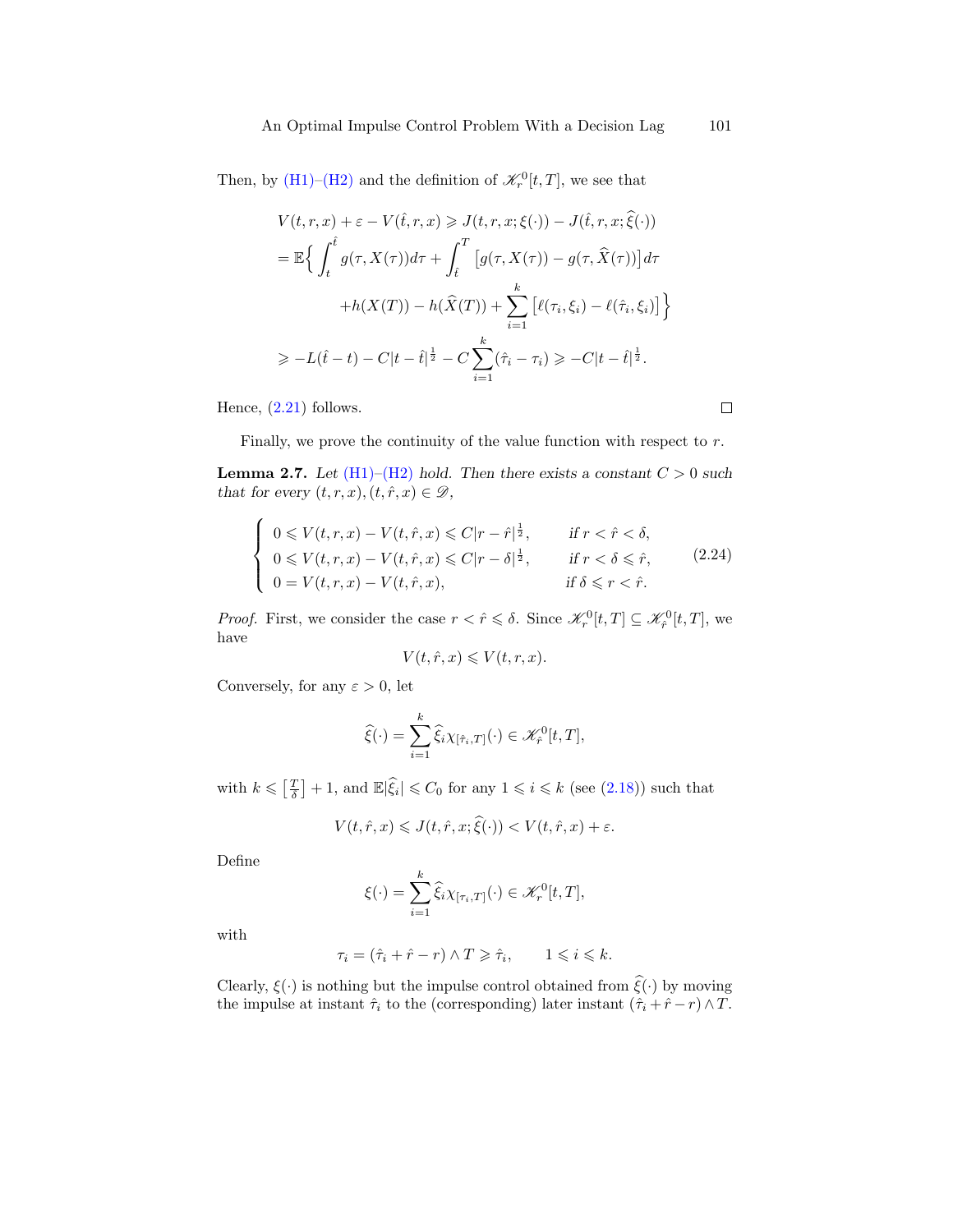Keep in mind that due to the decision lag, at  $\hat{\tau}_i$ , only one impulse appears. Then we write  $[t,T]=U_1\cup U_2$  with

$$
U_1 = [t, \hat{\tau}_1) \cup \left( \bigcup_{i=1}^{k-1} [\tau_i, \hat{\tau}_{i+1}) \right) \cup [\hat{\tau}_k, T], \qquad U_2 = \bigcup_{i=1}^k [\hat{\tau}_i, \tau_i).
$$

Similar to  $(2.22)$ , one has

$$
\hat{\xi}(s) - \xi(s) = \sum_{i=1}^{k} \hat{\xi}_i \chi_{[\hat{\tau}_i, \tau_i)}(s), \qquad \hat{\xi}(T) - \xi(T) = 0.
$$
 (2.25)

Also,

<span id="page-13-0"></span>
$$
0 \leq \tau_i - \hat{\tau}_i \leq \hat{r} - r, \qquad i \geqslant 1. \tag{2.26}
$$

Now, let  $X(\cdot) \equiv X(\cdot; t, r, x, \xi(\cdot))$  and  $\widehat{X}(\cdot) \equiv X(\cdot; t, \hat{r}, x, \widehat{\xi}(\cdot))$ . Similar to  $(2.11)$ , we have

$$
\mathbb{E}\Big[\sup_{s\in[t,T]}|X(s) - \widehat{X}(s)|\Big] \leq C \mathbb{E}\Big[\sup_{s\in U_2}|\xi(s) - \widehat{\xi}(s)| + \left(\int_{U_2}|\xi(\tau) - \widehat{\xi}(\tau)|d\tau\right)^{\frac{1}{2}}\Big]\n\n\leq C \mathbb{E}\Big[\sup_{s\in U_2}|\xi(s) - \widehat{\xi}(s)| + |r - \widehat{r}|^{\frac{1}{2}}\Big]
$$

and, again noting  $(2.18)$ , as well as  $(2.26)$ ,

$$
\mathbb{E}|X(T) - \widehat{X}(T)| \leq C \mathbb{E}\Big(\int_{U_2} |\xi(\tau) - \widehat{\xi}(\tau)| d\tau\Big)^{\frac{1}{2}} \leq C|r - \widehat{r}|^{\frac{1}{2}}.
$$

Then, by [\(H1\)](#page-4-0)[–\(H2\)](#page-4-1) and the definition of  $\mathcal{K}_r^0[t,T]$ , we see that

$$
V(t, \hat{r}, x) + \varepsilon - V(t, r, x) \geqslant J(t, \hat{r}, x; \hat{\xi}(\cdot)) - J(t, r, x; \xi(\cdot))
$$
  
\n
$$
= \mathbb{E}\Big\{\int_{t}^{T} \Big[g(\tau, \hat{X}(\tau)) - g(\tau, X(\tau))\Big]d\tau + h(\hat{X}(T)) - h(X(T))
$$
  
\n
$$
+ \sum_{i=1}^{k} \Big[\ell(\hat{\tau}_i, \hat{\xi}_i) - \ell(\tau_i, \hat{\xi}_i)\Big]\Big\}
$$
  
\n
$$
\geqslant -L\mathbb{E}\Big[\int_{t}^{T} |X(\tau) - \hat{X}(\tau)|d\tau + |X(T) - \hat{X}(T)|\Big]
$$
  
\n
$$
\geqslant -C\mathbb{E}\Big[\int_{U_2} |\xi(\tau) - \hat{\xi}(\tau)|d\tau + |r - \hat{r}|^{\frac{1}{2}}\Big] \geqslant -C|r - \hat{r}|^{\frac{1}{2}}.
$$

This proves the first case.

Next, we look at the third case:  $\delta \leqslant r < \hat{r}$ . By [\(2.20\)](#page-10-2), we have  $\mathcal{K}_r^0[t,T] =$  $\mathscr{K}_{\hat{r}}^{0}[t,T].$  Thus,

<span id="page-13-1"></span>
$$
V(t,r,x) = V(t,\hat{r},x). \tag{2.27}
$$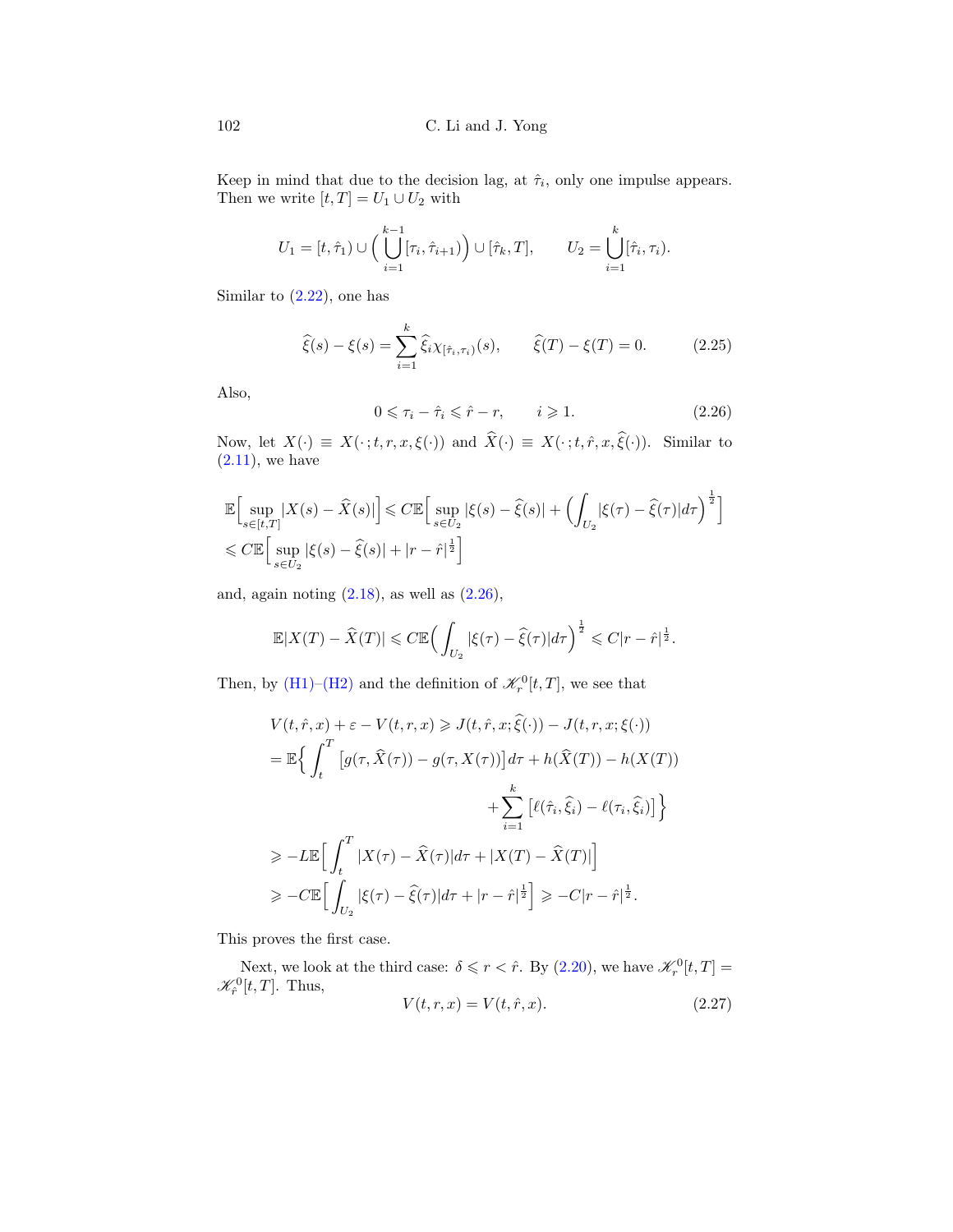Finally, for the second case:  $r < \delta \leq \hat{r}$ , we have

$$
|V(t,r,x) - V(t,\hat{r},x)| = |V(t,r,x) - V(t,\delta,x)| \leq C|t-\delta|^{\frac{1}{2}}.
$$

This completes the proof.

Note that [\(2.24\)](#page-12-0) admits the following compact form:

$$
|V(t,r,x) - V(t,\hat{r},x)| \leq C|r \wedge \delta - \hat{r} \wedge \delta|^{\frac{1}{2}}.
$$

Hence, combining the above three lemmas, we obtain a proof of Theorem [2.4.](#page-8-2) From the above, we also see that for any  $(t, x) \in [0, T] \times \mathbb{R}^n$ , V decreases with respect to r when  $r \in [0, \delta)$  and keeps as a constant with respect to r when  $r \in [\delta, T]$ , i.e.

<span id="page-14-0"></span>
$$
V(t,r,x)=V(t,\delta,x)\equiv V^0(t,x),\qquad \forall (t,r,x)\in[0,T]\times[\delta,T]\times\mathbb{R}^n.\eqno(2.28)
$$

which means that the optimal value of cost will be smaller if the time we have to wait is shorter and the optimal value of cost will be the same if we don't have to wait at all. We let

<span id="page-14-1"></span>
$$
\widehat{C}(\mathscr{D}) = \left\{ v \in C(\mathscr{D}) \mid v(t, r, x) \le L(T + 1), (t, r, x) \in \mathscr{D}, \right.\n\quad \left. v(t, r, x) = v(t, \delta, x), (t, r, x) \in [0, T] \times [\delta, T] \times \mathbb{R}^n \right\}
$$
\n(2.29)

which is a class of functions that the value function  $V(\cdot, \cdot, \cdot)$  belongs to. The following result will be used below.

Corollary 2.8. Let  $(H1)–(H2)$  hold. Let

$$
N[V](t,0,x) = \inf_{\xi \in K} \{ V(t,0,x+\xi) + \ell(t,\xi) \}, \qquad (t,x) \in [0,T] \times \mathbb{R}^n. \tag{2.30}
$$

Then  $(t, x) \mapsto N[V](t, 0, x)$  is continuous.

*Proof.* By the coercivity condition in [\(2.3\)](#page-5-0) for  $\xi \mapsto \ell(t, \xi)$ , we see that for any  $R > 0$ , there exists a  $C = C_R > 0$  such that

$$
N[V](t,0,x) = \inf_{\xi \in K \cap B(0,C_R)} \{V(t,0,x+\xi) + \ell(t,\xi)\},\,
$$

where  $B(0, C_R)$  is the closed ball centered at 0 with radius  $C_R$ . Now, it is clear that  $(t, x) \mapsto V(t, 0, x+\xi)+\ell(t, \xi)$  is uniformly continuous on  $[0, T] \times B(0, R)$ with the continuity uniform in  $\xi \in K \cap B(0, C_R)$ . Hence, our conclusion follows. $\Box$ 

 $\Box$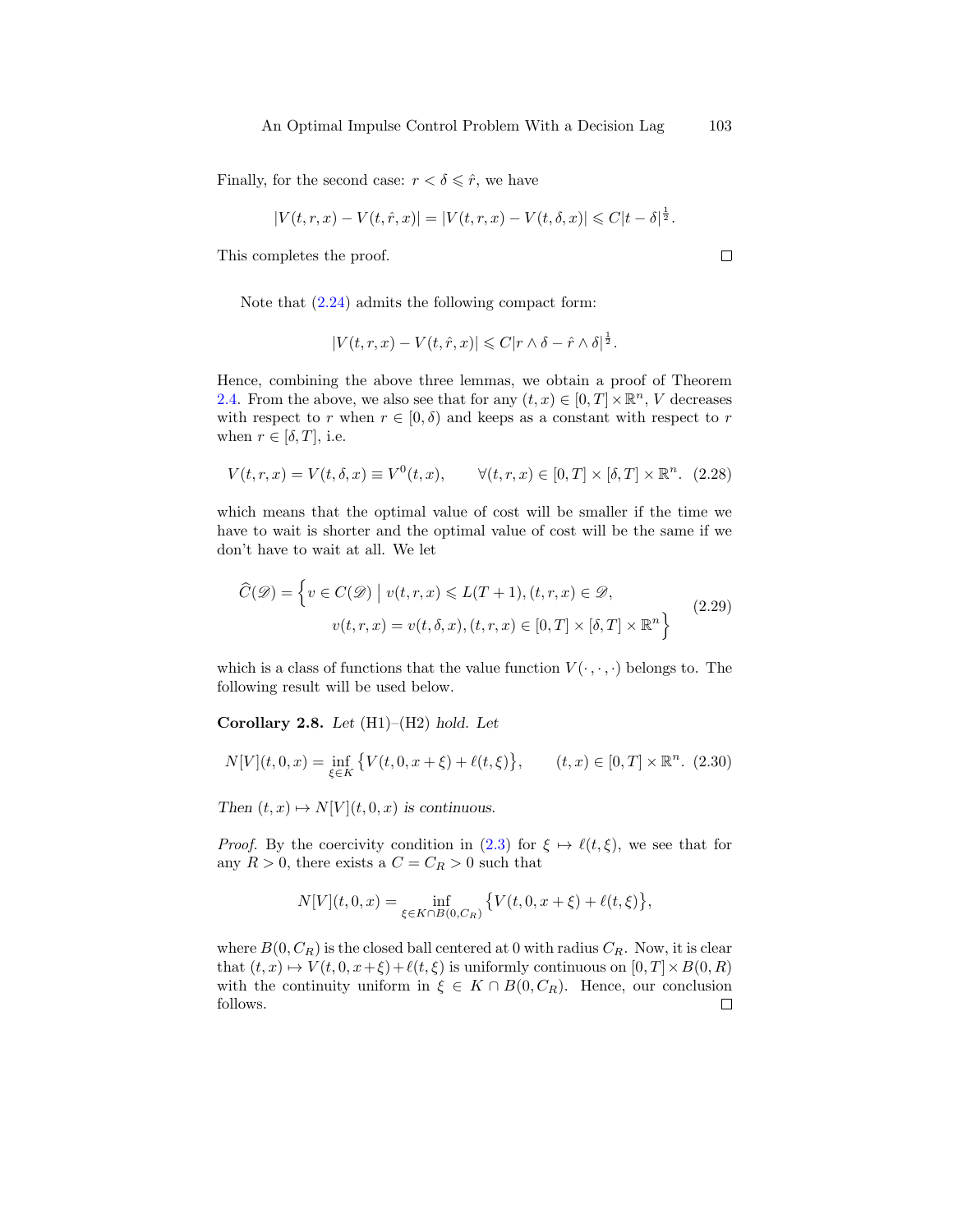# 3 Dynamic Programming Principle and HJB Equation

In this section, we first establish a Bellman dynamic programming principle. Then we derive the corresponding HJB equation for the value function. The cases  $r \in [0, \delta)$  and  $r \in [\delta, T)$  will be discussed separately. Note that for the initial triplet  $(t, r, x) \in [0, T] \times [0, T] \times \mathbb{R}^n$ , if  $r \in [0, \delta)$ , we must wait at least  $\delta - r$  to make the first impulse after time t, which means that there is no impulse during interval  $[t, t + \delta - r)$ ; if  $r \in [\delta, T]$ , we can make an impulse, say,  $\xi$ , to the system at any time, say,  $\tau_1 \geq t$ . After such an impulse is made, the new initial triplet becomes  $(\tau_1, 0, X(\tau_1-)+\xi)$ , with the elapsed time  $r = 0 < \delta$ . Hence, we have the following result.

<span id="page-15-5"></span>**Theorem 3.1.** (i) Let  $(t, r, x) \in [0, T) \times [0, \delta) \times \mathbb{R}^n$ , then for any  $s \in [t, t +$  $\delta - r$ ),

<span id="page-15-4"></span>
$$
V(t,r,x) = \mathbb{E}\Big\{V\big(s,r+s-t,X^{0}(s;t,x)\big) + \int_{t}^{s} g\big(\tau,X^{0}(\tau;t,x)\big)d\tau\Big\}, \quad (3.1)
$$

where  $X^0(\cdot; t, x) \equiv X^0(\cdot)$  is the solution to the following:

<span id="page-15-3"></span>
$$
X^{0}(s) = x + \int_{t}^{s} b(\tau, X^{0}(\tau))d\tau + \int_{t}^{s} \sigma(\tau, X^{0}(\tau))dW(\tau), \quad s \in [t, T]. \tag{3.2}
$$

(ii) Let  $(t, r, x) \in [0, T) \times [\delta, T) \times \mathbb{R}^n$ , then

<span id="page-15-1"></span>
$$
V^{0}(t,x) \leq \mathbb{E}\Big\{V^{0}\big(s,X^{0}(s;t,x)\big)+\int_{t}^{s}g\big(\tau,X^{0}(\tau;t,x)\big)d\tau\Big\}, \quad \forall s \in [t,T],\tag{3.3}
$$

and

<span id="page-15-0"></span>
$$
V^{0}(t,x) \le \inf_{\xi \in K} \left\{ V(t,0,x+\xi) + \ell(t,\xi) \right\} \equiv N[V](t,0,x). \tag{3.4}
$$

If, at some point  $(t, r, x) \in [0, T) \times [\delta, T) \times \mathbb{R}^n$ , a strict inequality holds in [\(3.4\)](#page-15-0), then a  $t_0 \in (t, T]$  exists such that

<span id="page-15-2"></span>
$$
V^{0}(t,x) = \mathbb{E}\Big\{V^{0}(s,X^{0}(s;t,x)) + \int_{t}^{s} g(\tau,X^{0}(\tau;t,x))d\tau\Big\}, \quad \forall s \in [t,t_{0}).
$$
\n(3.5)

*Proof.* (i) Fix any  $s \in [t, t + \delta - r)$ . For any  $\xi(\cdot) \in \mathcal{K}_{r+s-t}^0[s, T]$ , we may naturally extend it to a  $\hat{\xi}(\cdot) \in \mathcal{K}_r^0[t,T]$  by not making impulses on  $[t, s)$ , followed by  $\xi(\cdot)$ . Then

$$
V(t,r,x) \leqslant J(t,r,x;\hat{\xi}(\cdot))
$$
  
=  $\mathbb{E}\Big\{\int_t^s g(\tau,X^0(\tau;t,x))d\tau + J(s,r+s-t,X^0(s;t,x);\xi(\cdot))\Big\}.$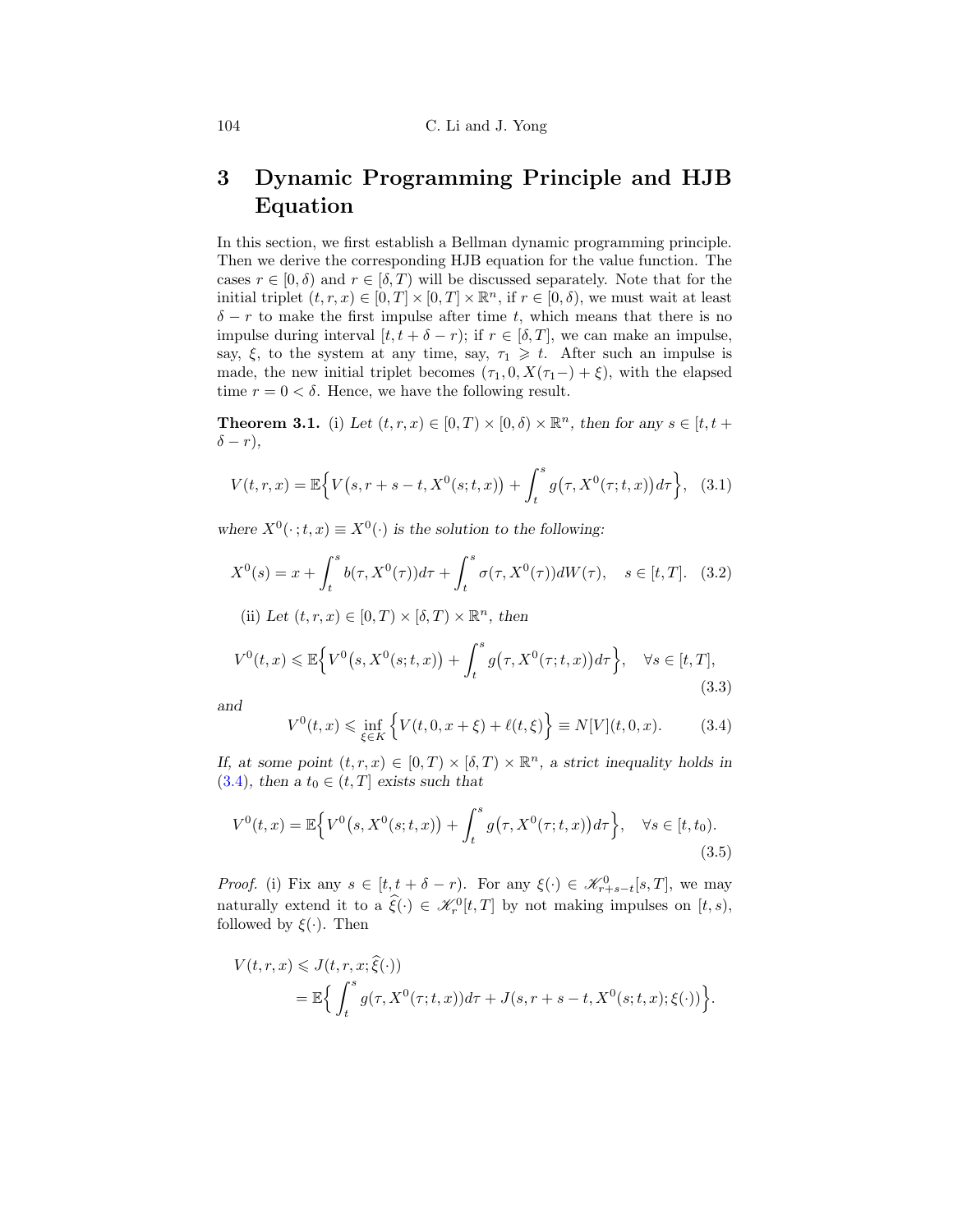Thus, one has

$$
V(t,r,x) \leq \mathbb{E}\Big\{\int_t^s g(\tau,X^0(\tau;t,x))d\tau + V(s,r+s-t,X^0(s;t,x))\Big\}.
$$

On the other hand, for any  $\varepsilon > 0$ , there exists a

$$
\xi(\cdot) = \sum_{i=1}^{k} \xi_i \chi_{[\tau_i,T]}(\cdot) \in \mathcal{K}_r^0[t,T]
$$

such that

$$
V(t,r,x) + \varepsilon \geqslant J(t,r,x;\xi(\cdot)).
$$

Note that  $\tau_1 \geqslant t + \delta - r$ . Let  $s \in [t, t + \delta - r)$  and

$$
\widehat{\xi}(\cdot) = \xi(\cdot)|_{[s,T]} = \sum_{i=1}^k \xi_i \chi_{[\tau_i,T]}(\cdot) \in \mathcal{K}^0_{r+s-t}[s,T].
$$

Then

$$
V(t,r,x) + \varepsilon \geq J(t,r,x;\xi(\cdot))
$$
  
\n
$$
= \mathbb{E}\Big\{\int_{t}^{T} g(\tau, X(\tau;t,x,\xi(\cdot)))d\tau + \sum_{i=1}^{k} \ell(\tau_{i},\xi_{i}) + h(X(T;t,x,\xi(\cdot)))\Big\}
$$
  
\n
$$
= \mathbb{E}\Big\{\int_{t}^{s} g(\tau, X(\tau;t,x,\xi(\cdot)))d\tau + \mathbb{E}\Big[\int_{s}^{T} g(\tau, X(\tau;t,x,\xi(\cdot)))d\tau
$$
  
\n
$$
+ \sum_{i=1}^{k} \ell(\tau_{i},\xi_{i}) + h(X(T;t,x,\xi(\cdot))) \mid \mathcal{F}_{s}\Big]\Big\}
$$
  
\n
$$
= \mathbb{E}\Big\{\int_{t}^{s} g(\tau, X^{0}(\tau;t,x))d\tau + \mathbb{E}\Big[\int_{s}^{T} g(\tau, X(\tau;s,X^{0}(s;t,x),\hat{\xi}(\cdot)))d\tau
$$
  
\n
$$
+ \sum_{i=1}^{k} \ell(\tau_{i},\xi_{i}) + h(X(T;s,X^{0}(s;t,x),\hat{\xi}(\cdot))) \mid \mathcal{F}_{s}\Big]\Big\}
$$

$$
= \mathbb{E}\Big\{\int_t^s g\big(\tau, X^0(\tau; t, x)\big)d\tau + J\big(s, r+s-t, X^0(s; t, x); \widehat{\xi}(\cdot)\big)\Big\}
$$
  

$$
\geq \mathbb{E}\Big\{\int_t^s g\big(\tau, X^0(\tau; t, x)\big)d\tau + V\big(s, r+s-t, X^0(s; t, x)\big)\Big\}.
$$

Sending  $\varepsilon \to 0$ , we obtain the other direction of the inequality. This completes the proof of (i).

(ii) First of all, for  $(t, r, x) \in [0, T) \times [\delta, T) \times \mathbb{R}^n$ , and  $s \in [t, T]$ , take any  $\widehat{\xi}(\cdot) \in \mathscr{K}_{s-t+r}^{0}[s,T]$ , we trivially extend it to  $\overline{\xi}(\cdot) \in \mathscr{K}_{r}^{0}[t,T]$  by making no impulses on  $[t, s)$ . One has

$$
V^{0}(t,x) \equiv V(t,r,x) \leq J(t,r,x;\bar{\xi}(\cdot))
$$
  
= 
$$
\mathbb{E}\Big[\int_{t}^{s} g(\tau, X^{0}(\tau;t,x))d\tau + J(s, X^{0}(s;t,x);\hat{\xi}(\cdot))\Big].
$$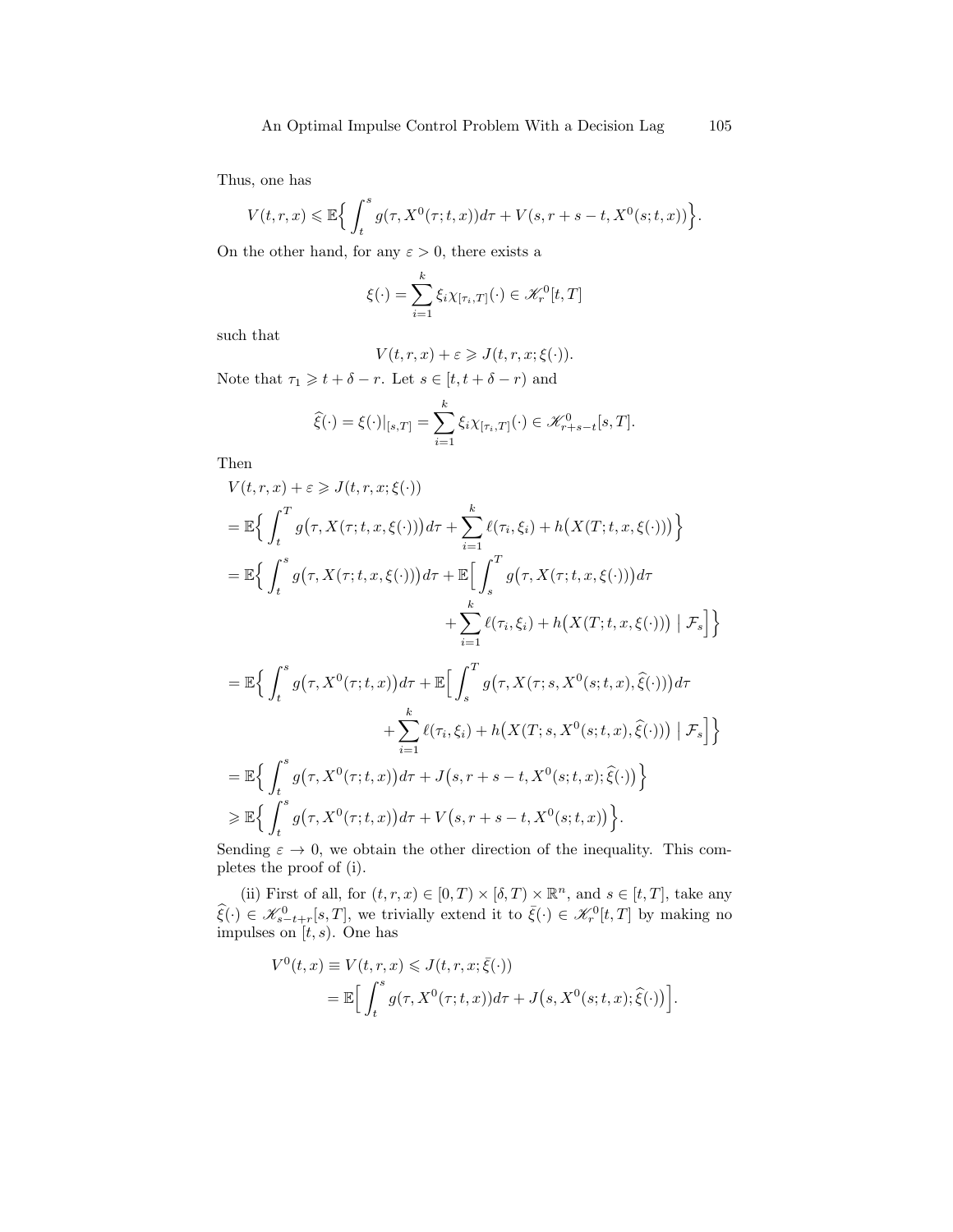Hence, by taking infimum over  $\hat{\xi}(\cdot) \in \mathcal{K}_r^0[s,T]$ , we obtain (noting  $s-t+r > \delta$ )

$$
V^{0}(t,x) \equiv V(t,r,x) \leq \mathbb{E}\Big[\int_{t}^{s} g(\tau,X^{0}(\tau;t,x))d\tau + V(s,s-t+r,X^{0}(s;t,x))\Big]
$$
  
= 
$$
\mathbb{E}\Big[\int_{t}^{s} g(\tau,X^{0}(\tau;t,x))d\tau + V^{0}(s,X^{0}(s;t,x))\Big],
$$

which gives [\(3.3\)](#page-15-1). Next, for any  $\widehat{\xi}(\cdot) \in \mathcal{K}_{s-t+r}^0[t,T]$ , we construct

$$
\xi(\cdot) = \xi \chi_{[t,T]}(\cdot) + \widehat{\xi}(\cdot),
$$

which is the impulse control that has an impulse  $\xi$  at instant t, followed by  $\widehat{\xi}(\cdot)$ . Then one has  $\xi(\cdot) \in \mathcal{K}_r^0[t,T] = \mathcal{K}_\delta^0[t,T]$  with  $r \geq \delta$ . Consequently,

$$
V^0(t,x) \equiv V(t,r,x) = V(t,\delta,x) \leqslant J\big(t,\delta,x;\xi(\cdot)\big) = J\big(t,0,x+\xi;\widehat{\xi}(\cdot)\big) + \ell(t,\xi).
$$

Since  $\widehat{\xi}(\cdot)$  is arbitrary, one has

$$
V^{0}(t,x) \leqslant V(t,0,x+\xi) + \ell(t,\xi), \qquad \forall \xi \in K,
$$

which leads to  $(3.4)$ . Suppose a strict inequality holds in  $(3.4)$  at some point  $(t, r, x) \in \mathscr{D}[\delta, T]$ . We claim that  $(3.5)$  holds for some  $t_0 \in (t, T]$ , i.e., there exists a minimizing sequence  $\xi^{\varepsilon}(\cdot) \in \mathcal{K}_r^0[t,T]$  such that the first impulse time  $\tau_1^{\varepsilon} \geq t_0$ . Suppose [\(3.5\)](#page-15-2) fails, which means that for any minimizing sequence  $\xi^{\varepsilon}(\cdot) \in \mathcal{K}_{r}^{0}[t,T]$ , the first impulse time  $\tau_{1}^{\varepsilon}$  satisfies

$$
\lim_{\varepsilon \to 0} \tau_1^{\varepsilon} = t, \qquad \lim_{\varepsilon \to 0} J(t, r, x; \xi^{\varepsilon}(\cdot)) = V(t, r, x) \equiv V^0(t, x).
$$

Consequently, we may assume that

$$
V(t, r, x) + \varepsilon \geqslant J(t, r, x; \xi^{\varepsilon}(\cdot))
$$
  
\n
$$
= \mathbb{E}\Big[\int_{t}^{\tau_{1}^{\varepsilon}} g(\tau, X^{0}(\tau; t, x)) d\tau + \ell(\tau_{1}^{\varepsilon}, \xi_{1}^{\varepsilon}) + J(\tau_{1}^{\varepsilon}, X^{0}(\tau_{1}^{\varepsilon}; t, x) + \xi_{1}^{\varepsilon}; \widehat{\xi}^{\varepsilon}(\cdot))\Big]
$$
  
\n
$$
\geqslant \mathbb{E}\Big[\int_{t}^{\tau_{1}^{\varepsilon}} g(\tau, X^{0}(\tau; t, x)) d\tau + \ell(\tau_{1}^{\varepsilon}, \xi_{1}^{\varepsilon}) + V(\tau_{1}^{\varepsilon}, 0, X^{0}(\tau_{1}^{\varepsilon}; t, x) + \xi_{1}^{\varepsilon})\Big]
$$
  
\n
$$
\geqslant \mathbb{E}\Big[\int_{t}^{\tau_{1}^{\varepsilon}} g(\tau, X^{0}(\tau; t, x)) d\tau + N[V](\tau_{1}^{\varepsilon}, 0, X^{0}(\tau_{1}^{\varepsilon}; t, x))\Big].
$$

Sending  $\varepsilon \to 0$ , using the continuity of  $(t, x) \mapsto N[V](t, 0, x)$ , we obtain

$$
V^{0}(t,x) = V(t,r,x) \geqslant N[V](t,0,x),
$$

which is a contradiction, proving  $(3.5)$ .

 $\Box$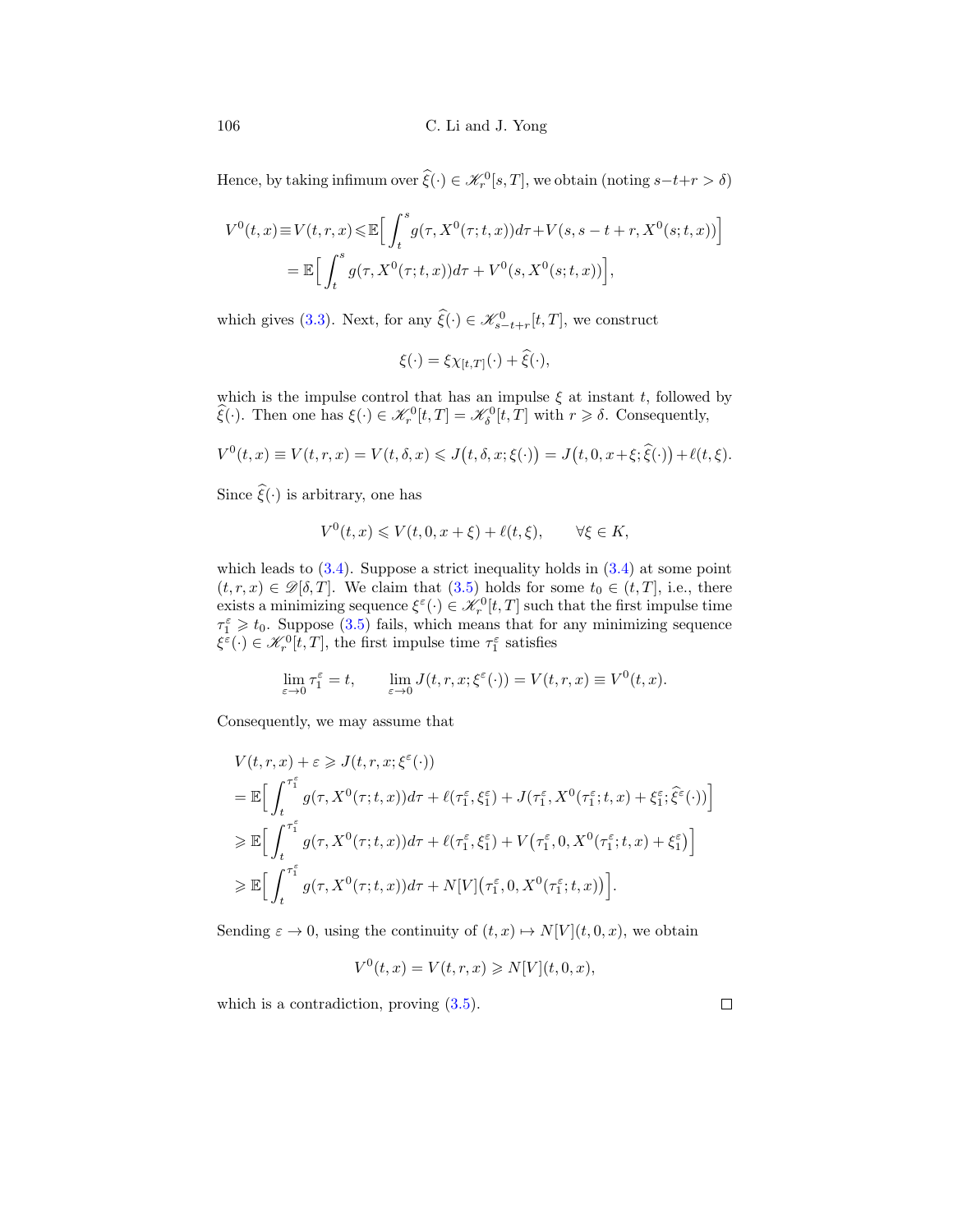Now let us introduce the following Hamiltonian:

$$
H(t, x, p, P) = \langle b(t, x), p \rangle + \frac{1}{2} \text{tr} \left[ \sigma(t, x)^{\top} P \sigma(t, x) \right] + g(t, x),
$$
  

$$
(t, x, p, P) \in [0, T] \times \mathbb{R}^n \times \mathbb{R}^n \times \mathbb{S}^n.
$$
 (3.6)

We easily obtain the Hamilton-Jacobi-Bellman equations for our value function as follows:

**Theorem 3.2.** Suppose the value function  $V(\cdot, \cdot, \cdot)$  is smooth. Then with [\(2.28\)](#page-14-0), the following system is satisfied:

<span id="page-18-0"></span>
$$
\begin{cases}\nV_t(t, r, x) + V_r(t, r, x) + H(t, x, V_x(t, r, x), V_{xx}(t, r, x)) = 0, \\
(t, r, x) \in [0, T) \times [0, \delta) \times \mathbb{R}^n, \\
V(T, r, x) = \min \left\{ h(x), \inf_{\xi \in K} \{ h(x + \xi) + \ell(T, \xi) \} \right\}, (r, x) \in [0, \delta) \times \mathbb{R}^n, \\
V(t, \delta-, x) = V^0(t, x), \qquad (t, x) \in [0, T] \times \mathbb{R}^n.\n\end{cases} (3.7)
$$

<span id="page-18-1"></span>
$$
\begin{cases}\n\min \left\{ V_t^0(t, x) + H(t, x, V_x^0(t, x), V_{xx}^0(t, x)), \right. \\
N[V](t, 0, x) - V^0(t, x) \right\} = 0, \quad (t, x) \in [0, T) \times \mathbb{R}^n, \quad (3.8) \\
V^0(T, x) = \min \left\{ h(x), \inf_{\xi \in K} \{ h(x + \xi) + \ell(T, \xi) \} \right\}, \quad x \in \mathbb{R}^n.\n\end{cases}
$$

*Proof.* Let us first prove that  $V(\cdot, \cdot, \cdot)$  satisfies [\(3.7\)](#page-18-0). Fix any  $(t, r, x) \in$  $[0, T] \times [0, \delta] \times \mathbb{R}^n$ , and let  $X^0(\cdot)$  be the state trajectory defined by [\(3.2\)](#page-15-3). By [\(3.1\)](#page-15-4) with  $s \downarrow t$  and Itô's formula, we obtain

$$
0 = \frac{\mathbb{E}\{V(s,r+s-t,X^{0}(s))-V(t,r,x)\}}{s-t} + \frac{1}{s-t}\mathbb{E}\int_{t}^{s}g(\tau,X^{0}(\tau))d\tau
$$
  
\n
$$
= \frac{1}{s-t}\mathbb{E}\int_{t}^{s}\{V_{t}(\tau,r+\tau-t,X^{0}(\tau))+V_{r}(\tau,r+\tau-t,X^{0}(\tau))+H(\tau,X^{0}(\tau),V_{x}(\tau,r+\tau-t,X^{0}(\tau)),V_{xx}(\tau,r+\tau-t,X^{0}(\tau)))\}d\tau
$$
  
\n
$$
\rightarrow V_{t}(t,r,x)+V_{r}(t,r,x)+H(t,x,V_{x}(t,r,x),V_{xx}(t,r,x)).
$$

By [\(2.27\)](#page-13-1) and the continuity of  $V(\cdot, \cdot, \cdot)$  with respect to r, one has

$$
V(t, \delta -, x) = V(t, \delta, x) = V^{0}(t, x).
$$

The terminal condition at time  $T$  comes from the assumption that impulse can be made at terminal without decision lag. Now, we show that  $V^0(t, x) \equiv$  $V(t, r, x)$  (for  $r \in [\delta, T]$ ) satisfies [\(3.8\)](#page-18-1). From Theorem [3.1](#page-15-5) (ii), using Itô's formula, we have

<span id="page-18-2"></span>
$$
0 \leq V_t^0(t, x) + \langle V_x^0(t, x), b(t, x) \rangle + \frac{1}{2} \text{tr} \left[ \sigma(t, x)^\top V_{xx}^0(t, x) \sigma(t, x) \right] + g(t, x) \tag{3.9}
$$
  

$$
\equiv V_t^0(t, x) + H(t, x, V_x^0(t, x), V_{xx}^0(t, x)),
$$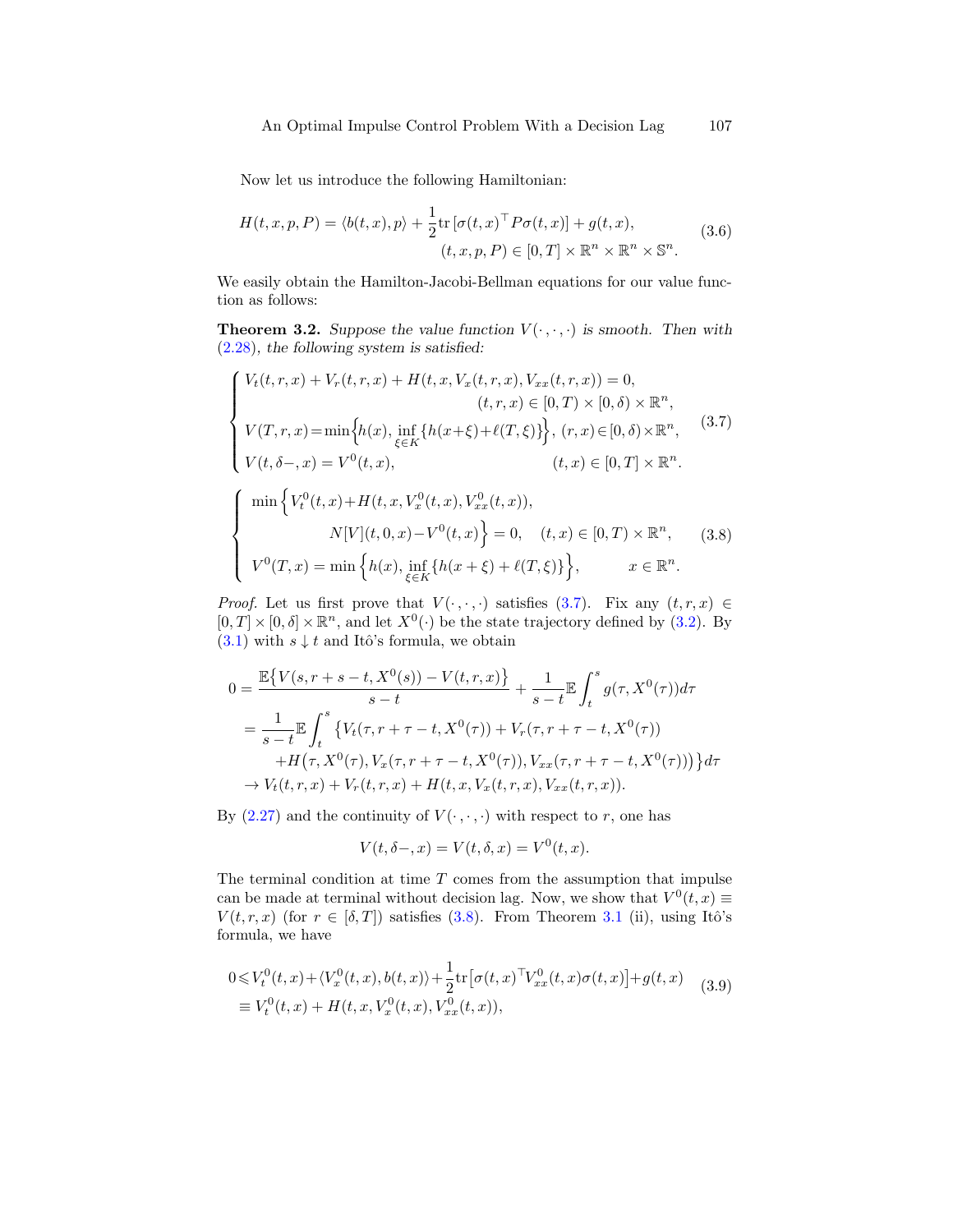and

<span id="page-19-0"></span>
$$
V^{0}(t,x) \leq N[V](t,0,x). \tag{3.10}
$$

On the other hand, by the last part of Theorem [3.1,](#page-15-5) we see that when a strict inequality holds in  $(3.10)$ , then the equality in  $(3.9)$  holds. Hence, the equation in  $(3.8)$  holds. Finally, the terminal condition in  $(3.8)$  hold by definition. This completes the proof.  $\Box$ 

Note that  $(3.7)$  and  $(3.8)$  are coupled. The coupling appears at the following places: The value  $V(t, \delta, x)$  is equal to  $V^0(t, x)$ , and the obstacle  $N[V](t, 0, x)$  depends on  $V(t, 0, \cdot)$ . We may make a comparison between our  $(3.7)$ – $(3.8)$  and  $(1.9)$ – $(1.10)$ . We see that although our  $(3.8)$  looks similar to [\(1.9\)](#page-3-0), they are still quite different in a number of places. On the other hand, our [\(3.7\)](#page-18-0) is not comparable with [\(1.10\)](#page-3-1) since the appearance of  $V_r(t, r, x)$  in our equation. The main reason is that we have carefully taken into account of the elapsed time  $r$ , which was essentially overlooked in  $[8]$ .

To make the above easy to solve mathematically, we give an equivalent system to  $(3.7)$  and  $(3.8)$  as follows.

**Theorem 3.3.** Suppose the value function  $V(\cdot, \cdot, \cdot)$  is smooth. Then, with  $(2.14)$  and  $(2.28)$ , the following system is satisfied:

<span id="page-19-1"></span>
$$
\begin{cases}\n\min \Big\{ V_t(t,r,x) + V_r(t,r,x) + H(t,x,V_x(t,r,x),V_{xx}(t,r,x)), \\
\widehat{N}[V](t,r,x) - V(t,r,x) \Big\} = 0, \quad (t,r,x) \in [0,T) \times [0,T) \times \mathbb{R}^n, \\
V(T,r,x) = \min \Big\{ h(x), \inf_{\xi \in K} \{ h(x+\xi) + \ell(T,\xi) \} \Big\}, \\
(r,x) \in [0,T] \times \mathbb{R}^n,\n\end{cases} \tag{3.11}
$$

where

$$
\widehat{N}[V](t,r,x) = N[V](t,0,x)\chi_{\{r\geq \delta\}} + [2L(T+1)]\chi_{\{r<\delta\}}.\tag{3.12}
$$

*Proof.* When  $r \in [0, \delta)$ , by  $(2.14)$ , we have

$$
V(t,r,x) \leqslant L(T+1) < \widehat{N}[V](t,r,x),
$$

which implies that [\(3.11\)](#page-19-1) is equivalent to [\(3.7\)](#page-18-0) in  $[0, T) \times [0, \delta) \times \mathbb{R}^n$ .

On the other hand, by  $(2.28)$  we know that  $V_r(t, r, x) = 0$  when  $r \in [\delta, T)$ . Hence [\(3.11\)](#page-19-1) is equivalent to [\(3.8\)](#page-18-1) in  $[0, T) \times [\delta, T) \times \mathbb{R}^n$ , which concludes the proof.  $\Box$ 

## 4 Characterization of the Value Function and Construction of Optimal Control

It is known that the value function  $V(\cdot,\cdot,\cdot)$  is not necessarily smooth. Thus to make the result of Theorem 3.2 rigorous, let us recall the definition of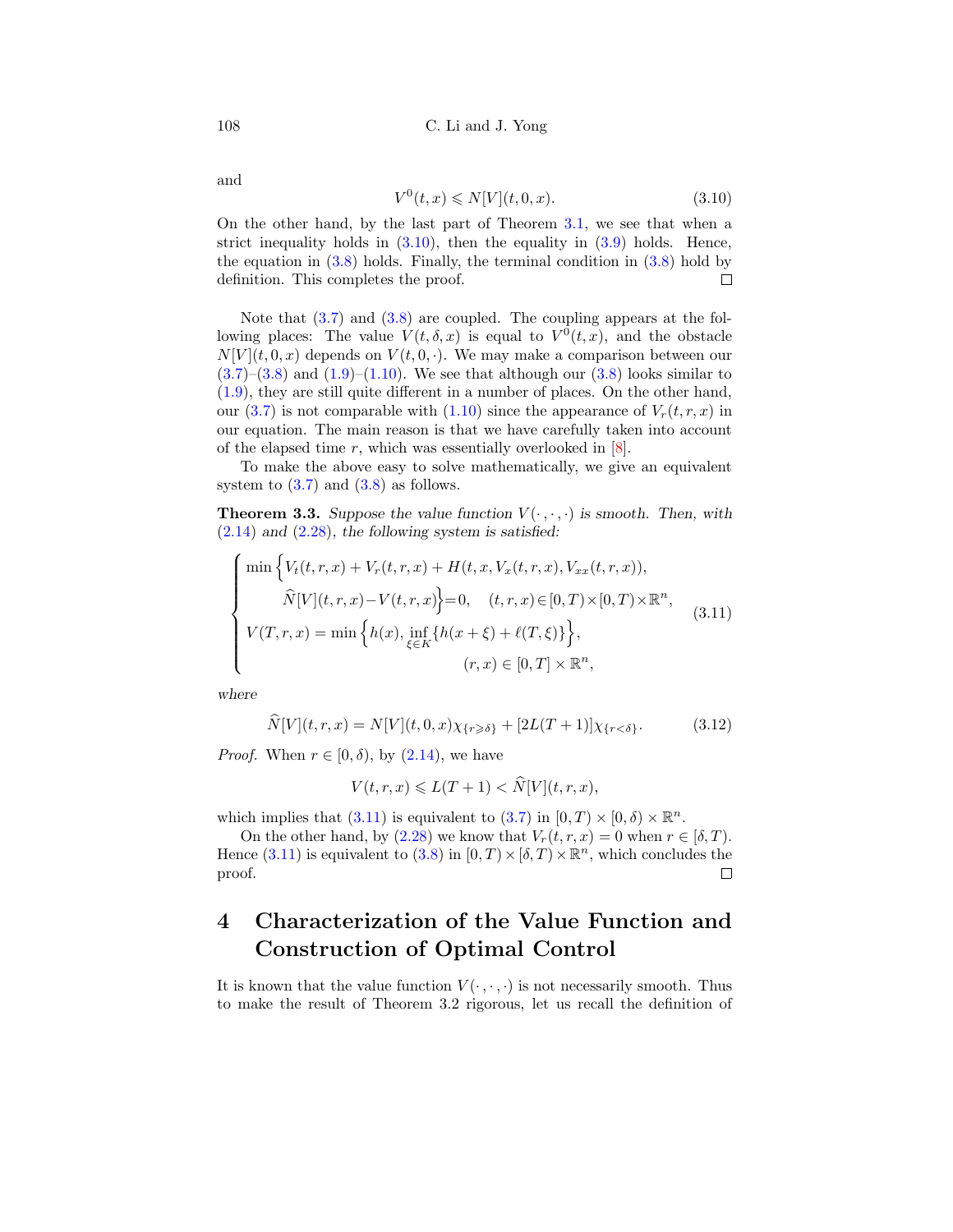viscosity solutions. Note that  $\mathscr{D} = [0, T] \times [0, T] \times \mathbb{R}^n$ , and recall  $\widehat{C}(\mathscr{D})$ defined by  $(2.29)$ .

<span id="page-20-1"></span>**Definition 4.1.** A function  $V(\cdot, \cdot, \cdot) \in \widehat{C}(\mathscr{D})$  is called a *viscosity subsolution* (resp.*viscosity supersolution*) of [\(3.11\)](#page-19-1) on  $\mathscr{D}$  if for any  $\varphi \in C^{1,1,2}(\mathscr{D}) \cap \widehat{C}(\mathscr{D})$ ,

$$
V(T,r,x) \leqslant \left(\text{resp.} \geqslant \right) \min\left\{h(x), \inf_{\xi \in K} \left[h(x+\xi) + \ell(T,\xi)\right]\right\},\tag{4.1}
$$

$$
\forall (r,x) \in [0,T] \times \mathbb{R}^n,
$$

and whenever  $V - \varphi$  achieves a local maximum (resp. minimum) at  $(t_0, r_0, x_0)$  $\in [0, T) \times [0, T) \times \mathbb{R}^n$ , it holds

<span id="page-20-0"></span>
$$
\min \left\{ \varphi_t(t_0, r_0, x_0) + \varphi_r(t_0, r_0, x_0) + H(t_0, x_0, \varphi_x(t_0, r_0, x_0), \varphi_{xx}(t_0, r_0, x_0)), \right.\\ \left. \widehat{N}[V](t_0, r_0, x_0) - V(t_0, r_0, x_0) \right\} \geq 0 \text{ (resp. } \leq 0). \tag{4.2}
$$

A function  $V(\cdot, \cdot, \cdot) \in \widehat{C}(\mathscr{D})$  is called a *viscosity solution* of [\(3.11\)](#page-19-1) if it is both a viscosity sub- and super-solution of [\(3.11\)](#page-19-1).

The main result of this section is the following.

**Theorem 4.2.** Let (H1)–(H2) hold. Then the value function  $V(\cdot, \cdot, \cdot)$  is the unique viscosity solution of  $(3.11)$  on  $\mathscr{D}$  satisfying  $(2.14)$ – $(2.15)$ .

*Proof.* Let  $\varphi \in C^{1,1,2}(\mathscr{D}) \cap \widehat{C}(\mathscr{D})$ . Suppose that  $V - \varphi$  attained a local maximum (resp. minimum) at  $(t_0, r_0, x_0) \in [0, T) \times [0, T) \times \mathbb{R}^n$  and  $X^0(\cdot)$  be the state trajectory defined by [\(3.2\)](#page-15-3). By [\(3.1\)](#page-15-4) with  $\hat{t}_0 \downarrow t_0$  and Itô's formula, one has

$$
0 \leq \left(\text{resp.} \geqslant\right) \frac{1}{\hat{t}_0 - t_0} \mathbb{E} \Big\{ V(t_0, r_0, x_0) - \varphi(t_0, r_0, x_0) - V(\hat{t}_0, r_0 + \hat{t}_0 - t_0, X^0(\hat{t}_0)) + \varphi(\hat{t}_0, r_0 + \hat{t}_0 - t_0, X^0(\hat{t}_0)) \Big\}
$$
  
= 
$$
\frac{1}{\hat{t}_0 - t_0} \mathbb{E} \Big\{ \int_{t_0}^{\hat{t}_0} g(\tau, X^0(\tau)) d\tau - \varphi(t_0, r_0, x_0) + \varphi(\hat{t}_0, r_0 + \hat{t}_0 - t_0, X^0(\hat{t}_0)) \Big\}
$$
  

$$
\rightarrow \varphi_t(t_0, r_0, x_0) + \varphi_r(t_0, r_0, x_0) + H(t_0, x_0, \varphi_x(t_0, r_0, x_0), \varphi_{xx}(t_0, r_0, x_0)).
$$

Then one has  $(4.2)$ , with the fact that

$$
\widehat{N}[V](t_0, r_0, x_0) - V(t_0, r_0, x_0) \geq 0.
$$

The proof of uniqueness essentially follows from the arguments in [\[19\]](#page-34-1) and [\[21\]](#page-34-4), with some suitable modifications. For readers' convenience, we put the detailed proof in the appendix.  $\Box$ 

The following gives a construction of an optimal impulse control.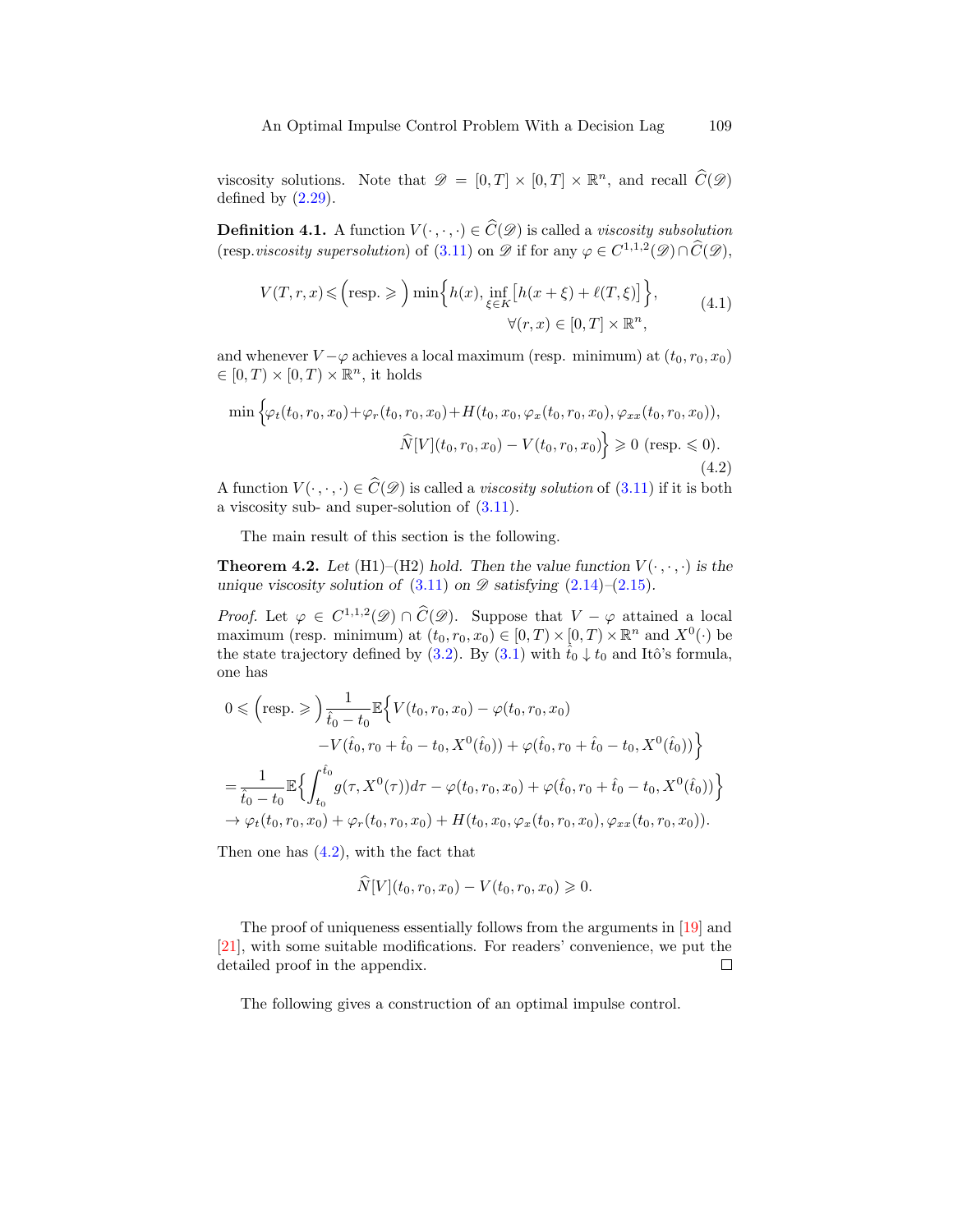**Theorem 4.3.** Let x be the initial state of  $(1.1)$ . Define the impulse control  $\xi(\cdot) = \sum$  $\sum_{i\geqslant 1} \xi_i \chi_{[\tau_i,T]}$  on  $[0,T]$  inductively as follows:  $\tau_0 = -\delta$ ,

$$
\tau_i = \inf \left\{ s \in [(\tau_{i-1} + \delta) \wedge T, T] \mid
$$
  
 
$$
V(s, s - \tau_{i-1}, X^{(i-1)}(s)) = N[V](s, s - \tau_{i-1}, X^{(i-1)}(s)) \right\},\,
$$

and there exists a  $\xi_i \in K$  such that

<span id="page-21-0"></span>
$$
V(\tau_i, \tau_i - \tau_{i-1}, X^{(i-1)}(\tau_i - 0))
$$
  
=  $V(\tau_i, 0, X^{(i-1)}(\tau_i - 0) + \xi_i) + \ell(\tau_i, \xi_i)$   
=  $\inf_{\xi \in K} \{ V(\tau_i, 0, X^{(i-1)}(\tau_i - 0) + \xi) + \ell(\tau_i, \xi) \},$  (4.3)

where  $1 \leq i \leq \left[\frac{T}{\delta}\right] + 1$  and  $X^{(i-1)}(\cdot)$  is the result of applying impulse control  $\xi(\cdot) = \sum_{i=1}^{i-1}$  $\sum_{m=1} \xi_m \chi_{[\tau_m,T]}$  on system  $(1.1)$ . Then,  $\xi(\cdot) = \sum_{i \geq 1} \xi_i \chi_{[\tau_i,T]}$  is an optimal control for Problem (IC).

*Proof.* Let  $\xi(\cdot) = \sum_{k=1}^{k}$  $\sum_{i=1} \xi_i \chi_{[\tau_i,T]}$  be constructed as in the theorem and  $X(\cdot)$  be the state of applying  $\xi(\cdot)$ . By the definition of  $\tau_i$  and  $\xi_i$ , we see that

$$
V(\tau_i, 0, X^{(i)}(\tau_i + 0)) < N[V](\tau_i, 0, X^{(i)}(\tau_i + 0)).
$$

Then, by [Theorem 3.1](#page-15-5) and [\(4.3\)](#page-21-0),

$$
V(\tau_i, 0, X^{(i)}(\tau_i + 0))
$$
  
=  $\mathbb{E}\left\{\int_{\tau_i}^{\tau_{i+1}} g(s, X^{(i)}(s))ds + V(\tau_{i+1}, \tau_{i+1} - \tau_i, X^{(i)}(\tau_{i+1} - 0))\right\}$   
=  $\mathbb{E}\left\{\int_{\tau_i}^{\tau_{i+1}} g(s, X^{(i)}(s))ds + V(\tau_{i+1}, 0, X^{(i+1)}(\tau_{i+1} + 0)) + \ell(\tau_{i+1}, \xi_{i+1})\right\}.$ 

Hence, summing from  $0$  to  $T$  gives

$$
V(0, \delta, x) = \mathbb{E}\Big\{\int_0^{\tau_1} f(s, X(s))ds + \ell(\tau_1, \xi_1) + V(\tau_1, 0, X(\tau_1 + 0))\Big\}
$$
  
=  $\mathbb{E}\Big\{\int_0^{\tau_k} f(s, X(s))ds + \sum_{i=1}^k \ell(\tau_i, \xi_i) + V(\tau_k, T - \tau_k, X(\tau_k + 0))\Big\}$   
=  $\mathbb{E}\Big\{\int_0^T f(s, X(s))ds + \sum_{i=1}^k \ell(\tau_i, \xi_i) + h(X(T))\Big\} = J(0, \delta, x; \xi(\cdot)),$ 

which proves the optimality of  $\xi(\cdot)$ .

 $\Box$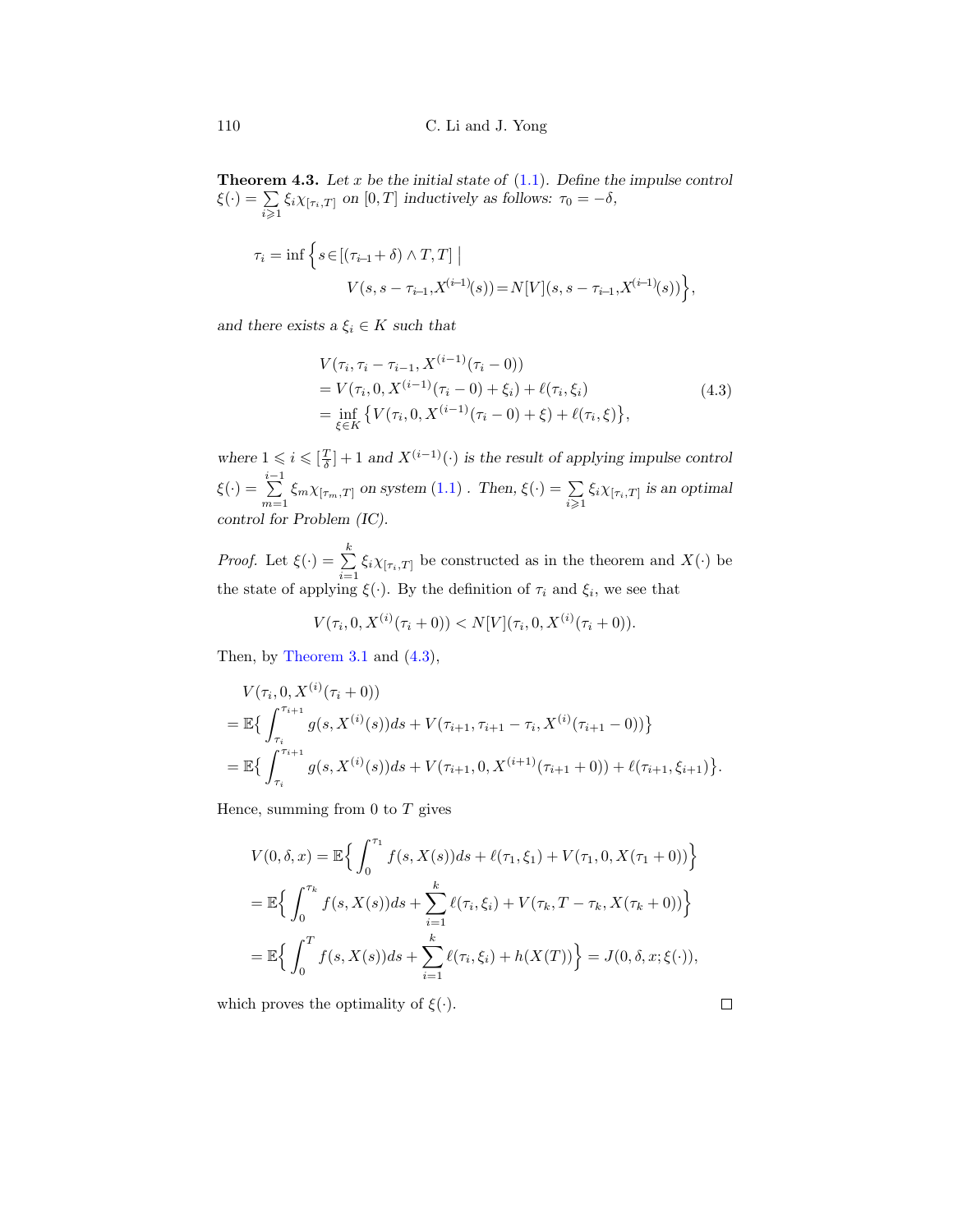To conclude this paper, we look at the situation when the decision lag  $\delta$ approaches 0. We let  $\delta_{\varepsilon}$  be a sequence of decision lags such that

$$
\lim_{\varepsilon \to 0} \tau_{\varepsilon} = 0.
$$

Let  $(H1)-(H2)$  $(H1)-(H2)$  hold. Denote  $V_{\varepsilon}(\cdot,\cdot,\cdot)$  as the family of the value functions corresponding to the decision lag  $\delta_{\varepsilon}$ . Let  $V^0(\cdot, \cdot)$  be the value function of classical impulse control problem without decision lag. Fix  $\varepsilon > 0$  and  $(t, x) \in$  $[0, T] \times \mathbb{R}^n$ . From [Theorem 2.4](#page-8-2) we see that when  $r \in [\delta_{\varepsilon}, T]$ ,

$$
V_{\varepsilon}(t,r,x) = V^{0}(t,x),
$$

and when  $r \in [0, \delta_{\varepsilon}),$ 

$$
0 \leq V_{\varepsilon}(t,r,x) - V^0(t,x) = V_{\varepsilon}(t,r,x) - V_{\varepsilon}(t,\delta_{\varepsilon},x) \leq C|\tau_{\varepsilon} - r|.
$$

Let  $\varepsilon \to 0$ , we obtain

$$
\lim_{\varepsilon \to 0} V_{\varepsilon}(t, r, x) = V^{0}(t, x), \qquad (t, r, x) \in [0, T] \times [0, T] \times \mathbb{R}^{n}, \tag{4.4}
$$

Hence, we conclude that the impulse control problem with decision lag agrees with the classical case when decision lag approaches 0.

### 5 Conclusion

This paper studies an optimal stochastic impulse control problem with a decision lag  $\delta > 0$ . The introduction of the elapsed time r helps us fully understand the problem. Continuity of the value function  $V(t, r, x)$  in all its arguments is proved directly, which is by no means trivial. A suitable version of the dynamic programming principle is established, which takes into account the cases  $r \in [0, \delta)$  and  $r \in [\delta, T)$  separately. The corresponding HJB equations are coupled and involve a new derivative term  $V_r$ . Following the standard approach to stochastic control, the value function is shown to be the unique viscosity solution to these HJB equations. An optimal impulse control is constructed from the given value function. Morever, a limiting case with the decision lag approaching 0 is discussed, which exactly recovers the classical impulse control problems.

## Appendix

In this appendix, we present a proof of the uniqueness of the viscosity solution to the HJB equation [\(3.11\)](#page-19-1). We first prove a useful lemma.

**Lemma A.1.** Suppose  $V(\cdot, \cdot, \cdot) \in \widehat{C}(\mathscr{D})$  is a viscosity solution of [\(3.11\)](#page-19-1) satisfying  $(2.14)$ – $(2.15)$ . Then

<span id="page-22-0"></span>
$$
V(t,r,x) \leq \widehat{N}[V](t,r,x), \qquad \forall (t,r,x) \in [0,T] \times [0,T] \times \mathbb{R}^n. \tag{5.1}
$$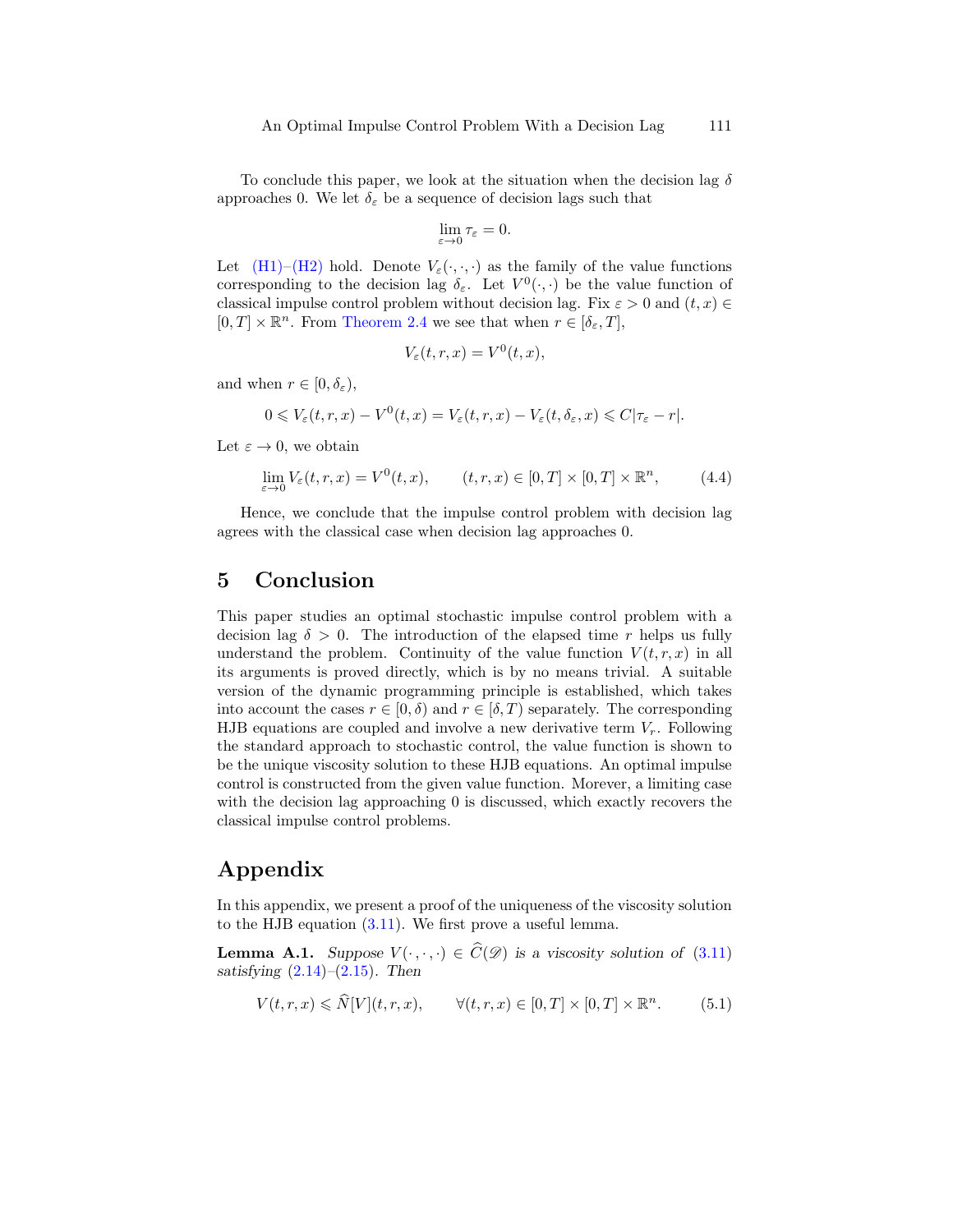*Proof.* It is enough to prove  $(5.1)$  for all  $(t, r, x) \in [0, T) \times [\delta, T) \times \mathbb{R}^n$ , where  $V(t, r, x) = V^{0}(t, x)$  and  $\hat{N}[V](t, r, x) = N[V](t, 0, x)$ . We define

$$
\Phi(s, y) = V^0(s, y) - \frac{1}{\varepsilon}(|t - s|^2 + |x - y|^2), \qquad (s, y) \in [0, T] \times \mathbb{R}^n.
$$

with some  $\varepsilon \in (0,1]$ . Then there exists a point  $(s_{\varepsilon}, y_{\varepsilon}) \in [0,T] \times \mathbb{R}^n$  such that

$$
\Phi(s_{\varepsilon}, y_{\varepsilon}) = \max_{(s,y) \in [0,T] \times \mathbb{R}^n} \Phi(s,y) \geq \Phi(t,x) = V^0(t,x).
$$

We see easily that

$$
\lim_{\varepsilon \to 0} |s_{\varepsilon} - t| = 0, \qquad \lim_{\varepsilon \to 0} |y_{\varepsilon} - x| = 0.
$$

Thus, for  $\varepsilon > 0$  small enough, we have  $(s_{\varepsilon}, y_{\varepsilon}) \in [0, T) \times \mathbb{R}^n$ . Then, by [Definition 4.1,](#page-20-1)

$$
V^0(s_{\varepsilon}, y_{\varepsilon}) \leqslant N[V](s_{\varepsilon}, 0, y_{\varepsilon}).
$$

Sending  $\varepsilon \to 0$  and using the continuity of  $V^0(\cdot, \cdot)$ , we obtain [\(5.1\)](#page-22-0).  $\Box$ 

Next, inspired by [\[21\]](#page-34-4), for any  $v \in \widehat{C}(\mathscr{D})$  satisfying [\(2.14\)](#page-8-0)–[\(2.15\)](#page-8-3), and any  $\gamma \in (0, 1)$ , we define

$$
v^{\gamma}(t,r,x) \triangleq \sup_{(t',r',x') \in \mathcal{D}} \left\{ v(t',r',x') - \frac{1}{2\gamma^2} \left( |t-t'|^2 + |r-r'|^2 + |x-x'|^2 \right) \right\},
$$
  
\n
$$
v_{\gamma}(t,r,x) \triangleq \inf_{(t',r',x') \in \mathcal{D}} \left\{ v(t',r',x') + \frac{1}{2\gamma^2} \left( |t-t'|^2 + |r-r'|^2 + |x-x'|^2 \right) \right\},
$$
  
\n
$$
(t,r,x) \in \mathcal{D}.
$$
  
\n(5.2)

Note that

$$
v(t',r',x') - \frac{1}{2\gamma^2} \Big( |t-t'|^2 + |r-r'|^2 + |x-x'|^2 \Big) + \frac{1}{2\gamma^2} \Big( |t|^2 + |r|^2 + |x|^2 \Big)
$$
  
=  $v(t',r',x') - \frac{1}{2\gamma^2} \Big( |t'|^2 + |r'|^2 + |x'|^2 \Big) + \frac{1}{\gamma^2} \Big( t t' + r r' + \langle x, x' \rangle \Big),$ 

which is a linear function of  $(t, r, x)$  with parameters  $(t', r', x')$ . Hence, the supremum  $v^{\gamma}(t,r,x) + \frac{1}{2\gamma^2} (|t|^2 + |r|^2 + |x|^2)$  of the above with respect to  $(t', r', x')$  is convex. In this case, we say that  $(t, r, x) \mapsto v^{\gamma}(t, r, x)$  is semiconvex. Likewise,  $(t, r, x) \mapsto v_\gamma(t, r, x)$  is semiconcave. We have the following lemma concerning the functions  $v^{\gamma}(\cdot, \cdot, \cdot)$  and  $v_{\gamma}(\cdot, \cdot, \cdot)$ .

**Lemma A.2.** (i) Let  $v \in \widehat{C}(\mathscr{D})$  satisfy [\(2.14\)](#page-8-0)–[\(2.15\)](#page-8-3). Then the function  $v^{\gamma}(\cdot,\cdot,\cdot)$  is semiconvex, and  $v_{\gamma}(\cdot,\cdot,\cdot)$  is semiconcave, satisfying the following:

<span id="page-23-0"></span>
$$
|v^{\gamma}(t,r,x)| + |v_{\gamma}(t,r,x)| \leq C, \qquad \forall (t,r,x) \in \mathcal{D}, \gamma > 0,
$$
 (5.3)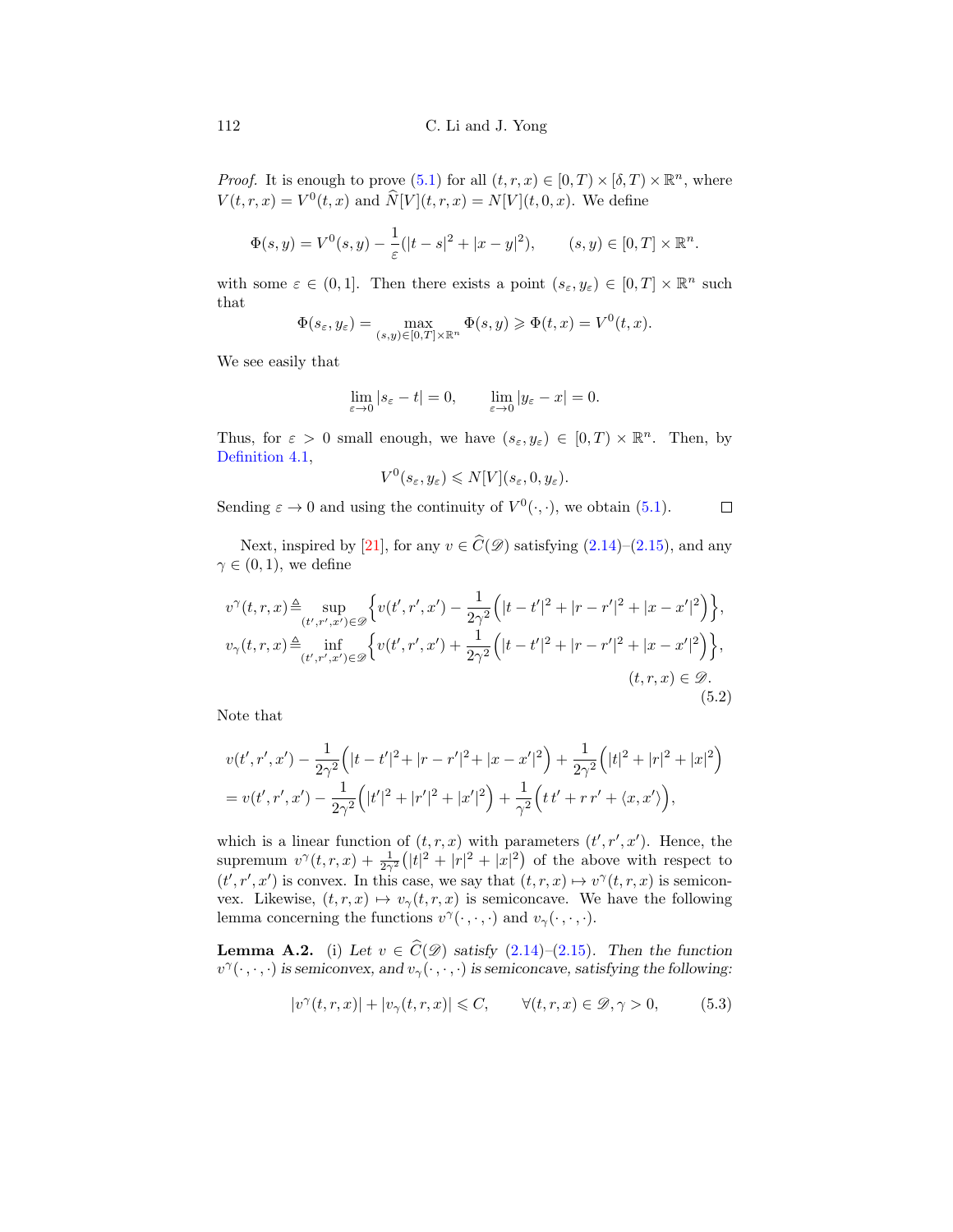<span id="page-24-4"></span>
$$
|v^{\gamma}(t,r,x) - v^{\gamma}(s,u,y)| + |v_{\gamma}(t,r,x) - v_{\gamma}(s,u,y)|
$$
  
\$\leq C(|t-s|^{\frac{1}{2}} + |r-u|^{\frac{1}{2}} + |x-y|, \qquad \forall (t,r,x,s,u,y) \in \mathcal{D}^{2}, \gamma > 0, \tag{5.4}

for some constant  $C > 0$ . Moreover, for any  $(t, r, x) \in \mathcal{D}$ , there exist  $(\hat{t}, \hat{r}, \hat{x})$ ,  $(\bar{t}, \bar{r}, \bar{x}) \in \mathscr{D}$  such that

<span id="page-24-2"></span>
$$
v^{\gamma}(t,r,x) = v(\hat{t},\hat{r},\hat{x}) - \frac{1}{2\gamma^2} \left( |t-\hat{t}|^2 + |r-\hat{r}|^2 + |x-\hat{x}|^2 \right)
$$
  

$$
v_{\gamma}(t,r,x) = v(\bar{t},\bar{r},\bar{x}) + \frac{1}{2\gamma^2} \left( |t-\bar{t}|^2 + |r-\bar{r}|^2 + |x-\bar{x}|^2 \right),
$$
 (5.5)

and for some absolute constant C,

<span id="page-24-1"></span>
$$
\frac{1}{2\gamma^2} \left( |t - \hat{t}|^2 + |r - \hat{r}|^2 + |x - \hat{x}|^2 \right) + \frac{1}{2\gamma^2} \left( |t - \bar{t}|^2 + |r - \bar{r}|^2 + |x - \bar{x}|^2 \right) \leq C\gamma^{\frac{1}{2}}.
$$
 (5.6)

Consequently,

<span id="page-24-0"></span>
$$
0 \leq v^{\gamma}(t,r,x) - v(t,r,x), \ v(t,r,x) - v_{\gamma}(t,r,x) \leq C\gamma^{\frac{1}{2}}.
$$
 (5.7)

The proof is inspired by [\[21\]](#page-34-4). Because of [\(5.7\)](#page-24-0), we call  $v^{\gamma}(\cdot,\cdot,\cdot)$  and  $v_{\gamma}(\cdot,\cdot,\cdot)$  semiconvex and semiconcave approximations of  $v(\cdot,\cdot,\cdot)$ , respectively. Also, we see that

<span id="page-24-5"></span>
$$
0 \leq v^{\gamma}(t, r, x) - v_{\gamma}(t, r, x) \leq C\gamma^{\frac{1}{2}}.
$$
\n
$$
(5.8)
$$

Next, for any  $(t, x, p, P) \in [0, T] \times \mathbb{R}^n \times \mathbb{R}^n \times \mathbb{S}^n$ , we define

<span id="page-24-3"></span>
$$
\begin{cases} H^{\gamma}(t,x,p,P) \triangleq \sup_{(t',x')\in[0,T]\times\mathbb{R}^n} \{H(t',x',p,P)\mid \frac{1}{2\gamma^2}(|t-t'|^2+|x-x'|^2) \leq C\gamma^{\frac{1}{2}}\},\\ H_{\gamma}(t,x,p,P) \triangleq \inf_{(t',x')\in[0,T]\times\mathbb{R}^n} \{H(t',x',p,P)\mid \frac{1}{2\gamma^2}(|t-t'|^2+|x-x'|^2) \leq C\gamma^{\frac{1}{2}}\},\\ \widehat{N}^{\gamma}[V](t,r,x) \triangleq \sup_{(t',r',x')\in\mathscr{D}} \{\widehat{N}[V](t',r',x') - \frac{1}{2\gamma^2}(|t-t'|^2+|r-r'|^2+|x-x'|^2)\} \\ \frac{1}{2\gamma^2}(|t-t'|^2+|r-r'|^2+|x-x'|^2]) \leq C\gamma^{\frac{1}{2}}\},\\ \widehat{N}_{\gamma}[V](t,r,x) \triangleq \inf_{(t',r',x')\in\mathscr{D}} \{\widehat{N}[V](t',r',x') + \frac{1}{2\gamma^2}(|t-t'|^2+|r-r'|^2+|x-x'|^2)\} \\ \frac{1}{2\gamma^2}(|t-t'|^2+|r-r'|^2+|x-x'|^2) \leq C\gamma^{\frac{1}{2}}\}, \end{cases} \tag{5.9}
$$

with  $C > 0$  being the constant appears in  $(5.6)$ . It is clear that one has

<span id="page-24-6"></span>
$$
\lim_{\gamma \to 0} H^{\gamma}(t, x, p, P) = \lim_{\gamma \to 0} H_{\gamma}(t, x, p, P) = H(t, x, p, P),
$$
\n
$$
\lim_{\gamma \to 0} \widehat{N}^{\gamma}[V^{\gamma}](t, r, x) = \lim_{\gamma \to 0} \widehat{N}_{\gamma}[V_{\gamma}](t, r, x) = \widehat{N}[V](t, r, x)
$$
\n(5.10)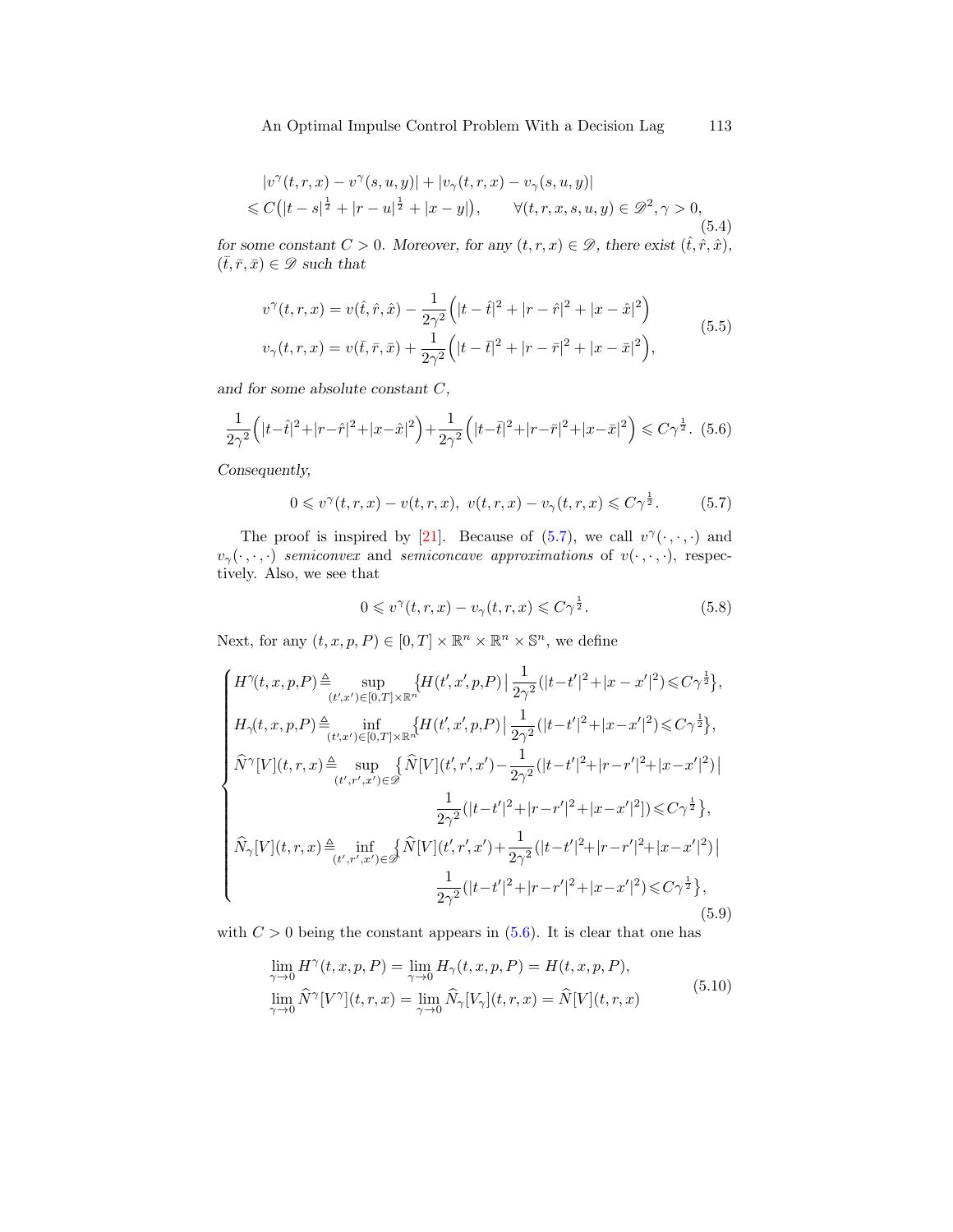uniformly for the arguments  $t, r, x, p, P$  in compact sets. Next we present the following result.

**Lemma A.3.** Let (H1)–(H2) hold and  $v(\cdot, \cdot, \cdot) \in C(\mathcal{D})$  be a viscosity subsolution of [\(3.11\)](#page-19-1). Then, for each  $\gamma \in (0,1)$ ,  $v^{\gamma}(\cdot, \cdot, \cdot)$  is a viscosity subsolution of the following:

<span id="page-25-0"></span>
$$
\begin{cases}\n\min \{v_t + v_r + H^\gamma(t, x, v_x, v_{xx}), \widehat{N}^\gamma[v] - v^0\} = 0, \\
(t, r, x) \in [0, T) \times [0, T) \times \mathbb{R}^n, \\
v(T, r, x) = v^\gamma(T, r, x), \\
(r, x) \in [0, T] \times \mathbb{R}^n.\n\end{cases} (5.11)
$$

Likewise, if  $v(\cdot, \cdot, \cdot) \in \widehat{C}(\mathscr{D})$  is a viscosity supersolution of [\(3.11\)](#page-19-1), then, for each  $\gamma \in (0,1)$ ,  $v_{\gamma}(\cdot,\cdot,\cdot)$  is a viscosity supersolution of the following:

<span id="page-25-1"></span>
$$
\begin{cases}\n\min \left\{ v_t + v_r + H_{\gamma}(t, x, v_x, v_{xx}), \hat{N}_{\gamma}[v] - v^0 \right\} = 0, \\
(t, r, x) \in [0, T) \times [0, T) \times \mathbb{R}^n, \\
v(T, r, x) = v_{\gamma}(T, r, x), \\
(r, x) \in [0, T] \times \mathbb{R}^n.\n\end{cases}
$$
\n(5.12)

*Proof.* Let us just look at  $v^{\gamma}(\cdot, \cdot, \cdot)$ . Suppose  $\varphi \in C^{1,1,2}(\mathscr{D}) \cap \widehat{C}(\mathscr{D})$  such that  $v^{\gamma}-\varphi$  attains a local maximum at  $(t, r, x) \in [0, T) \times [0, T) \times \mathbb{R}^{n}$ . Let  $(\hat{t}, \hat{r}, \hat{x}) \in$  $[0,T] \times [0,T] \times \mathbb{R}^n$  satisfy [\(5.5\)](#page-24-2). Then for any  $(t',r',x') \in [0,T) \times [0,T) \times \mathbb{R}^n$ near  $(t, r, x)$ , one has

$$
v(\hat{t}, \hat{r}, \hat{x}) - \varphi(t, r, x) = v^{\gamma}(t, r, x) - \varphi(t, r, x) + \frac{1}{2\gamma^{2}} (|t - \hat{t}|^{2} + |r - \hat{r}|^{2} + |x - \hat{x}|^{2})
$$
  
\n
$$
\geq v^{\gamma}(t', r', x') - \varphi(t', r', x') + \frac{1}{2\gamma^{2}} (|t - \hat{t}|^{2} + |r - \hat{r}|^{2} + |x - \hat{x}|^{2})
$$
  
\n
$$
\geq v(t' - t + \hat{t}, r' - r + \hat{r}, x' - x + \hat{x}) - \varphi(t', r', x').
$$

Consequently, for any  $(\tau, \rho, \zeta) \in [0, T) \times [0, t) \times \mathbb{R}^n$ , near  $(\hat{t}, \hat{r}, \hat{x})$ , by letting  $t' = \tau + t - \hat{t}$ ,  $r' = \rho + r - \hat{r}$  and  $x' = \zeta + x - \hat{x}$ , we get

$$
v(\widehat{t},\widehat{r},\widehat{x}) - \varphi(t,r,x) \geqslant v(\tau,\rho,\zeta) - \varphi(\tau+t-\widehat{t},\rho+r-\widehat{r},\zeta+x-\widehat{x}),
$$

which means that the function  $(\tau, \rho, \zeta) \mapsto v(\tau, \rho, \zeta)-\varphi(\tau+t-\hat{t}, \rho+r-\hat{r}, \zeta +\hat{r})$  $x - \hat{x}$  attains a local maximum at  $(\tau, \rho, \zeta) = (\hat{t}, \hat{r}, \hat{x})$ . Thus, by [\(4.2\)](#page-20-0) and  $(5.9)$ , we obtain

$$
\varphi_t(t,r,x) + \varphi_r(t,r,x) + H^\gamma(t,x,\varphi_x(t,r,x),\varphi_{xx}(t,r,x))
$$
  

$$
\geq \varphi_t(t,r,x) + \varphi_r(t,r,x) + H(t,x,\varphi_x(t,r,x),\varphi_{xx}(t,r,x)) \geq 0.
$$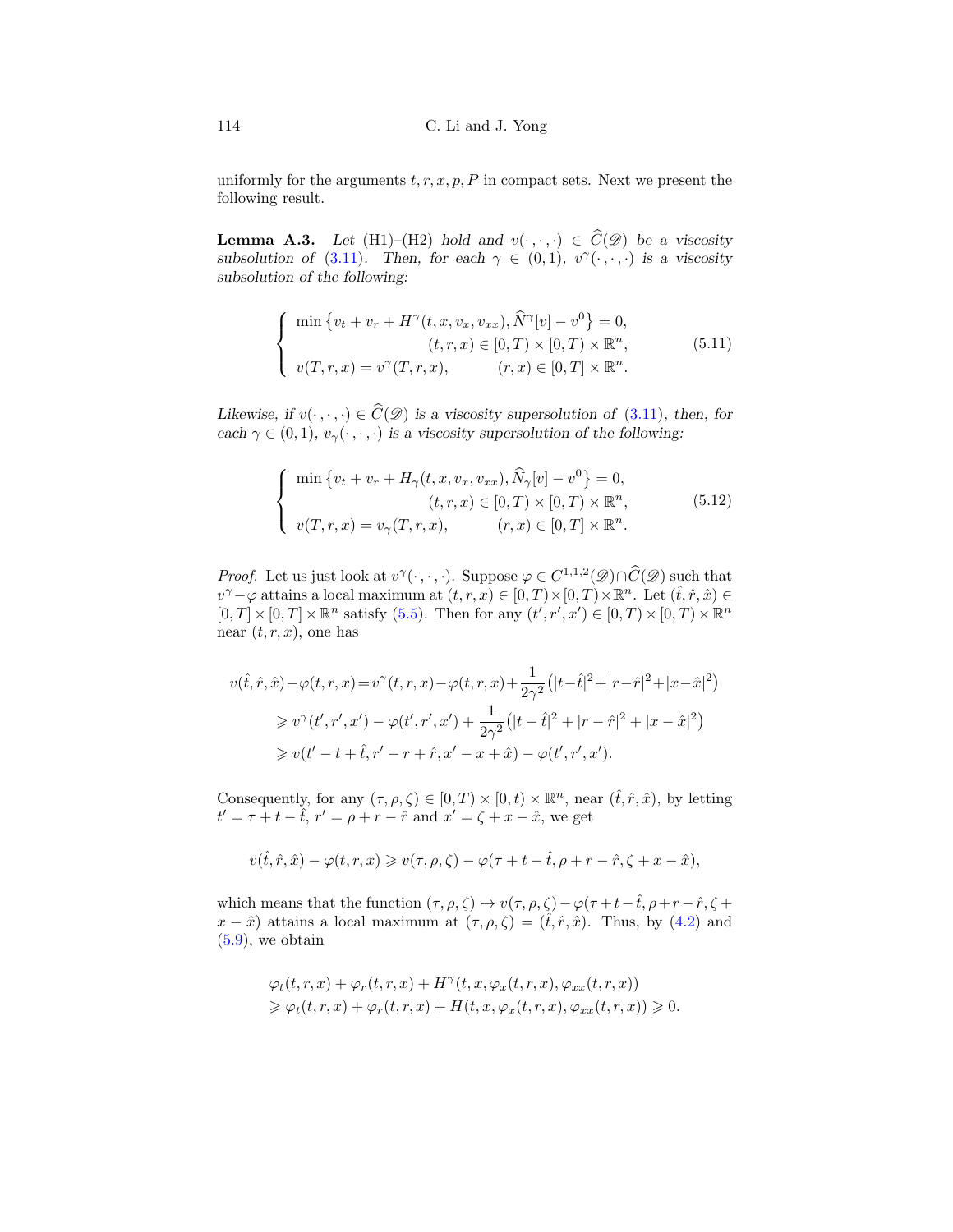Moreover, by  $(5.1)$ , we obtain

$$
v^{\gamma}(t,r,x) = \sup_{(t',r',x') \in \mathcal{D}} \left\{ v(t',r',x') - \frac{1}{2\gamma^2} \left( |t-t'|^2 + |r-r'|^2 + |x-x'|^2 \right) \right\}
$$
  
\$\leq \sup\_{(t',r',x') \in \mathcal{D}} \left\{ \widehat{N}[v](t',r',x') - \frac{1}{2\gamma^2} \left( |t-t'|^2 + |r-r'|^2 + |x-x'|^2 \right) \Big|   
\frac{1}{2\gamma^2} \left( |t-t'|^2 + |r-r'|^2 + |x-x'|^2 \right) \leq C\gamma^{\frac{1}{2}} \right\}  
= \widehat{N}^{\gamma}[v^{\gamma}](t,r,x). \tag{5.13}

Thus,

$$
\min \left\{ \varphi_t(t,r,x) + \varphi_r(t,r,x) + H\big(t,x,\varphi_x(t,r,x),\varphi_{xx}(t,r,x)\big),\right.\\ \left.\widehat{N}^{\gamma}[v^{\gamma}](t,r,x) - v^{\gamma}(t,r,x)\right\} \geqslant 0.
$$

This proves that  $v^{\gamma}$  is a viscosity subsolution of  $(5.11)$ . In a same manner, we can prove that  $v_{\gamma}$  is a viscosity supersolution of [\(5.12\)](#page-25-1).  $\Box$ 

Now we are ready to prove the uniqueness of the viscosity solution.

*Proof.* Let  $V(\cdot, \cdot, \cdot), \hat{V}(\cdot, \cdot, \cdot) \in \hat{C}(\mathscr{D})$  be two viscosity solutions of [\(3.11\)](#page-19-1) satisfying  $(2.14)$ – $(2.15)$ . We claim that

<span id="page-26-0"></span>
$$
V(t,r,x) \leqslant \widehat{V}(t,r,x), \qquad \forall (t,r,x) \in \mathcal{D}.
$$
 (5.14)

We prove this by contradiction. Suppose  $(5.14)$  is false, then there exists a point  $(\bar{t}, \bar{r}, \bar{x}) \in (0, T) \times (0, T) \times \mathbb{R}^n$  such that

$$
2\eta \triangleq V(\bar{t}, \bar{r}, \bar{x}) - \widehat{V}(\bar{t}, \bar{r}, \bar{x}) > 0.
$$

Let  $V^{\gamma}(\cdot, \cdot, \cdot)$  and  $\hat{V}_{\gamma}(\cdot, \cdot, \cdot)$  be the semiconvex and semiconcave approximations of  $V(\cdot, \cdot, \cdot)$  and  $V(\cdot, \cdot, \cdot)$ , respectively. By [\(5.7\)](#page-24-0), for all small enough  $\gamma > 0$ ,

$$
V^{\gamma}(\bar{t},\bar{r},\bar{x}) - \widehat{V}_{\gamma}(\bar{t},\bar{r},\bar{x}) \geqslant \eta > 0. \tag{5.15}
$$

Take constants  $G > 0$  large enough and  $\alpha \in (0, 1)$  small enough, so that the following hold:

<span id="page-26-1"></span>
$$
\alpha G < 1, \qquad 2\alpha(\langle \bar{x} \rangle + GC) < \eta/2, \qquad \alpha(G\ell_0 - 2C_0) > 0. \tag{5.16}
$$

Here  $\langle \bar{x} \rangle = \sqrt{1 + |\bar{x}|^2}$ . For any  $\alpha, \beta, \varepsilon, \lambda, \mu, \nu \in (0, 1)$ , define

$$
\begin{cases}\n\varphi(t, r, x, s, u, y) = \alpha \left( 1 - \frac{t + s}{4T} \right) (\langle x \rangle + \langle y \rangle) - \beta(t + s) \\
+ \frac{1}{2\lambda} |x - y|^2 + \frac{1}{2\mu} |t - s|^2 + \frac{1}{2\nu} |r - u|^2 + \frac{\kappa}{t} + \frac{\kappa}{s} + \frac{\theta}{r} + \frac{\theta}{u} \\
\Phi(t, r, x, s, u, y) = (1 - \alpha G) V^{\gamma}(t, r, x) - \widehat{V}_{\gamma}(s, u, y) - \varphi(t, r, x, s, u, y), \\
\forall (t, r, x), (s, u, y) \in [0, T] \times [0, T] \times \mathbb{R}^n.\n\end{cases}
$$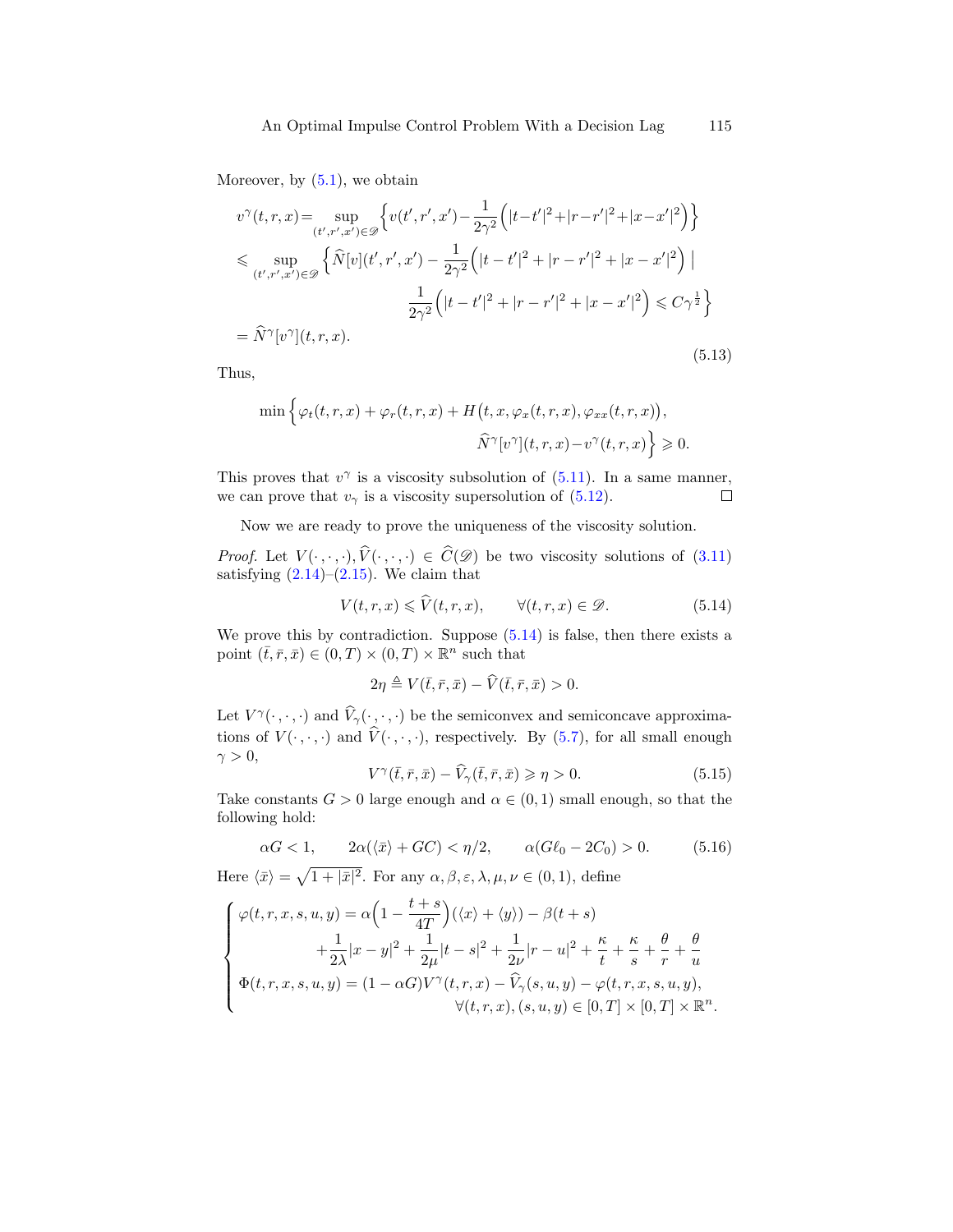By  $(5.3)$ , we have

$$
\begin{cases}\n\lim_{|x|+|y|\to\infty} \Phi(t,r,x,s,u,y) = -\infty, \text{ uniformly in } t,s \in (0,T], r,u \in (0,T],\\
\lim_{t\wedge s\downarrow 0} \Phi(t,r,x,s,u,y) = -\infty, \text{ uniformly in } x,y \in \mathbb{R}^n, r,u \in (0,T],\\
\lim_{r\wedge u\downarrow 0} \Phi(t,r,x,s,u,y) = -\infty, \text{ uniformly in } x,y \in \mathbb{R}^n, t,s \in (0,T].\n\end{cases}
$$

Thus, there exists a  $(t_0, r_0, x_0, s_0, u_0, y_0) \in \{(0, T] \times (0, T] \times \mathbb{R}^n\}^2$  (depending on the parameters  $\alpha$ ,  $\beta$ ,  $\lambda$ ,  $\mu$ ,  $\nu$ ,  $\kappa$ ,  $\theta$  and  $\gamma$ ) such that

$$
\Phi(t_0, r_0, x_0, s_0, u_0, y_0) = \max_{\{(0, T] \times (0, T] \times \mathbb{R}^n\}^2} \Phi(t, r, x, s, u, y) \ge \Phi(T, T, 0, T, T, 0)
$$
  
=  $(1 - \alpha G)V^{\gamma}(T, T, 0) - \widehat{V}_{\gamma}(T, T, 0) + 2\beta T - \frac{2}{T}(\kappa + \theta)$ 

This, together with [\(5.3\)](#page-23-0), yields the following

<span id="page-27-3"></span>
$$
\alpha(\langle x_0 \rangle + \langle y_0 \rangle) + \frac{1}{2\lambda} |x_0 - y_0|^2 + \frac{1}{2\mu} |t_0 - s_0|^2 + \frac{1}{2\nu} |r_0 - u_0|^2 + \frac{\kappa (T - t_0)}{t_0 T} + \frac{\kappa (T - s_0)}{s_0 T} + \frac{\theta (T - r_0)}{r_0 \delta} + \frac{\theta (T - u_0)}{u_0 \delta} \le M
$$
\n(5.17)

for some constant  $M > 0$ , independent of  $\alpha, \beta, \lambda, \mu, \nu, \kappa, \theta$  and  $\gamma$ . Consequently, there is a constant  $M_{\alpha}$ (independent of  $\beta, \lambda, \mu, \nu, \kappa, \theta$  and  $\gamma$ ) such that

<span id="page-27-0"></span>
$$
\begin{cases}\n|x_0| + |y_0| + \frac{1}{2\lambda}|x_0 - y_0|^2 + \frac{1}{2\mu}|t_0 - s_0|^2 + \frac{1}{2\nu}|r_0 - u_0|^2 \le M_\alpha, \\
\frac{\kappa T}{MT + \kappa} \le t_0, s_0 \le T, \qquad \frac{\theta T}{MT + \theta} \le r_0, u_0 \le T.\n\end{cases} (5.18)
$$

Next, from the inequality

$$
2\Phi(t_0, r_0, x_0, s_0, u_0, y_0) \geq \Phi(t_0, r_0, x_0, t_0, r_0, x_0) + \Phi(s_0, u_0, y_0, s_0, u_0, y_0).
$$

along with  $(5.18)$  and  $(5.4)$ , it follows that

<span id="page-27-1"></span>
$$
\frac{1}{2\lambda}|x_0 - y_0|^2 + \frac{1}{2\mu}|t_0 - s_0|^2 + \frac{1}{2\nu}|r_0 - u_0|^2
$$
  
\n
$$
\leq (1 - \alpha G)|V^{\gamma}(t_0, r_0, x_0) - V^{\gamma}(s_0, u_0, y_0)| + |\widehat{V}_{\gamma}(t_0, r_0, x_0) - \widehat{V}_{\gamma}(s_0, u_0, y_0)|
$$
  
\n
$$
\leq 2C\{|x_0 - y_0| + |t_0 - s_0|^{\frac{1}{2}} + |r_0 - u_0|^{\frac{1}{2}}\} \to 0, \qquad \text{as } \lambda, \mu, \nu \to 0.
$$
\n(5.19)

Note that  $(t_0, r_0, x_0, s_0, u_0, y_0)$  depends on the parameters  $G, \alpha, \beta, \lambda, \mu, \nu, \kappa, \theta$ and  $\gamma$ . We claim that for any  $(\alpha, \beta, \lambda, \mu, \nu, \kappa, \theta, \gamma)$  small and G large enough, the following cannot be true:

<span id="page-27-2"></span>
$$
t_0 \vee s_0 = T. \tag{5.20}
$$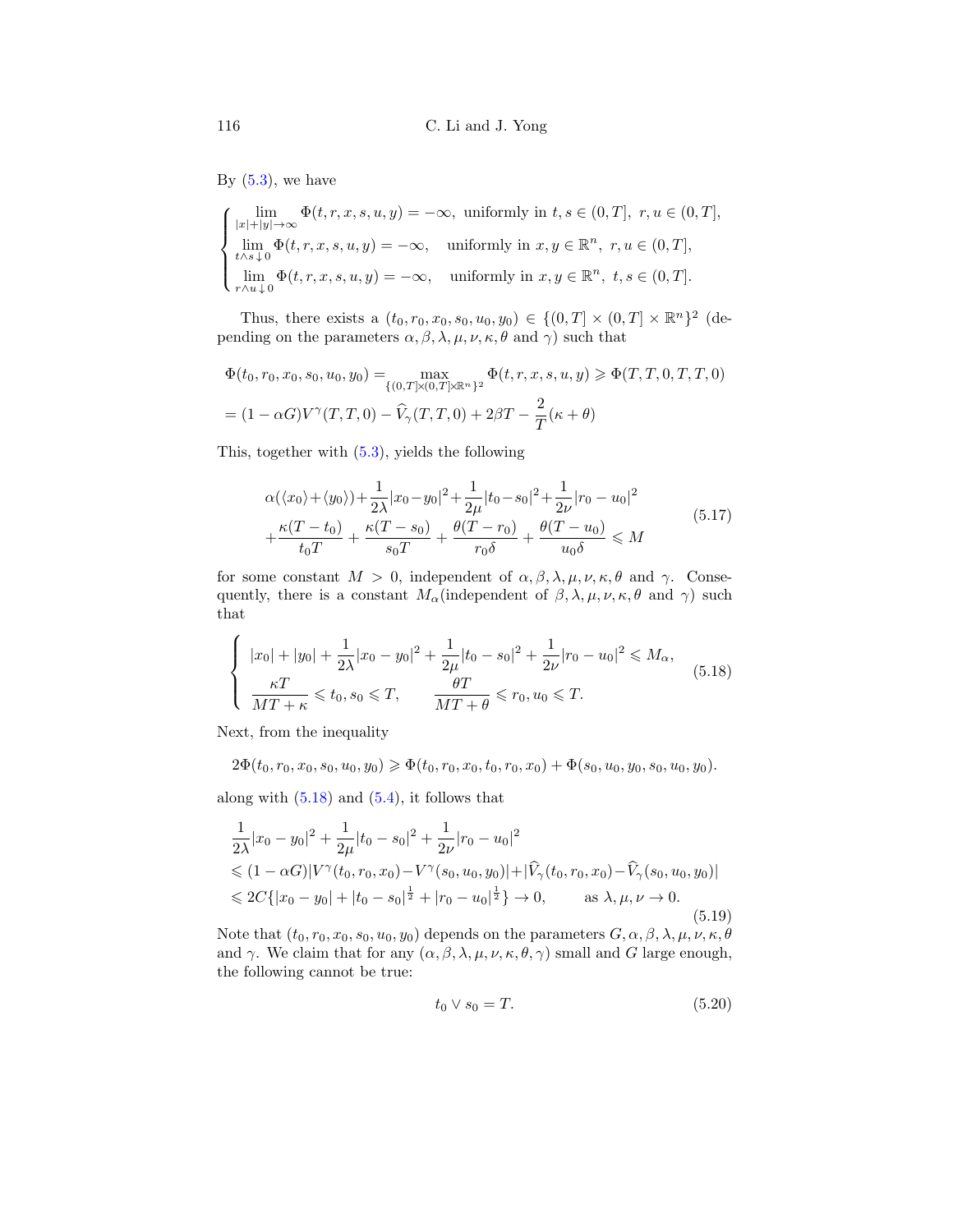In fact, if the above is true, then

<span id="page-28-0"></span>
$$
(1 - \alpha G)V^{\gamma}(\bar{t}, \bar{r}, \bar{x}) - \widehat{V}_{\gamma}(\bar{t}, \bar{r}, \bar{x}) - 2\alpha \left(1 - \frac{\bar{t}}{2T}\right) \langle \bar{x} \rangle + 2\beta \bar{t} - \frac{2\kappa}{\bar{t}} - \frac{2\theta}{\bar{r}}
$$
  
=  $\Phi(\bar{t}, \bar{r}, \bar{x}, \bar{t}, \bar{r}, \bar{x}) \le \Phi(t_0, r_0, x_0, s_0, u_0, y_0)$   
 $\le (1 - \alpha G)V^{\gamma}(t_0, r_0, x_0) - \widehat{V}_{\gamma}(s_0, r_0, y_0) + 2\beta T.$  (5.21)

Now we send  $\lambda, \mu, \nu \rightarrow 0$ . By [\(5.18\)](#page-27-0), [\(5.19\)](#page-27-1) and [\(5.20\)](#page-27-2), some subsequence of  $(t_0, r_0, x_0, s_0, u_0, y_0)$  converges and the limit has to be of the form  $(T, \bar{r}_0, \bar{x}_0, T, \bar{r}_0, \bar{x}_0)$ . Then [\(5.21\)](#page-28-0) becomes

$$
(1-\alpha G)V^{\gamma}(\bar{t},\bar{r},\bar{x})-\widehat{V}_{\gamma}(\bar{t},\bar{r},\bar{x})-2\alpha\Big(1-\frac{\bar{t}}{2T}\Big)\langle\bar{x}\rangle+2\beta\bar{t}-\frac{2\kappa}{\bar{t}}-\frac{2\theta}{\bar{r}}\leq (1-\alpha G)V^{\gamma}(T,\bar{r}_0,\bar{x}_0)-\widehat{V}_{\gamma}(T,\bar{r}_0,\bar{x}_0)+2\beta T.
$$

Next, by sending  $\gamma \rightarrow 0$  and using[\(5.3\)](#page-23-0), [\(5.8\)](#page-24-5) and [\(5.16\)](#page-26-1), we obtain

$$
\begin{split} &\eta \leqslant V^{\gamma}(\bar{t},\bar{r},\bar{x})-\widehat{V}_{\gamma}(\bar{t},\bar{r},\bar{x}) \\ &\leqslant 2\alpha \langle \bar{x} \rangle +2\beta T + 2(\frac{\kappa}{\bar{t}}+\frac{\theta}{\bar{r}})+2\alpha GC < 2\beta T + 2(\frac{\kappa}{\bar{t}}+\frac{\theta}{\bar{r}})+\frac{\eta}{2}. \end{split}
$$

Finally, by sending  $\beta, \kappa, \theta \to 0$ , we obtain a contradiction. That means for any  $(\alpha, \beta, \lambda, \mu, \nu, \kappa, \theta, \gamma)$  small enough and G large enough, we have  $t_0, s_0 \in$  $(0, T)$ . From the definition of viscosity solution, we have  $r_0, u_0 \in (0, T)$ , since  $r_0 \vee u_0 = T$  if and only if  $t_0 \vee s_0 = T$ .

Next, we claim that

<span id="page-28-3"></span>
$$
\hat{V}_{\gamma}(s_0, u_0, y_0) < \hat{N}_{\gamma}[\hat{V}_{\gamma}](s_0, u_0, y_0). \tag{5.22}
$$

In fact, if

$$
\widehat{V}_{\gamma}(s_0, u_0, y_0) = \widehat{N}_{\gamma}[\widehat{V}_{\gamma}](s_0, u_0, y_0),
$$

we send  $\gamma \to 0$  and by [\(5.6\)](#page-24-1), [\(5.10\)](#page-24-6), some subsequence of  $(s_0, u_0, y_0)$ , still denoted by itself, converges. Then

$$
\widehat{V}(s_0, u_0, y_0) = \widehat{N}[\widehat{V}](s_0, u_0, y_0) = \widehat{V}(s_0, 0, y_0 + \xi_0) + \ell(s_0, \xi_0),
$$

for some  $\xi_0 \in K$ . Note that, by  $(2.24)$ , we have

<span id="page-28-1"></span>
$$
V(t_0, \theta^{\frac{1}{2}}, x_0 + \xi_0) - V(t_0, r_0, x_0) \ge -\ell(t_0, \xi_0) - C\theta^{\frac{1}{4}},
$$
 (5.23)

<span id="page-28-2"></span>
$$
\widehat{V}(s_0, \theta^{\frac{1}{2}}, y_0 + \xi_0) - \widehat{V}(s_0, u_0, y_0) \leq \ell(s_0, \xi_0). \tag{5.24}
$$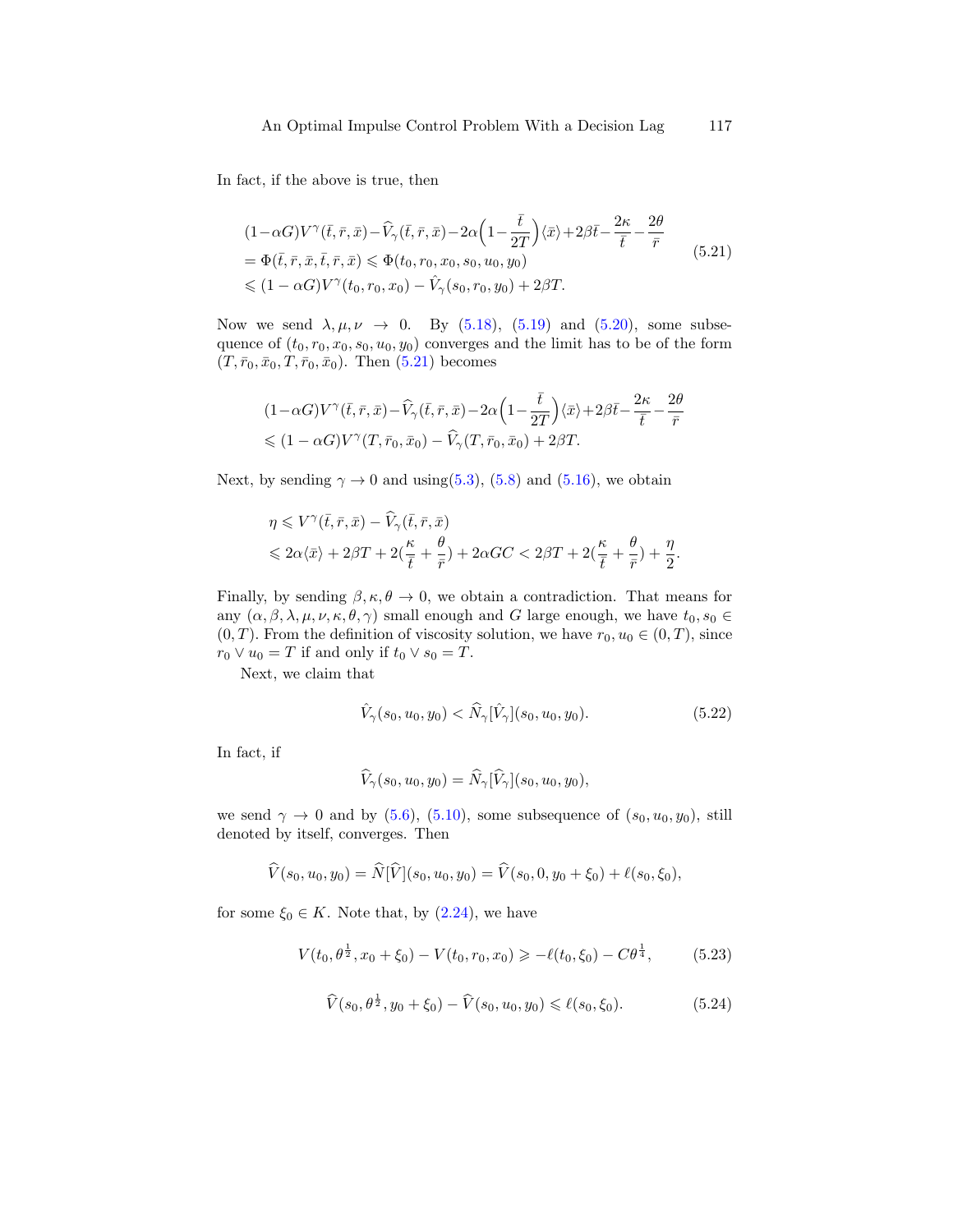Thus, by  $(5.23)$  and  $(5.24)$ , we obtain

$$
\lim_{\gamma \to 0} \Phi(t_0, \theta^{\frac{1}{2}}, x_0 + \xi_0, s_0, \theta^{\frac{1}{2}}, y_0 + \xi_0) - \Phi(t_0, r_0, x_0, s_0, u_0, y_0)
$$
\n
$$
= (1 - \alpha G)[V(t_0, \theta^{\frac{1}{2}}, x_0 + \xi_0) - V(t_0, r_0, x_0)] - [\hat{V}(s_0, \theta^{\frac{1}{2}}, y_0 + \xi_0) - \hat{V}(s_0, u_0, y_0)]
$$
\n
$$
- \alpha (1 - \frac{t_0 + s_0}{4T}) (\langle x_0 + \xi_0 \rangle - \langle x_0 \rangle + \langle y_0 + \xi_0 \rangle - \langle y_0 \rangle) - 2\theta^{\frac{1}{2}} + \frac{\theta}{r_0} + \frac{\theta}{u_0} + \frac{1}{2\nu} |r_0 - u_0|^2
$$
\n
$$
\geq -(1 - \alpha G)(\ell(t_0, \xi_0) + C\theta^{\frac{1}{4}}) + \ell(s_0, \xi_0) - 2\theta^{\frac{1}{2}}
$$
\n
$$
- \alpha \left(1 - \frac{t_0 + s_0}{4T}\right) \left(\langle x_0 + \xi_0 \rangle - \langle x_0 \rangle + \langle y_0 + \xi_0 \rangle - \langle y_0 \rangle\right).
$$
\n(5.25)

Now, we send  $\lambda, \mu, \nu \to 0$ . Some subsequence of  $(t_0, r_0, x_0, s_0, u_0, y_0, \xi_0)$  converges and the limit has to be of the form  $(\bar{t}_0, \bar{r}_0, \bar{x}_0, \bar{t}_0, \bar{u}_0, \bar{x}_0, \bar{\xi}_0)$  by  $(5.18)$ and  $(5.19)$ . Then, with  $(2.3)$ ,  $(2.18)$  and  $(5.17)$ , we obtain

$$
\lim_{\lambda,\mu,\nu,\theta\to 0} \lim_{\gamma\to 0} \Phi(t_0, \theta^{\frac{1}{2}}, x_0 + \xi_0, s_0, \theta^{\frac{1}{2}}, y_0 + \xi_0) - \Phi(t_0, r_0, x_0, s_0, u_0, y_0) \geq \alpha G\ell(\bar{t}_0, \bar{\xi}_0) - 2\alpha |\bar{\xi}_0| \geq \alpha (G\ell_0 - 2C_0) > 0.
$$
\n(5.26)

This contradicts the definition of  $(t_0, r_0, x_0, s_0, u_0, y_0)$ . Hence,  $(5.22)$  holds. Now for fixed  $\alpha, \kappa \in (0, 1)$ , define

$$
Q \triangleq \Big\{ (t, r, x, s, u, y) \in \{[0, T] \times [0, T] \times \mathbb{R}^n\}^2 \mid t, s \geqslant \frac{\kappa T}{2MT + \kappa},
$$
  

$$
r, u \geqslant \frac{\theta \delta}{2M\delta + \theta}, \ |x|, |y| \leqslant 2M_\alpha \Big\},
$$

with  $M_{\alpha}$  being the same as that appearing in [\(5.18\)](#page-27-0). Clearly,  $\varphi(t, r, x, s, u, y)$ is semiconcave on Q and therefore,  $\Phi(t, r, x, s, u, y)$  is semiconvex with maximum value at  $(t_0, r_0, x_0, s_0, u_0, y_0)$  in the interior of  $Q(\text{noting } (5.18))$  $Q(\text{noting } (5.18))$  $Q(\text{noting } (5.18))$ . Hence for any small  $\omega > 0$ ,

$$
\widehat{\Phi}(t, r, x, s, u, y) \triangleq \Phi(t, r, x, s, u, y) - \omega(|t - t_0|^2 + |s - s_0|^2 + |r - r_0|^2 + |u - u_0|^2 + |x - x_0|^2 + |y - y_0|^2)
$$

is semiconvex on  $Q$ , attaining a strict maximum at  $(t_0, r_0, x_0, s_0, u_0, y_0)$ . By Alexandrov's theorem and Jensen's lemma, for the above given  $\omega > 0$ , there exist  $q, \hat{q} \ldotp l, \hat{l} \in \mathbb{R}$  and  $p, \hat{p} \in \mathbb{R}^n$  with

<span id="page-29-0"></span>
$$
|q| + |\hat{q}| + |l| + |\hat{l}| + |p| + |\hat{p}| \leq \omega,
$$
\n(5.27)

and  $(\hat{t}_0, \hat{r}_0, \hat{x}_0, \hat{s}_0, \hat{u}_0, \hat{y}_0) \in Q$  with

<span id="page-29-1"></span>
$$
|\hat{t}_0 - t_0| + |\hat{r}_0 - r_0| + |\hat{x}_0 - x_0| + |\hat{s}_0 - s_0| + |\hat{u}_0 - u_0| + |\hat{y}_0 - y_0| \le \omega \tag{5.28}
$$

such that

$$
\begin{aligned}\n\widehat{\Phi}(t, x, s, y) + qt + \widehat{q}s + lr + \widehat{l}u + \langle p, x \rangle + \langle \widehat{p}, y \rangle \\
&= (1 - \alpha G)V^{\gamma}(t, r, x) - \widehat{V}_{\gamma}(s, u, y) - \varphi(t, r, x, s, u, y) - \omega(|t - t_0|^2 + |s - s_0|^2) \\
&\quad + |r - r_0|^2 + |u - u_0|^2 + |x - x_0|^2 + |y - y_0|^2) + qt + \widehat{q}s + lr + \widehat{l}u + \langle p, x \rangle + \langle \widehat{p}, y \rangle\n\end{aligned}
$$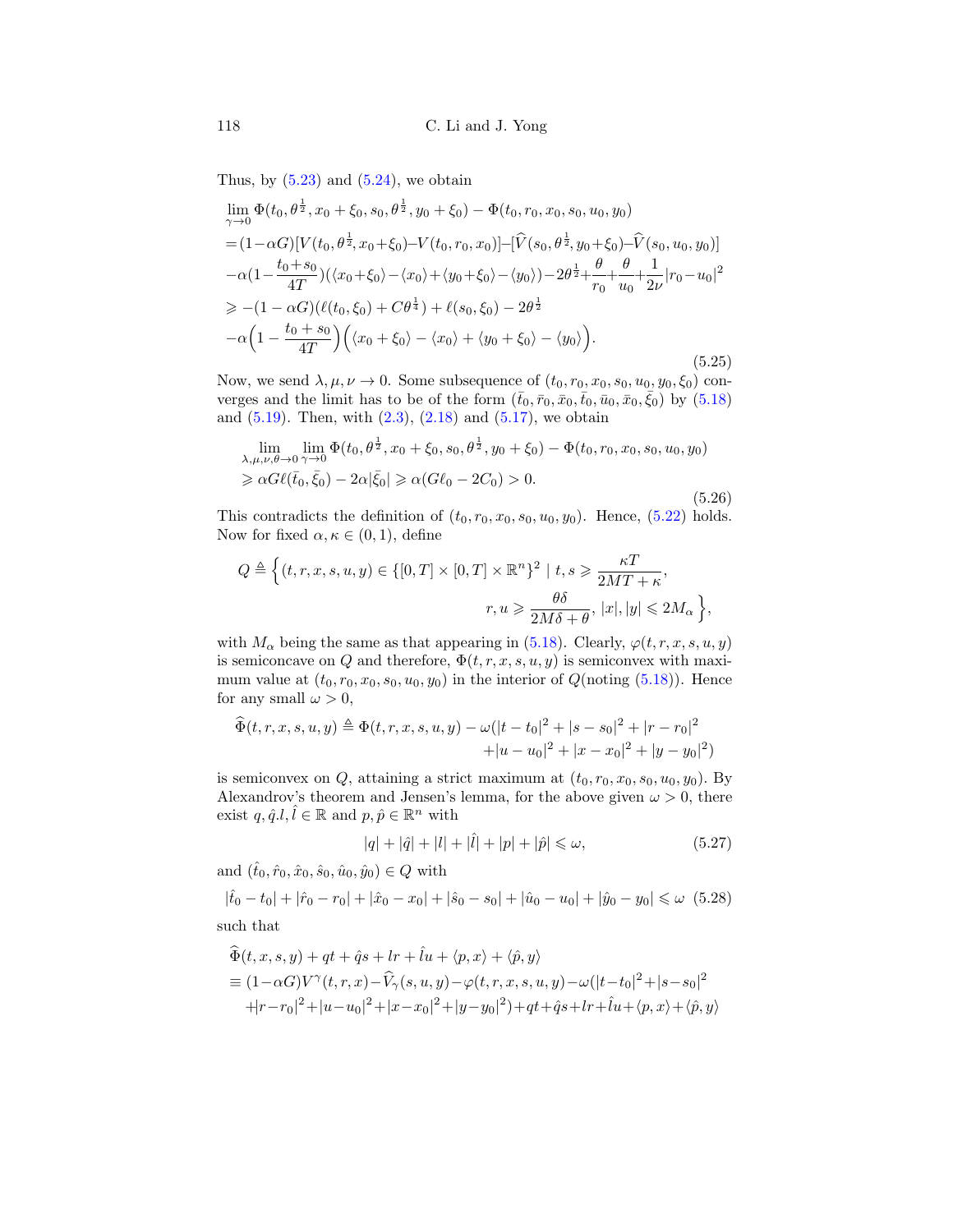attains a maximum at  $(\hat{t}_0, \hat{r}_0, \hat{x}_0, \hat{s}_0, \hat{u}_0, \hat{y}_0)$ , at which  $(1 - \alpha G)V^{\gamma}(t, r, x)$  –  $\widehat{V}_\gamma(s,u,y)$  is twice differentiable. For notational simplicity, we now drop  $\gamma$ in  $V^{\gamma}(t, r, x)$  and  $\hat{V}_{\gamma}(s, u, y)$ . Then, by the first- and second-order necessary conditions for a maximum point, at the point  $(\hat{t}_0, \hat{r}_0, \hat{x}_0, \hat{s}_0, \hat{u}_0, \hat{y}_0)$ , we must have

<span id="page-30-2"></span>
$$
\begin{cases}\nV_t = \frac{1}{1 - \alpha G} [\varphi_t + 2\omega(\hat{t}_0 - t_0) - q], & \hat{V}_s = -\varphi_s - 2\omega(\hat{s}_0 - s_0) + \hat{q}, \\
V_r = \frac{1}{1 - \alpha G} [\varphi_r + 2\omega(\hat{r}_0 - r_0) - l], & \hat{V}_u = -\varphi_u - 2\omega(\hat{u}_0 - u_0) + \hat{l}, \\
V_x = \frac{1}{1 - \alpha G} [\varphi_x + 2\omega(\hat{x}_0 - x_0) - p], & \hat{V}_y = -\varphi_y - 2\omega(\hat{y}_0 - y_0) + \hat{p}, \\
\begin{bmatrix}\n(1 - \alpha G)V_{xx} & 0 \\
0 & -\hat{V}_{yy}\n\end{bmatrix} \leq \begin{bmatrix}\n\varphi_{xx} + 2\omega I_n & \varphi_{xy} \\
\varphi_{xy}^{\top} & \varphi_{yy} + 2\omega I_n\n\end{bmatrix},\n\end{cases} (5.29)
$$

where  $I_{2n}$  is the  $2n \times 2n$  identity matrix. Now, at point  $(\hat{t}_0, \hat{r}_0, \hat{x}_0, \hat{s}_0, \hat{r}_0, \hat{y}_0)$ , we calculate the following:

<span id="page-30-0"></span>
$$
\begin{cases}\n\varphi_t = -\beta - \frac{\kappa}{(\hat{t}_0)^2} - \frac{\alpha}{4T} (\langle \hat{x}_0 \rangle + \langle \hat{y}_0 \rangle) + \frac{1}{\mu} (\hat{t}_0 - \hat{s}_0), \\
\varphi_s = -\beta - \frac{\kappa}{(\hat{s}_0)^2} - \frac{\alpha}{4T} (\langle \hat{x}_0 \rangle + \langle \hat{y}_0 \rangle) + \frac{1}{\mu} (\hat{s}_0 - \hat{t}_0), \\
\varphi_r = -\frac{\theta}{(\hat{r}_0)^2} + \frac{1}{\nu} (\hat{r}_0 - \hat{u}_0), \\
\varphi_u = -\frac{\theta}{(\hat{u}_0)^2} + \frac{1}{\nu} (\hat{u}_0 - \hat{r}_0), \\
\varphi_x = \alpha (1 - \frac{\hat{t}_0 + \hat{s}_0}{4T}) \frac{\hat{x}_0}{\langle \hat{x}_0 \rangle} + \frac{\hat{x}_0 - \hat{y}_0}{\lambda}, \\
\varphi_y = \alpha (1 - \frac{\hat{t}_0 + \hat{s}_0}{4T}) \frac{\hat{y}_0}{\langle \hat{y}_0 \rangle} + \frac{\hat{y}_0 - \hat{x}_0}{\lambda}, \\
A \equiv \begin{bmatrix}\n\varphi_{xx} & \varphi_{xy} \\
\varphi_{xy}^T & \varphi_{yy}\n\end{bmatrix} = \frac{1}{\lambda} \begin{bmatrix}\nI_n & -I_n \\
-I_n & I_n\n\end{bmatrix} \\
+ \alpha (1 - \frac{\hat{t}_0 + \hat{s}_0}{4T}) \begin{bmatrix}\n\frac{I}{\langle \hat{x}_0 \rangle} - \frac{x x^T}{\langle \hat{x}_0 \rangle^3} & 0 \\
0 & \frac{I}{\langle \hat{y}_0 \rangle} - \frac{y y^T}{\langle \hat{y}_0 \rangle^3}\n\end{cases}.\n\end{cases} (5.30)
$$

On the other hand, by Lemma A.3, [\(5.22\)](#page-28-3) and the definition of viscosity suband super-solutions, we have

$$
\begin{cases} V_t(\hat{t}_0, \hat{r}_0, \hat{x}_0) + V_r(\hat{t}_0, \hat{r}_0, \hat{x}_0) + H^\gamma(\hat{t}_0, \hat{x}_0, V_x(\hat{t}_0, \hat{r}_0, \hat{x}_0), V_{xx}(\hat{t}_0, \hat{r}_0, \hat{x}_0)) \geqslant 0, \\ \hat{V}_s(\hat{s}_0, \hat{u}_0, \hat{y}_0) + \hat{V}_u(\hat{s}_0, \hat{u}_0, \hat{y}_0) + H_\gamma(\hat{s}_0, \hat{y}_0, \hat{V}_y(\hat{s}_0, \hat{u}_0, \hat{y}_0), \hat{V}_{yy}(\hat{s}_0, \hat{u}_0, \hat{y}_0)) \leqslant 0, \end{cases}
$$

By [\(5.9\)](#page-24-3), one can find a  $(\bar{t}_0, \bar{x}_0, \bar{s}_0, \bar{y}_0)$  with

<span id="page-30-1"></span>
$$
|\bar{t}_0 - \hat{t}_0| + |\bar{x}_0 - \hat{x}_0| + |\bar{s}_0 - \hat{s}_0| + |\bar{y}_0 - \hat{y}_0| \leq C\gamma,
$$
 (5.31)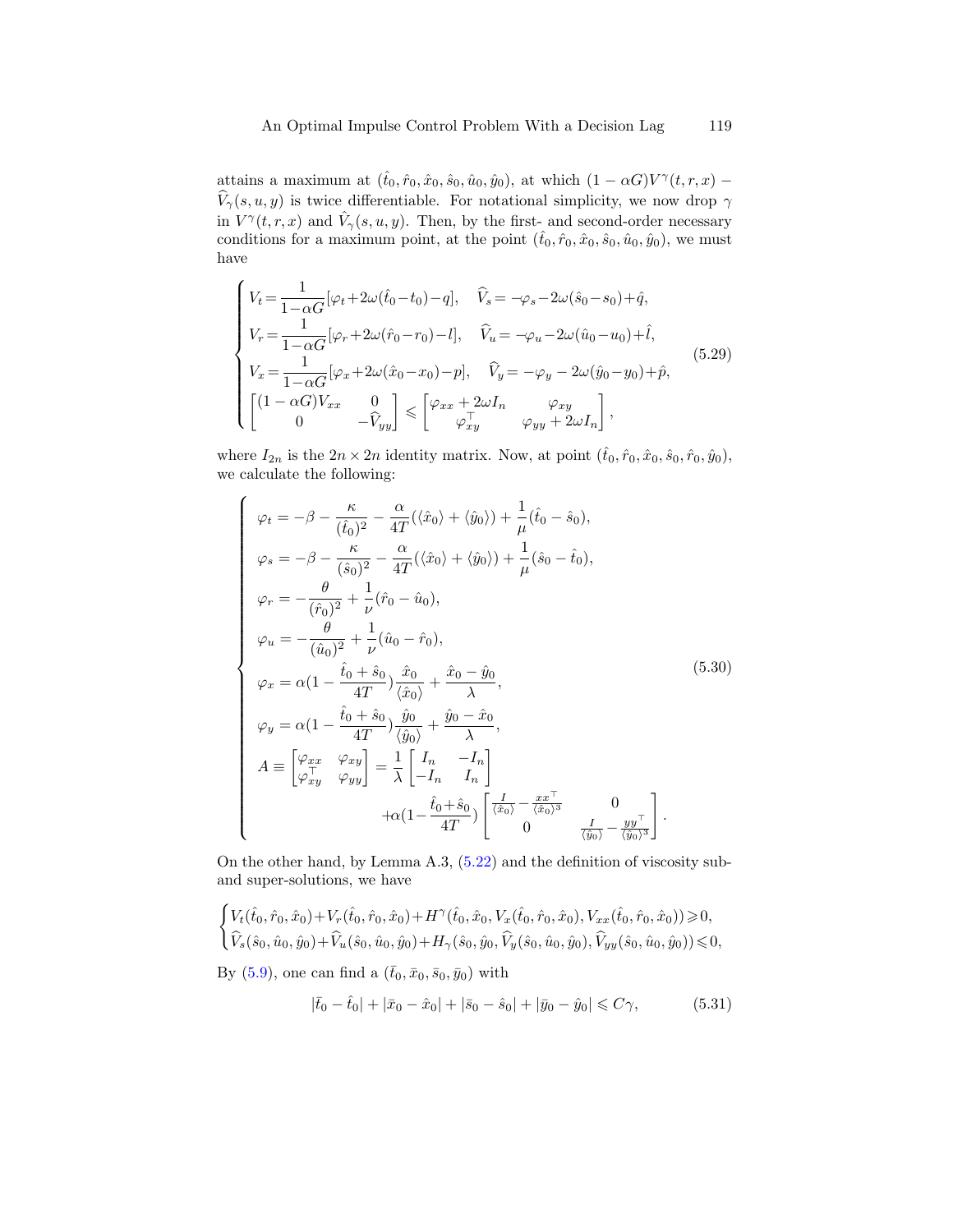for some  $C > 0$ , such that

<span id="page-31-0"></span>
$$
\hat{V}_{s}(\hat{s}_{0}, \hat{u}_{0}, \hat{y}_{0}) + \hat{V}_{u}(\hat{s}_{0}, \hat{u}_{0}, \hat{y}_{0}) - (1 - \alpha G) \Big( V_{t}(\hat{t}_{0}, \hat{r}_{0}, \hat{x}_{0}) + V_{r}(\hat{t}_{0}, \hat{r}_{0}, \hat{x}_{0}) \Big) \n\leq (1 - \alpha G) H^{\gamma}(\hat{t}_{0}, \hat{x}_{0}, V_{x}(\hat{t}_{0}, \hat{r}_{0}, \hat{x}_{0}), V_{xx}(\hat{t}_{0}, \hat{r}_{0}, \hat{x}_{0})) \n- H_{\gamma}(\hat{s}_{0}, \hat{y}_{0}, \hat{V}_{y}(\hat{s}_{0}, \hat{u}_{0}, \hat{y}_{0}), \hat{V}_{yy}(\hat{s}_{0}, \hat{u}_{0}, \hat{y}_{0})) \n= (1 - \alpha G) H(\bar{t}_{0}, \bar{x}_{0}, V_{x}(\hat{t}_{0}, \hat{r}_{0}, \hat{x}_{0}), V_{xx}(\hat{t}_{0}, \hat{r}_{0}, \hat{x}_{0})) \n- H(\bar{s}_{0}, \bar{y}_{0}, \hat{V}_{y}(\hat{s}_{0}, \hat{u}_{0}, \hat{y}_{0}), \hat{V}_{yy}(\hat{s}_{0}, \hat{u}_{0}, \hat{y}_{0})) \n= \frac{1}{2} \text{tr} \Big[ \sigma(\bar{t}_{0}, \bar{x}_{0})^{\top} (1 - \alpha G) V_{xx}(\hat{t}_{0}, \hat{r}_{0}, \hat{x}_{0}) \sigma(\bar{t}_{0}, \bar{x}_{0}) - \sigma(\bar{s}_{0}, \bar{y}_{0})^{\top} \hat{V}_{yy}(\hat{s}_{0}, \hat{u}_{0}, \hat{y}_{0}) \sigma(\bar{s}_{0}, \bar{y}_{0}) \Big] \n+ \Big[ \langle (1 - \alpha G) V_{x}(\hat{t}_{0}, \hat{r}_{0}, \hat{x}_{0}), b(\bar{t}_{0}, \bar{x}_{0}) \rangle - \langle \hat{V}_{y}(\hat{s}_{0}, \hat{u}_{0}, \hat{y}_{0}), b(\bar{s}_{0}, \bar{y}_{0}) \rangle \Big] \n+ \Big[ (1 - \alpha G) g(\bar{t}_{0}, \bar{x}_{0}) - g(\bar{s}_{0}, \bar{y}_{0}) \Big] \n= (I) + (II) + (III).
$$

By  $(5.27)$ - $(5.30)$ , we have

$$
\hat{V}_s(\hat{s}_0, \hat{u}_0, \hat{y}_0) + \hat{V}_u(\hat{s}_0, \hat{u}_0, \hat{y}_0) - (1 - \alpha G)V_t(\hat{t}_0, \hat{r}_0, \hat{x}_0) - (1 - \alpha G)V_r(\hat{t}_0, \hat{r}_0, \hat{x}_0)
$$
\n
$$
= 2\beta + \frac{\alpha}{2T}(|\hat{x}_0|^2 + |\hat{y}_0|^2) + \frac{\kappa}{(\hat{t}_0)^2} + \frac{\kappa}{(\hat{s}_0)^2} + \frac{\theta}{(\hat{r}_0)^2} + \frac{\theta}{(\hat{u}_0)^2}
$$
\n
$$
-2\omega(\hat{t}_0 - t_0 + \hat{r}_0 - r_0 + \hat{s}_0 - s_0 + \hat{u}_0 - u_0) + \hat{q} + \hat{l} + q + l
$$
\n
$$
\geq 2\beta + \frac{\alpha}{2T}(|\hat{x}_0|^2 + |\hat{y}_0|^2) - M\omega,
$$

for some absolute constant  $M > 0$ . By [\(5.19\)](#page-27-1) and [\(5.28\)](#page-29-1), we see that one may assume that as  $\lambda, \mu, \nu, \omega \to 0$ ,  $(\hat{t}_0, \hat{r}_0, \hat{x}_0)$  and  $(\hat{s}_0, \hat{u}_0, \hat{y}_0)$  converge to the same limit, denoted by  $(t_{\alpha}, r_{\alpha}, x_{\alpha})$ , to emphasize the dependence on  $\alpha$ . Thus, letting  $\lambda, \mu, \nu, \omega \rightarrow 0$  in the above leads to

$$
\begin{split} &\widehat{V}_s(t_\alpha, r_\alpha, x_\alpha) + \widehat{V}_u(t_\alpha, r_\alpha, x_\alpha) - (1 - \alpha G) \Big( V_t(t_\alpha, r_\alpha, x_\alpha) + V_r(t_\alpha, r_\alpha, x_\alpha) \Big) \\ &\geq 2\beta + \frac{\alpha}{T} |\hat{x}_\alpha|^2, \end{split} \tag{5.33}
$$

This gives an estimate for the left-hand side of [\(5.32\)](#page-31-0). Now we estimate the terms  $(I), (II), (III)$  on the right side of  $(5.32)$  one by one. First of all, from  $(5.19), (5.28), (5.31)$  $(5.19), (5.28), (5.31)$  $(5.19), (5.28), (5.31)$  $(5.19), (5.28), (5.31)$  $(5.19), (5.28), (5.31)$  and the continuity of  $g(t, x)$ , one may obtain an estimate for (III):

$$
\lim_{\lambda,\mu,\gamma,\omega \to 0} (III) \triangleq (1 - \alpha G) g(\bar{t}_0, \bar{x}_0) - g(\bar{s}_0, \bar{y}_0) \leq \alpha GL.
$$
 (5.34)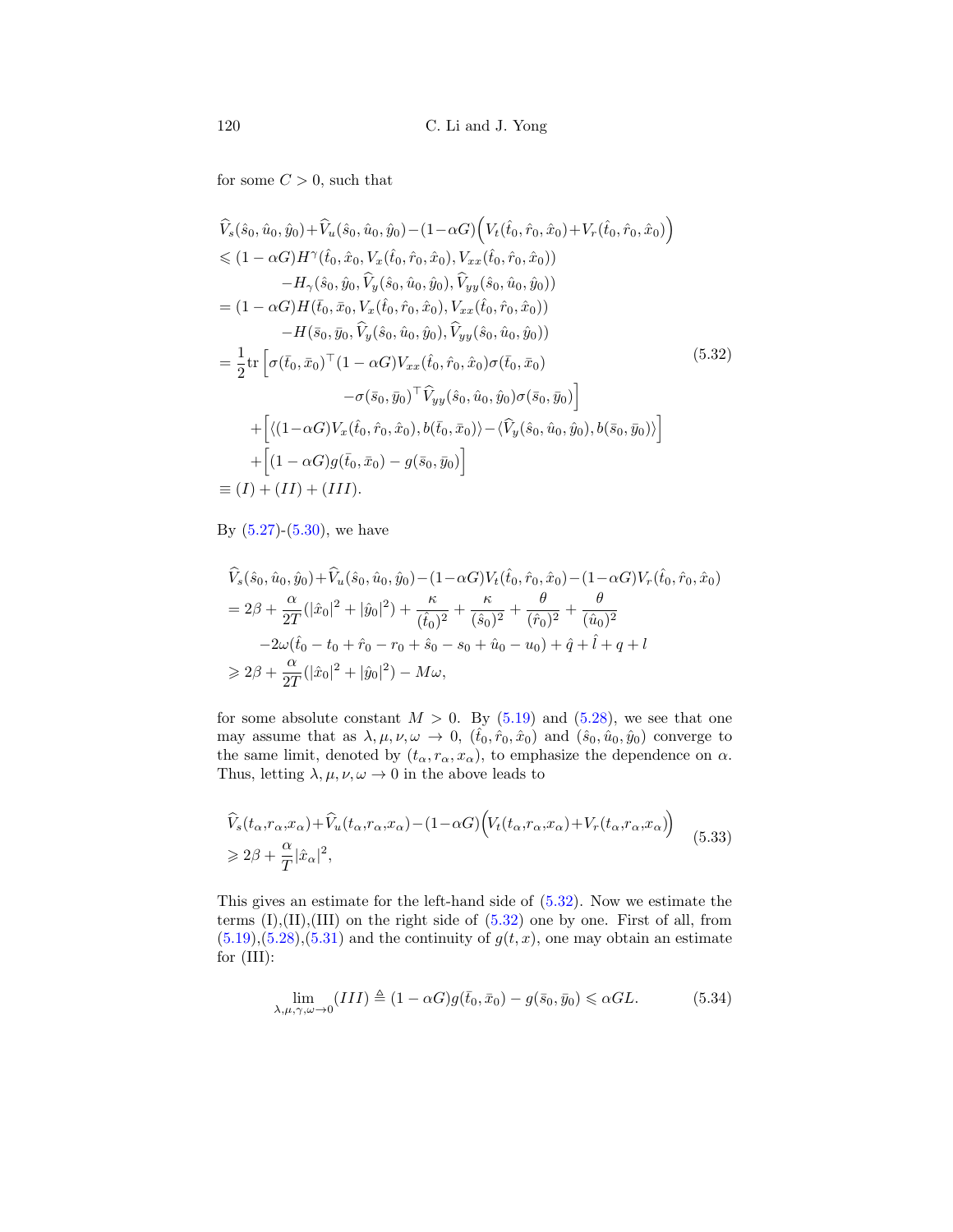Next,

$$
(II) \triangleq \langle (1 - \alpha G) V_x(\hat{t}_0, \hat{r}_0, \hat{x}_0), b(\bar{t}_0, \bar{x}_0) \rangle - \langle \hat{V}_y(\hat{s}_0, \hat{u}_0, \hat{y}_0), b(\bar{s}_0, \bar{y}_0) \rangle
$$
  
\n
$$
= \langle \alpha (1 - \frac{\hat{t}_0 + \hat{s}_0}{4T}) \frac{\hat{x}_0}{\langle \hat{x}_0 \rangle} + \frac{\hat{x}_0 - \hat{y}_0}{\lambda} + 2\omega(\hat{x}_0 - x_0) - p, b(\bar{t}_0, \bar{x}_0) \rangle
$$
  
\n
$$
+ \langle \alpha (1 - \frac{\hat{t}_0 + \hat{s}_0}{4T}) \rangle \frac{\hat{y}_0}{\langle \hat{y}_0 \rangle} + \frac{\hat{y}_0 - \hat{x}_0}{\lambda} + 2\omega(\hat{y}_0 - y_0) - \hat{p}, b(\bar{s}_0, \bar{y}_0) \rangle
$$
  
\n
$$
\leq 2\alpha L (1 - \frac{\hat{t}_0 + \hat{s}_0}{4T}) (\vert \hat{x}_0 \vert + \vert \hat{y}_0 \vert) + \omega (1 + 2\omega) L + \langle \frac{\hat{x}_0 - \hat{y}_0}{\lambda}, b(\bar{t}_0, \bar{x}_0) - b(\bar{s}_0, \bar{y}_0) \rangle.
$$

Letting  $\mu, \omega, \gamma \rightarrow 0$ , from [\(5.19\)](#page-27-1), [\(5.28\)](#page-29-1) and [\(5.31\)](#page-30-1), we may assume that  $(\hat{t}_0, \hat{x}_0, \hat{s}_0, \hat{y}_0)$  and  $(\bar{t}_0, \bar{x}_0, \bar{s}_0, \bar{y}_0)$  converge to the same limit, which is denoted by  $(t_0, x_0, t_0, y_0)$ . Thus

$$
\lim_{\mu,\omega,\gamma \to 0} (II) \leq 2\alpha L(1 - \frac{t_0}{2T}) (|x_0| + |y_0|) + L \frac{|x_0 - y_0|^2}{\lambda}
$$

Then let  $\lambda \to 0$ , one concludes that  $(t_0, x_0)$  and  $(t_0, y_0)$  approach a common limit, called  $(t_{\alpha}, x_{\alpha})$ . Consequently,

$$
\lim_{\lambda \to 0} \lim_{\mu, \omega, \gamma \to 0} (II) \leq 4\alpha L (1 - \frac{t_{\alpha}}{2T}) |x_{\alpha}|. \tag{5.35}
$$

Now we treat  $(I)$  in  $(5.32)$ . By the inequality in  $(5.29)$ ,

$$
(I) \triangleq \frac{1}{2} \text{tr} \left[ \sigma(\bar{t}_0, \bar{x}_0)^\top (1 - \alpha G) V_{xx}(\hat{t}_0, \hat{r}_0, \hat{x}_0) \sigma(\bar{t}_0, \bar{x}_0) - \sigma(\bar{s}_0, \bar{y}_0)^\top \hat{V}_{yy}(\hat{s}_0, \hat{u}_0, \hat{y}_0) \sigma(\bar{s}_0, \bar{y}_0) \right]
$$
  
\n
$$
= \frac{1}{2} \text{tr} \left[ \begin{bmatrix} \sigma(\bar{t}_0, \bar{x}_0) \\ \sigma(\bar{s}_0, \bar{y}_0) \end{bmatrix}^\top \begin{bmatrix} (1 - \alpha G) V_{xx}(\hat{t}_0, \hat{r}_0, \hat{x}_0) & 0 \\ 0 & -\hat{V}_{yy}(\hat{s}_0, \hat{u}_0, \hat{y}_0) \end{bmatrix} \begin{bmatrix} \sigma(\bar{t}_0, \bar{x}_0) \\ \sigma(\bar{s}_0, \bar{y}_0) \end{bmatrix} \right]
$$
  
\n
$$
\leq \frac{1}{2} \text{tr} \left[ \begin{bmatrix} \sigma(\bar{t}_0, \bar{x}_0) \\ \sigma(\bar{s}_0, \bar{y}_0) \end{bmatrix}^\top \begin{bmatrix} A + 2\omega I_{2n} \end{bmatrix} \begin{bmatrix} \sigma(\bar{t}_0, \bar{x}_0) \\ \sigma(\bar{s}_0, \bar{y}_0) \end{bmatrix} \right]
$$
  
\n
$$
\leq \frac{1}{2} \left\{ \frac{1}{\lambda} |\sigma(\bar{t}_0, \bar{x}_0) - \sigma(\bar{s}_0, \bar{y}_0)|^2 + [\alpha(1 - \frac{\hat{t}_0 + \hat{s}_0}{4T}) + 2\omega] (|\sigma(\bar{t}_0, \bar{x}_0)|^2 + |\sigma(\bar{s}_0, \bar{y}_0)|^2) \right\}
$$
  
\n
$$
\leq \frac{1}{2\lambda} |\sigma(\bar{t}_0, \bar{x}_0) - \sigma(\bar{s}_0, \bar{y}_0)|^2 + 2[\alpha(1 - \frac{\hat{t}_0 + \hat{s}_0}{4T}) + 2\omega] L^2.
$$

As above, we first let  $\mu, \omega, \gamma \to 0$  and then let  $\lambda \to 0$  to get

<span id="page-32-0"></span>
$$
\lim_{\lambda \to 0} \lim_{\mu, \omega, \gamma \to 0} (I) \leq 2\alpha L^2 (1 - \frac{t_{\alpha}}{2T}).
$$
\n(5.36)

Combining  $(5.32)$  -  $(5.36)$ , we obtain

$$
2\beta + \frac{\alpha}{T}|x_{\alpha}|^2 \leq \alpha GL + 4\alpha L(1 - \frac{t_{\alpha}}{2T})|x_{\alpha}| + 2\alpha L^2(2 - \frac{t_{\alpha}}{2T}).
$$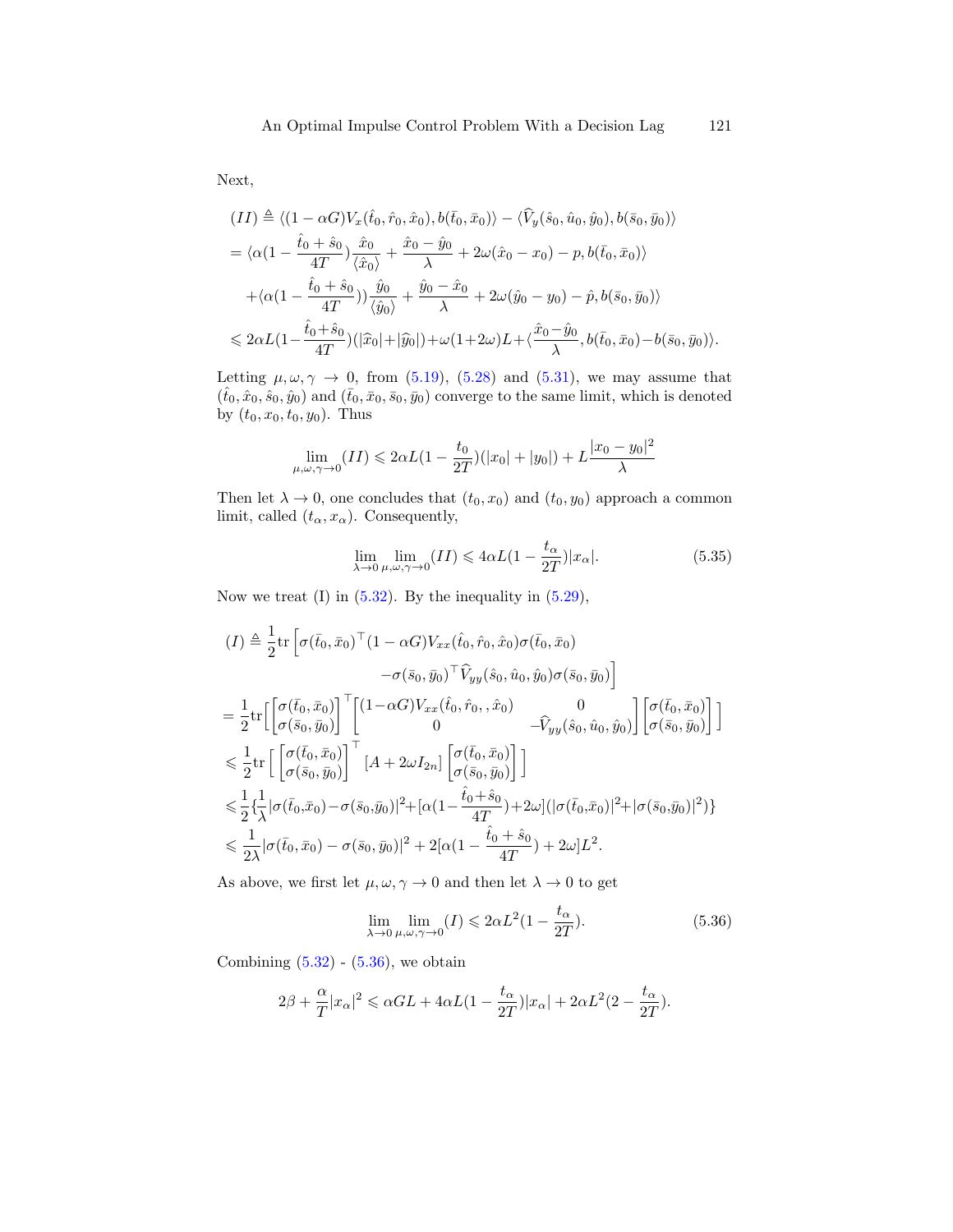Note that  $t_{\alpha} \in (0, T)$ , we have

<span id="page-33-16"></span>
$$
\beta \leqslant \alpha \Big\{ -\frac{1}{2T} |x_{\alpha}|^2 + 2L|x_{\alpha}| + 2L^2 + \frac{GL}{2} \Big\}.
$$
 (5.37)

It is clear that the term inside the braces on the right-hand side of [\(5.37\)](#page-33-16) is bounded from above uniformly in  $\alpha$ . Thus, by sending  $\alpha \to 0$ , we obtain  $\beta \leq 0$ , which contradicts our assumptions  $\beta > 0$ . This proves [\(5.14\)](#page-26-0).  $\Box$ 

## References

- <span id="page-33-4"></span>[1] L. Alvarez and J. Keppo, The impact of delivery lags on irreversible investment under uncertainty, Eur. J. Oper. Res., 136, (2002) 173180.
- <span id="page-33-1"></span>[2] K. Aouchiche, F. Bonnans, G. Granato, H. Zidani, A Stochastic Dynamic Principle for Hybrid Systems with Execution Delay and Decision Lags, Proc. of IEEE Conference on Decision and Control and European Control, Orlando, USA, December 12-15, 2011, pp. 6788-6793.
- <span id="page-33-3"></span>[3] A. Bar-Ilan and W. C. Strange, Investment Lags, Am. Econ. Rev., 86, (1996) 610622.
- <span id="page-33-2"></span>[4] E. Bayraktar and M. Egami, The effects of implementation delay on decision-making under uncertainty, Stoch. Proc. Appl., 117, (2007) 333-358.
- <span id="page-33-5"></span>[5] A. Bensoussan and J. L. Lions, Nouvells formulation de problèmes de contrôle impulsonnel et applications, C. R. Acad. Sci. Paris, 276, (1973) 1182-1192.
- <span id="page-33-0"></span>[6] A. Bensoussan and J. L. Lions, Impulse Control and Quasi-Variational Inequalities, Bordes, Paris, 1984.
- <span id="page-33-8"></span>[7] V. S. Borkar, M. K. Ghosh, and Sahay, Optimal control of a stochastic hybrid system with discount cost, J. Optim. Theory Appl., 101, (1999) 557-580.
- <span id="page-33-10"></span>[8] B. Bruder, and H. Pham, Impulse control problem on finite horizon with execution delay, Stoch. Proc. Appl., 119, (2009) 1436-1469.
- <span id="page-33-15"></span>[9] W. H. Fleming, and P. E. Souganidis, On the existence of value functions of twoplayer, zero-sum stochastic differential games, Indiana Univ. Math. J., 38, (1989) 293-314
- <span id="page-33-12"></span>[10] G. Granato and H. Zidani, Level-set approach for reachability analysis of hybrid systems under lag constraints, SIAM J. Control Optim., 52, (2014) 606-628.
- <span id="page-33-13"></span>[11] I. Hdhiri and M. Karouf, Optimal stochastic impulse control with random coefficients and execution delay, Stochastics, 90, (2018) 151-164.
- <span id="page-33-7"></span>[12] S. M. Lenhart, Viscosity solutions associated with impulse control problems for piecewise-deterministic process, Internat. J. Math. Math. Sci., 12, (1989) 145-157.
- <span id="page-33-6"></span>[13] J. L. Menaldi, Optimal impulse control problems for degenerate diffusion with jumps, Acta Math. Appl., 8, (1987) 165-198.
- <span id="page-33-9"></span>[14] J. L. Mendaldi and M. Robin, On some impulse control problems with constraint, SIAM J. Control Optim., 55, (2017) 3204-3225.
- <span id="page-33-11"></span>[15] B. Øksandal and A. Sulem, Optimal stochastic impulse control with delayed reaction, App. Math. Optim., 58, (2008) 243-255.
- <span id="page-33-14"></span>[16] J. Palczewski, and L. Stettner, Finite horizon optimal stopping of time-discontinuous functionals with applications to impulse control with delay, SIAM J. Control Optim., 48, (2010) 4874-4909.